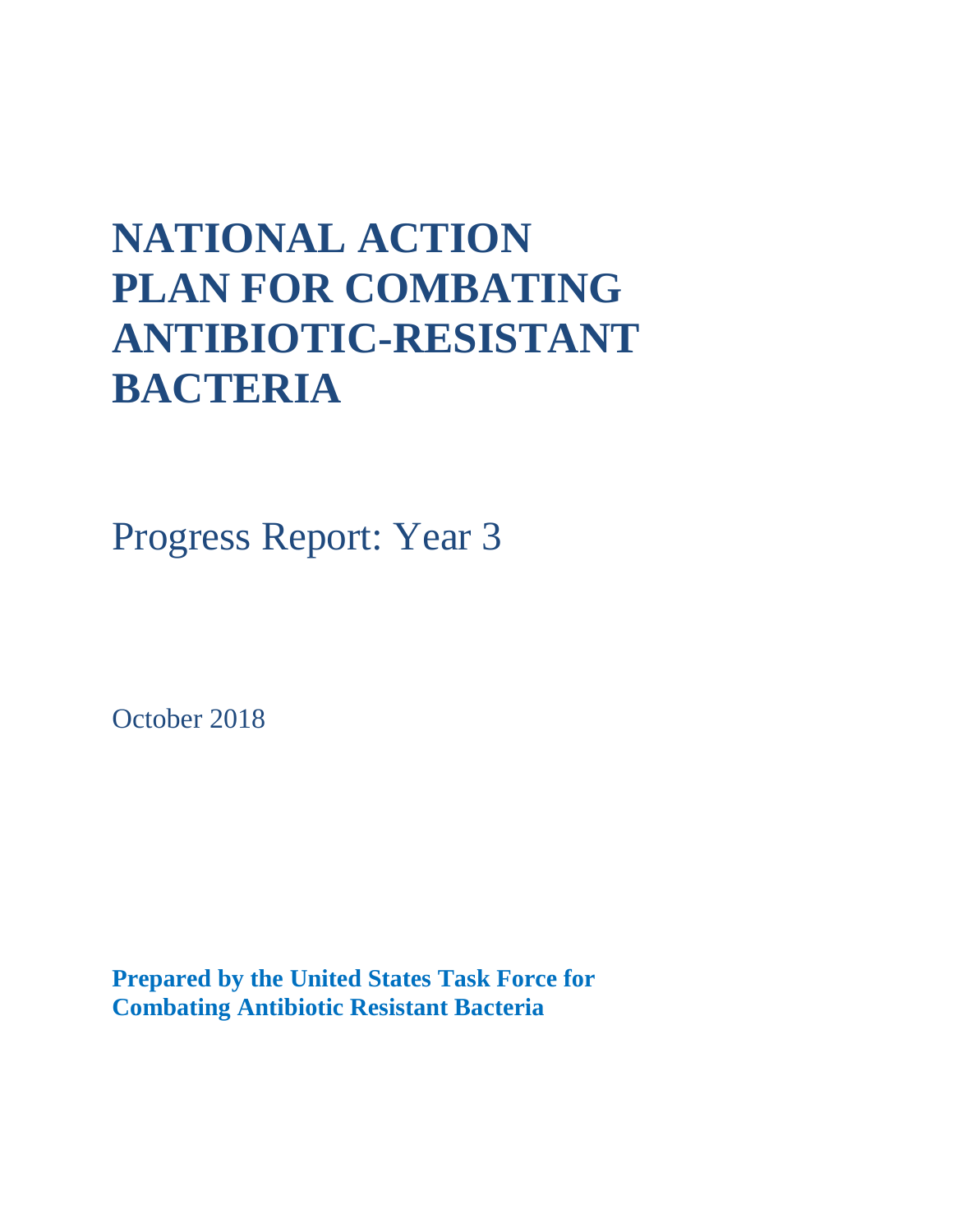### **Table of Contents**

| <b>Background</b> |                                                                                                                                                                |                |
|-------------------|----------------------------------------------------------------------------------------------------------------------------------------------------------------|----------------|
|                   | Progress Report for Year 3                                                                                                                                     |                |
| 1.                | Slow the Emergence of Resistant Bacteria and Prevent the Spread of<br><b>Resistant Infections</b>                                                              | $\overline{4}$ |
| 2.                | Strengthen National One-Health Surveillance Efforts to Combat Resistance                                                                                       | 12             |
| 3.                | Advance Development and Use of Rapid and Innovative Diagnostic Tests<br>for Identification and Characterization of Resistant Bacteria                          | 18             |
| 4.                | Accelerate Basic and Applied Research and Development for New<br>Antibiotics, Other Therapeutics, Vaccines                                                     | 20             |
| 5.                | Improve International Collaboration and Capacities for Antibiotic-<br>Resistance Prevention, Surveillance, Control, and Antibiotic Research and<br>Development | 23             |

### Appendix

| A.        | <b>Additional Activities</b>                                 |    |
|-----------|--------------------------------------------------------------|----|
| <b>B.</b> | National Targets for Combating Antibiotic-Resistant Bacteria | 37 |
| C.        | Acronyms                                                     | 38 |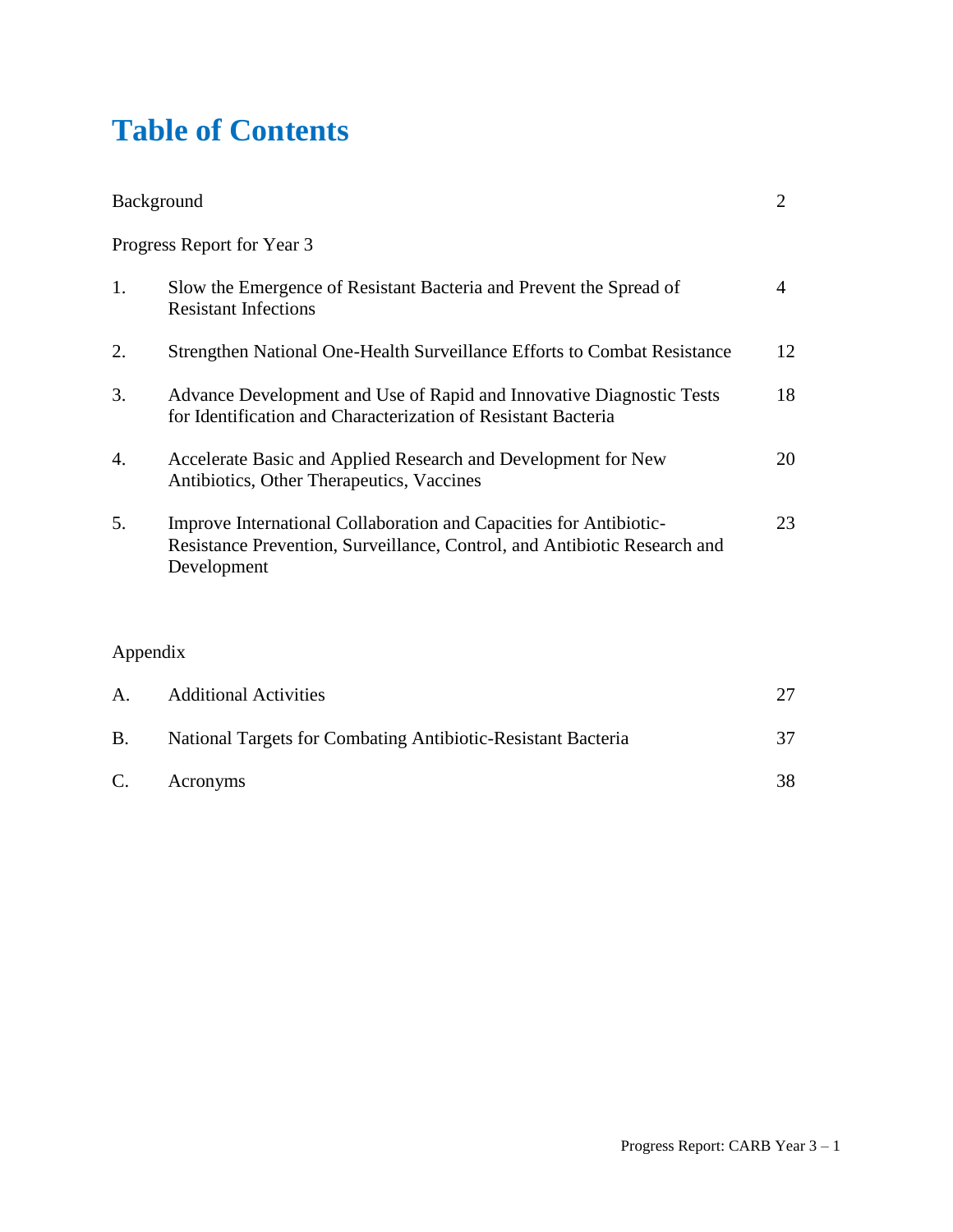#### **Background**

Antibiotics are among the most commonly prescribed drugs used in human and veterinary medicine and they save lives every day. However, as genetically-adapted pathogens survive exposure to these drugs, antibiotic resistance (AR) results in infections that are difficult or even impossible to treat. Some bacteria can also directly transfer their drug-resistance to other bacteria, further spreading resistance and threatening the effectiveness of existing antibiotics. The Centers for Disease Control and Prevention (CDC) [estimate](https://www.cdc.gov/drugresistance/about.html) that every year, more than two million people in the United States acquire resistant infections, and at least 23,000 people die as a result. Antibiotic use can also [lead to](https://www.cdc.gov/hai/organisms/cdiff/cdiff_infect.html) illness from *Clostridium difficile* (*C. difficile*), a bacterium that can cause serious diarrhea and results in at least another 15,000 deaths each year in the U.S.

To address this public health threat, the U.S. Government developed a National Strategy and accompanying [National Action Plan for Combating Antibiotic-Resistant Bacteria](https://obamawhitehouse.archives.gov/sites/default/files/docs/national_action_plan_for_combating_antibotic-resistant_bacteria.pdf) (CARB), which provides a road map to guide the Nation toward five goals over five years (2015-2020):

- 1. Slow the emergence of resistant bacteria and prevent the spread of resistant infections.
- 2. Strengthen national one-health surveillance efforts to combat resistance.
- 3. Advance development and use of rapid and innovative diagnostic tests for identification and characterization of resistant bacteria.
- 4. Accelerate basic and applied research and development for new antibiotics, other therapeutics, and vaccines.
- 5. Improve international collaboration and capacities for antibiotic-resistance prevention, surveillance, control, and antibiotic research and development.

Each goal has objectives, sub-objectives, and milestones to be completed within one, three, and five years of the plan's launch. The CARB Task Force facilitates implementation of the plan, and is chaired by the Secretaries of the U.S. Departments of Health and Human Services (HHS), Agriculture (USDA), and Defense (DoD).

In 2017, the CARB Task Force released a [Progress Report for Years 1 and 2,](https://aspe.hhs.gov/system/files/pdf/258516/ProgressYears1and2CARBNationalActionPlan.pdf) which highlighted key achievements under the National Action Plan. Now, after three years of activity, the CARB Task Force has developed this report to describe further progress toward these goals. The report does not enumerate each Year 3 milestone of the plan, but rather provides a narrative description of high-impact activities, generally organized in order of the level of activity by each agency within each goal. This report refers to the period between spring 2017 and spring 2018. Many of these activities rely on continuous collaboration among multiple agencies; these activities include:

- Continuing efforts to prevent healthcare-associated infections (HAIs) as an important strategy to reduce antibiotic resistance;
- Testing and translating innovations in infection control, prevention, and stewardship strategies, and developing policies and tools to ensure that these new practices are implemented across healthcare settings;
- Fostering discovery and development of new rapid point-of-care diagnostics, antibiotics, non-traditional therapeutics, and vaccines;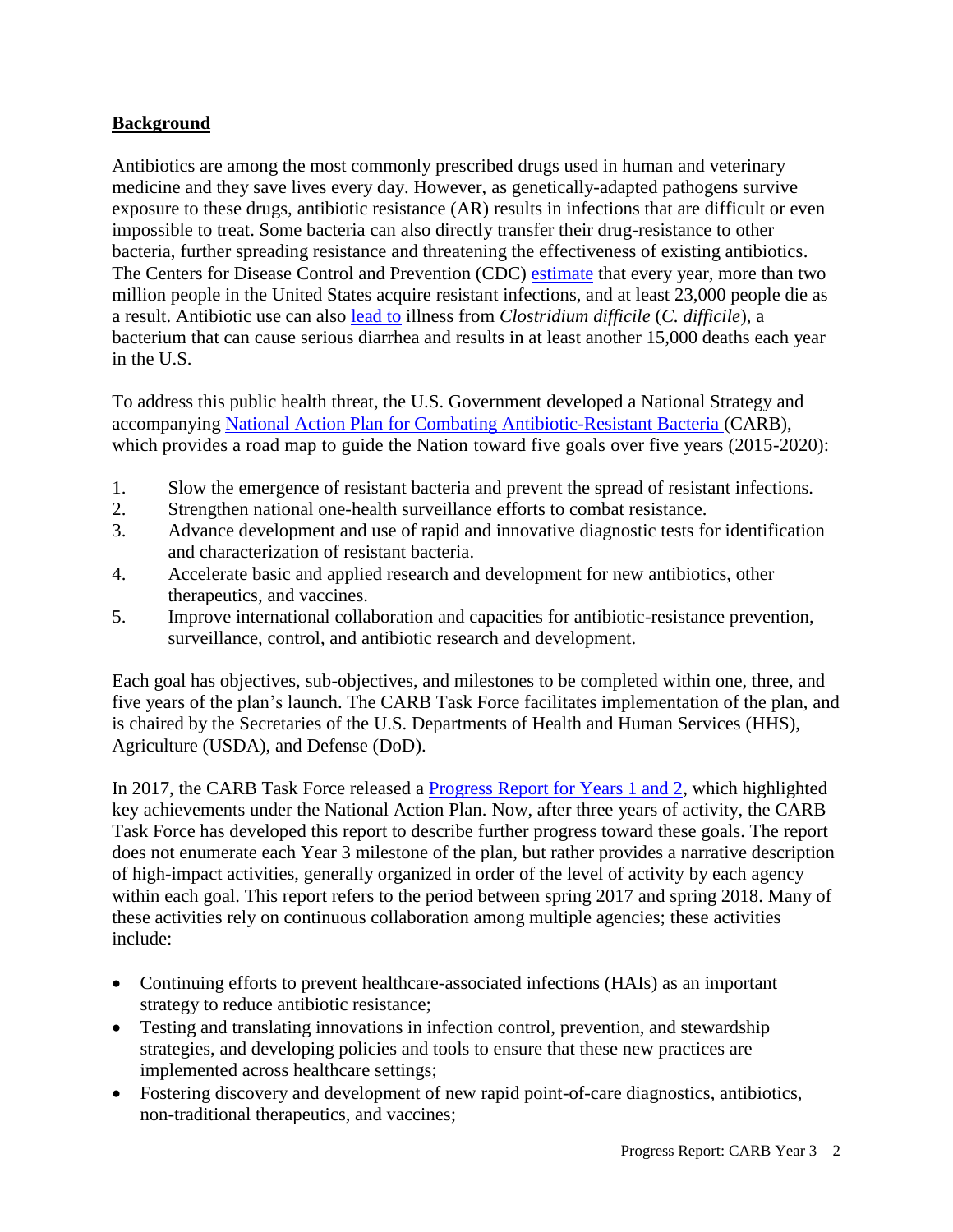- Continuous monitoring of resistance in the U.S. and in military populations to sound the alarm when threats emerge;
- Improving identification of resistance through federal support of increased laboratory capacity in all 50 states, five large cities, and Puerto Rico, including seven regional labs and a national tuberculosis lab for specialty testing;
- Federal support for prevention programs nationwide to prevent spread of resistance and improve antibiotic use, and to provide data and recommendations for local prevention and response; and
- Federal support for multiple extensive data and isolate resources, including whole genome sequences from outbreak response, research, and isolates, so that researchers can publicly access the data needed to inform innovation in diagnostics and drug development.

The activities described in this report highlight the continued efforts of the U.S. Government to collaborate, innovate, and adopt early, aggressive action across multiple agencies, public health services, healthcare settings, and laboratories to slow the emergence of new resistance. The National Action Plan for CARB continues to support these capacities across the country to strengthen and expand our ability to prevent, identify, and respond to AR threats.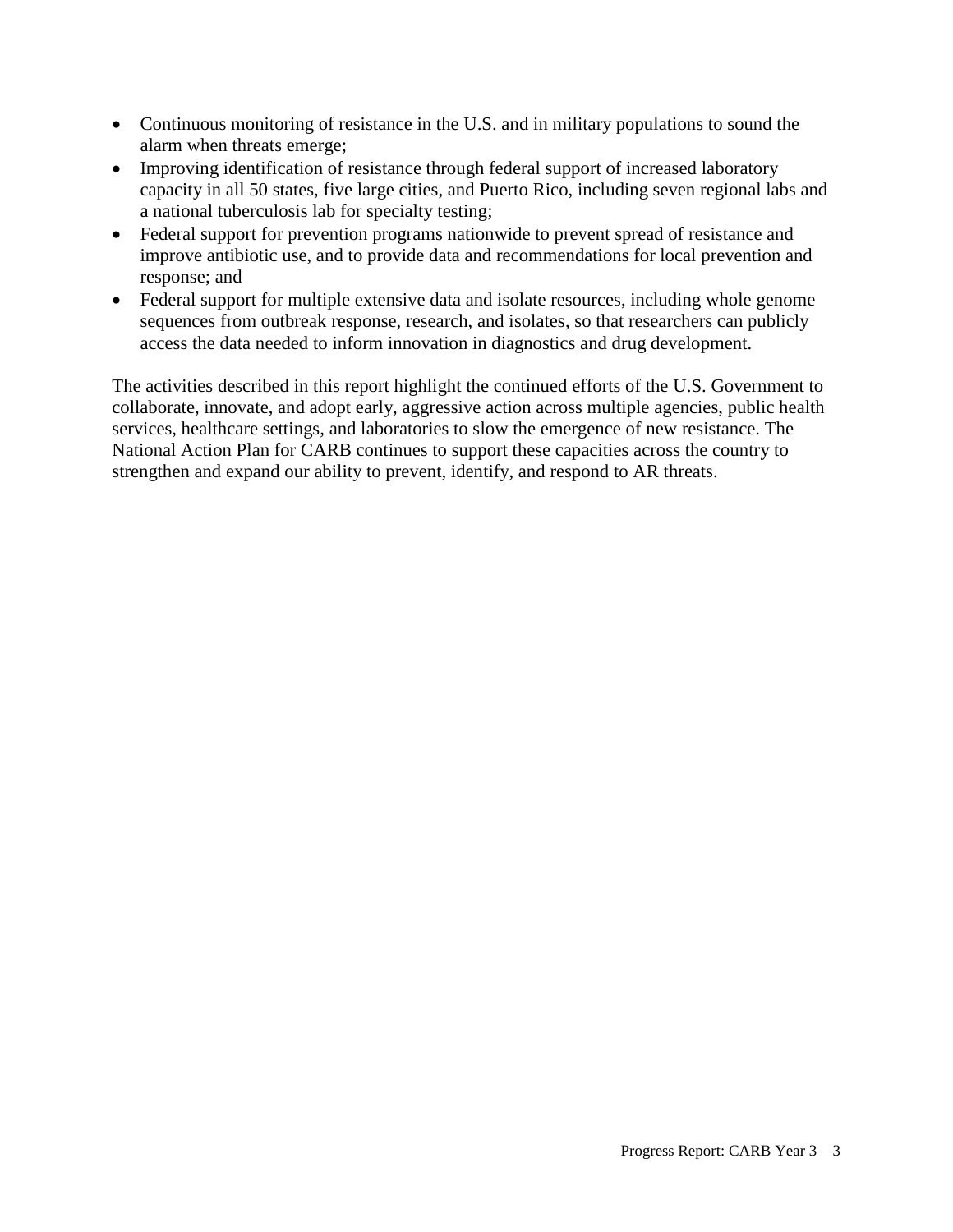### *Progress Report for Year 3*

#### **GOAL 1: Slow the emergence of resistant bacteria and prevent the spread of resistant infections.**

The U.S. Government continues to make progress toward preventing infections, slowing the spread of resistant pathogens, improving antibiotic use, and identifying and responding to unusual antibiotic resistance with early, aggressive action to stop spread. Federal agencies use data and evidence to pinpoint areas for further improvement, and work together to develop tools, recommendations, and programs that offer strategies to help protect patients.

#### *Infection Prevention*

 $\overline{a}$ 

According to CDC's National Healthcare Safety Network (NHSN) and other CDC data sources, the nation has seen [major progress](https://www.cdc.gov/hai/surveillance/data-reports/data-summary-assessing-progress.html) since 2005 in preventing methicillin-resistant *Staphylococcus aureus* (MRSA) bacteremia, but these declines are slowing.<sup>1</sup> The Agency for Healthcare Research and Quality's Healthcare Cost and Utilization Project (HCUP) data suggest that healthcare-associated *C. difficile* infections (CDI) are remaining relatively stable, but community-associated CDI may be increasing. These data and the transmissible nature of MRSA and CDI underscore the need for comprehensive and innovative public health approaches to prevent infections, including central line-associated bloodstream infections (CLABSI) and catheter-associated urinary tract infections (CAUTI), and to improve antibiotic use across the continuum of healthcare and the community.

CDC supports capacity in 50 states, Puerto Rico, and six major cities to detect, respond to, and contain emerging AR threats, as well as to improve methods and timeliness of carbapenemresistant Enterobacteriaceae (CRE) laboratory testing in all 50 states and specialized testing in the seven regional laboratories. Health departments continue to use data from NHSN, outbreak investigations, and the AR Laboratory Network to target their response and prevention actions. Prevention across healthcare continues in over 30 state and local health departments to not only stop transmission of antibiotic resistant pathogens and *C. difficile* between healthcare settings, but also to build and strengthen partnerships to improve antibiotic prescribing in acute care, including critical access hospitals, nursing homes, and in outpatient settings.

Health departments continue to work with the Centers for Medicare & Medicaid (CMS)-funded Hospital Improvement Innovation Networks (HIINs) and Quality Innovation Network/Quality Improvement Organizations (QIN/QIOs) to prevent device and procedure-associated infections and *C. difficile* in hospitals and nursing homes. CDC works closely with CMS and the HIINs to provide prevention tools and expertise to target HAIs and antibiotic resistant infections in acute care and critical access hospitals. *As of March 2018, more than 3,000 or 21 percent of CMScertified nursing homes are actively enrolled and eligible to report* C. difficile *infections into NHSN, and CMS-supported HIINs have recruited more than 4,000 hospitals to benefit from CDC's expertise in improving patient safety, preventing hospital-acquired conditions including*  C. difficile*, and implementing antibiotic stewardship programs.* Each hospital receives technical assistance around implementing Antibiotic Stewardship Programs based upon the Core Elements

<sup>1</sup> Healthcare-associated Infections in the United States, 2006-2016: A Story of Progress [https://www.cdc.gov/hai/surveillance/data-reports/data-summary-assessing-progress.html.](https://www.cdc.gov/hai/surveillance/data-reports/data-summary-assessing-progress.html)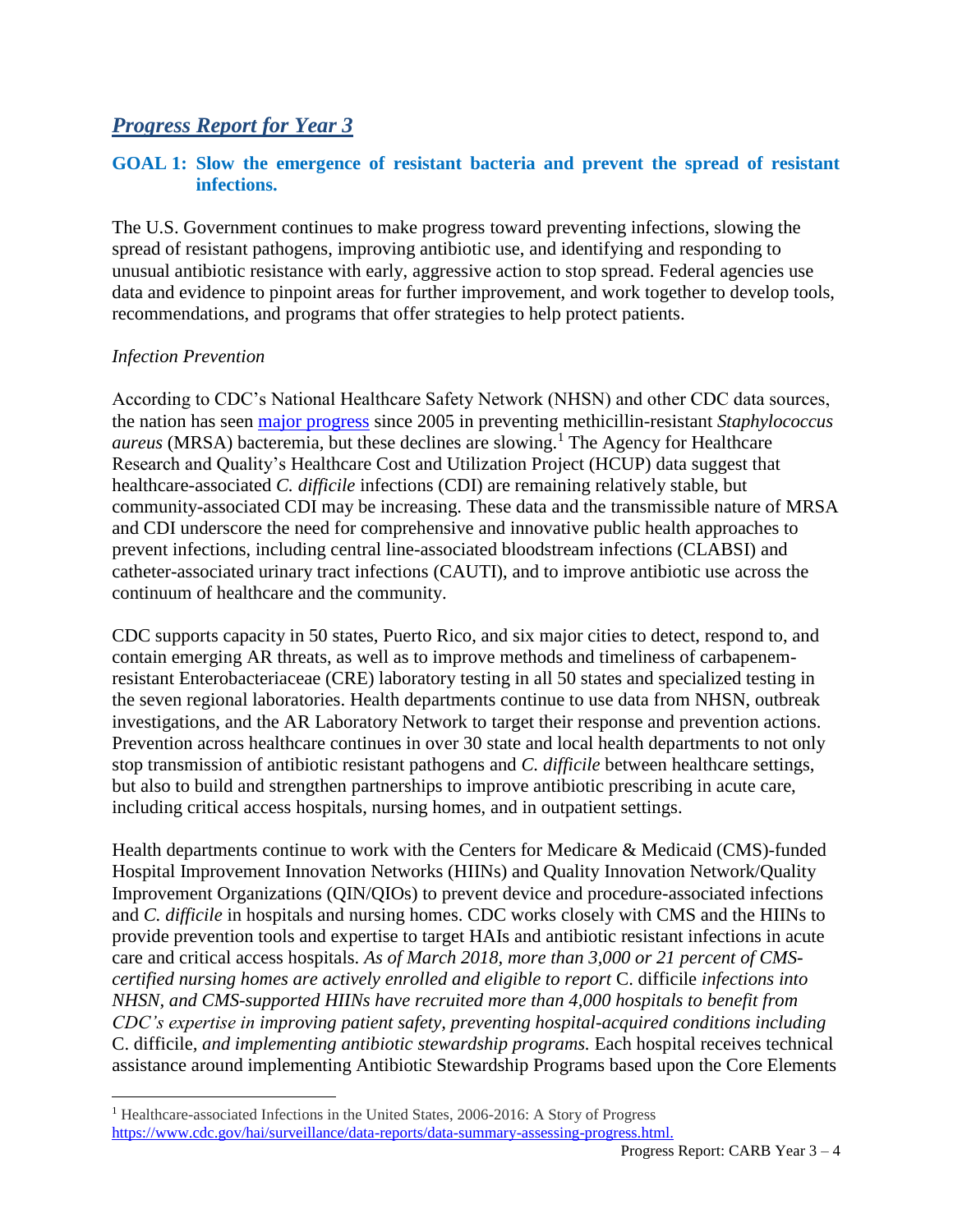for acute care settings defined by the CDC, and to reduce antibiotic misuse or overuse and HAIs like *C. difficile* and other multi-drug resistant organisms (MDROs).

CDC also supports capacity in states and cities to track, investigate, and prevent foodborne disease. As of March 2018, 49 laboratories in 44 states have established capacity to perform whole genome sequencing on all *Salmonella* isolates. CDC is working with partners to validate these data for reliability and accuracy, and is developing computer algorithms to automate and improve detection of new resistance patterns for faster identification and response to foodborne outbreaks with known markers of antibiotic resistance.

To address the emerging threat of resistant gonorrhea in the United States, CDC also supports capacity in nine health departments to establish rapid detection and response through local laboratory testing for gonorrhea and resistant *Neisseria* at their local sexually transmitted disease (STD) clinics and public health labs. Between February and December 2017, these nine sites collected nearly 14,000 specimens; of the more than 3,200 specimens testing positive for gonorrhea, 242 (7.6 percent) had less than optimal responses in the laboratory to recommended antibiotics and triggered rapid local response to prevent spread. Other CDC data are showing a growing proportion of pathogens with less than optimal response in the lab to recommended treatment, which include a concerning cluster of gonorrhea in Hawaii (2016). The United Kingdom also recently described a multi-drug resistant infection in the (2018) that did not respond to first line therapy. These examples underscore the need for local capacity to slow the emergence of antibiotic-resistant gonorrhea.

CDC's Prevention Epicenters conduct applied research, including large multicenter studies, to develop and test innovative approaches for preventing infections and improve antibiotic use. Preliminary Prevention Epicenter study results have found that skilled nursing facilities that provided care to ventilated patients are an important reservoir of MDROs, and so will be a key target for ongoing infection prevention and control efforts. Further, results demonstrate that clinical outcomes are not negatively impacted by adding predefined criteria to the electronic health record to reduce inappropriate *C. difficile* testing. CDC is supporting the Modelling Infectious Diseases in Healthcare (MInD-Healthcare) network, working in close collaboration with the Prevention Epicenters, to develop mathematical models of potential interventions that will help develop tools that most effectively reduce AR pathogen transmission by identifying promising combinations of interventions.

CDC's Emerging Infections Program (EIP) and Prevention Epicenters are working together to combine state/local public health and academic medical center expertise and test interventions in the field. These strategies include genomic analysis of CRE transmission networks to better define true transmission events; testing an antimicrobial stewardship intervention package on CDI reduction; testing a CDI intervention package in multiple acute care facilities and using EIP surveillance data to measure community-wide intervention impact; and testing for chlorhexidine gluconate resistance among carbapenem-resistant gram negative isolates.

Ahead of the Year 5 milestone on analyzing the resistance of bacteria in the human gut, CDC is investing in research to discover and develop new ways to prevent AR infections and their spread, as well as the public health impact of microbiome disruption. Since October 2016, CDC has awarded more than \$32.5 million to pilot innovative solutions and explore knowledge gaps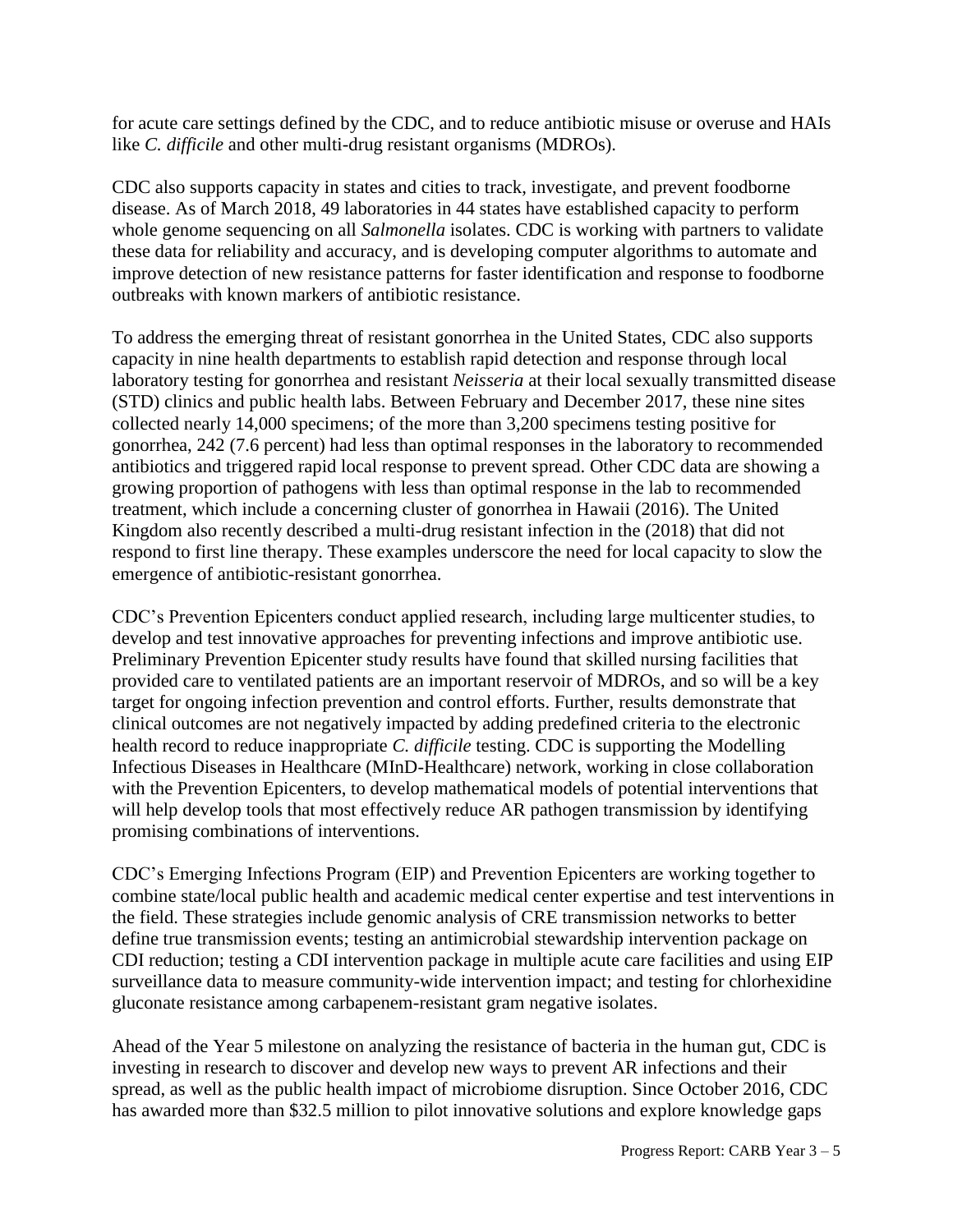about how antibiotic resistance spreads to and between humans, including research on how the human microbiome can be used to predict and prevent infections caused by drug-resistant microorganisms.

The Agency for Healthcare Research and Quality (AHRQ) supports a comprehensive portfolio of research that supports the development and implementation of tools to prevent HAIs, slow transmission of resistant bacteria, and promote antibiotic stewardship in acute care, long-term care, and ambulatory care settings. In May 2017, AHRQ released the final report of the AHRQ Safety Program for Long-Term Care: Preventing CAUTI and Other HAIs. This three-year implementation project, which included more than 400 nursing homes nationwide, significantly reduced CAUTI rates by approximately 50 percent.<sup>2</sup> There was also a notable 15 percent decrease in urine culture orders during the project, which had encouraged appropriate use of urine cultures, including avoiding urine cultures for most asymptomatic patients, to help decrease inappropriate use of antibiotics for asymptomatic bacteriuria. The program used principles and methods from AHRQ's Comprehensive Unit-based Safety Program (CUSP) to enhance leadership and staff engagement, teamwork, and safety culture. The project also provided insights about factors affecting how infection prevention is conducted in nursing homes based on interviews with eight regional/state project leads and eight facility leads.<sup>3</sup> AHRQ continues to disseminate the [Toolkit to Reduce CAUTI and Other HAIs in Long Term Care Facilities,](https://www.ahrq.gov/professionals/quality-patient-safety/quality-resources/tools/cauti-ltc/index.html) an extensive toolkit that was developed in the project and is available on the AHRQ website. This AHRQ national project and toolkit contribute to CARB in two ways. First, every CAUTI prevented means a course of antibiotics avoided, thereby avoiding an exposure that promotes antibiotic resistance. Second, avoiding urine cultures for most asymptomatic patients helps decrease inappropriate use of antibiotics for asymptomatic bacteriuria.

Up-to-date antimicrobial susceptibility testing (AST) device results, which are used to identify patients who have certain types of resistant bacteria, are essential to infection control practices and patient care. In December 2017, the Food and Drug Administration (FDA) launched the susceptibility test interpretive criteria (breakpoints) [webpage](http://www.fda.gov/STIC) to streamline the updating of breakpoint information for drugs and devices, as required by the  $21<sup>st</sup>$  Century Cures Act.

#### *Antibiotic Stewardship in Human Healthcare*

 $\overline{a}$ 

CDC works with hospitals, health systems, nursing homes, and clinical providers in outpatient settings to identify ways to improve antibiotic use and facilitate antibiotic stewardship―ensuring patients get the right antibiotics at the right time for the right duration—aligned with CDC's Core Elements of antibiotic stewardship. CDC is also working to incorporate antifungal stewardship into existing efforts. CDC also assesses antibiotic use across healthcare settings to better understand how to target action to improve use. For example, recent studies show that some antibiotics are inappropriately selected for children, and that fluoroquinolones are frequently overprescribed and misused in adults, pointing to key areas for targeted antibiotic

<sup>2</sup> Mody L, Greene MT, Meddings J, Krein SL, McNamara SE, Trautner BW, Ratz D, Stone ND, Min L, Schweon SJ, Rolle AJ, Olmsted RN, Burwen DR, Battles J, Edson B, Saint S. A National Implementation Project to Prevent Catheter-Associated Urinary Tract Infection in Nursing Home Residents. *JAMA Intern Med*. 2017;177(8):1154- 1162. Published online May 19, 2017.

<sup>3</sup> Krein SL, Harrod M, Collier S, Davis KK, Rolle AJ, Fowler KE, Mody L. A national collaborative approach to reduce catheter-associated urinary tract infections in nursing homes: A qualitative assessment. *American Journal of Infection Control.* 2017;45(12):1342-1348.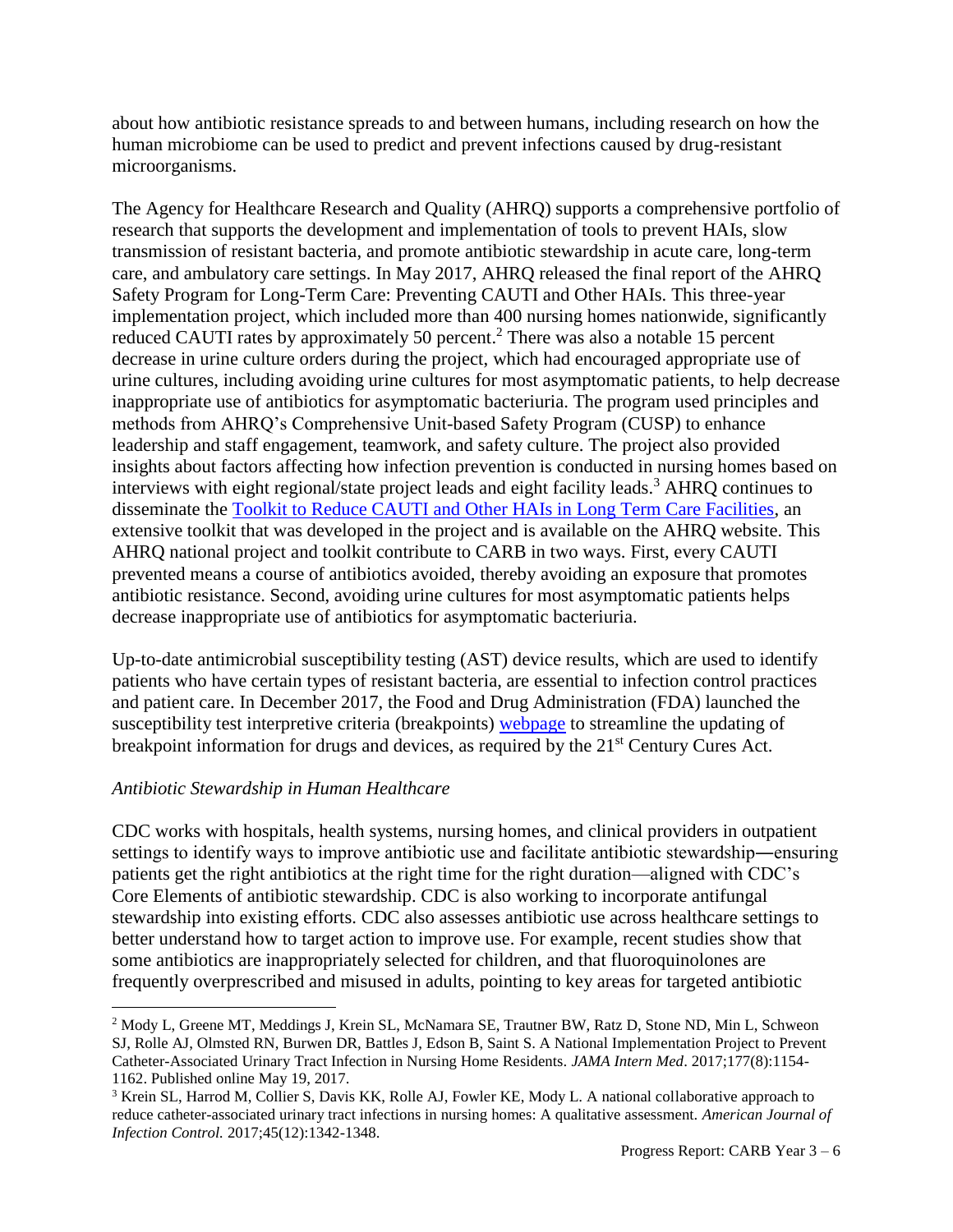stewardship.

CDC recently launched two major, national health educational initiatives that were separate yet mindfully integrated. First, during U.S. Antibiotic Awareness Week in November 2017, CDC unveiled *Be Antibiotics Aware: Smart Use, Best Care*, which focused on improving antibiotic use across the spectrum of human health care, with new branding, resources, and educational materials targeting healthcare providers and the general public. The *Be Antibiotics Aware* public service announcement had more than 35 million media impressions, and more than 86,000 materials were downloaded in the subsequent four months. Second, on August 31, 2017, and in conjunction with Sepsis Awareness Month, CDC launched *Get Ahead of Sepsis*, an educational initiative to protect Americans from the devastating effects of sepsis. This initiative emphasized the importance of recognizing sepsis early and acting quickly if sepsis is suspected, balancing messages about the importance of proper antibiotic treatment and reassessment, as well as infection prevention, as infections lead to sepsis in the first place. Between November 2017 and April 2018, the educational effort received about 245 million total estimated impressions<sup>4</sup>, more than 90,000 materials were downloaded, public service announcements generated more than 39 million impressions, and CDC sepsis web traffic increased by 78 percent (year over year). CDC conducted a survey to measure the effectiveness of the *Get Ahead of Sepsis* educational initiative among target audiences. According to the survey of 1,616 consumers conducted from February 26, 2018 to March 30, 2018, 71 percent of respondents who saw CDC's messaging said they searched for more information about sepsis and over half of the respondents who saw CDC's messaging said they asked a healthcare professional for more information about sepsis.

*Preliminary 2017 data show that 76 percent of all U.S. hospitals report having antibiotic stewardship programs that meet all of CDC's Core Elements, compared to 64 percent in 2016.* The goal is to have programs meeting CDC Core Elements of Hospital Antibiotic Stewardship Programs in 100 percent of hospitals by 2020. CDC is working directly with multiple large health systems, professional organizations, The Joint Commission, and the Federal Office of Rural Health Policy to implement CDC's Core Elements of Hospital Antibiotic Stewardship and CDC's Implementation of Antibiotic Stewardship Core Elements at Small and Critical Access Hospitals (released in July 2017), promote infection prevention and control, and improve antibiotic use, including having antibiotic use and resistance data to target actions. CDC works with hospitals to evaluate the impact of CDC's Core Elements on antibiotic use through NHSN antibiotic use data and CDC's Emerging Infections Program. CDC uses these findings to identify patient-level and facility-level risk factors to both target action and to improve the quality and usability of the data for hospital leaders and staff.

To disseminate best practices for implementation of antibiotic stewardship across outpatient settings and clinical provider specialties (e.g., physicians, nurses, dentists, pharmacists), CDC developed an antibiotic stewardship training course that allows healthcare professionals to earn continuing medical education credits, which was released in February 2018 and is linked to the CMS Quality Payment Program (QPP)-Merit-Based Incentive Payment System (MIPS) Improvement Activities. CDC has also started working with the National Committee for Quality Assurance and clinical experts to expand three existing quality measures for tracking outpatient antibiotic use.

 $\overline{a}$ <sup>4</sup> Total estimated impressions = estimate of the number of people reached by a particular advertisement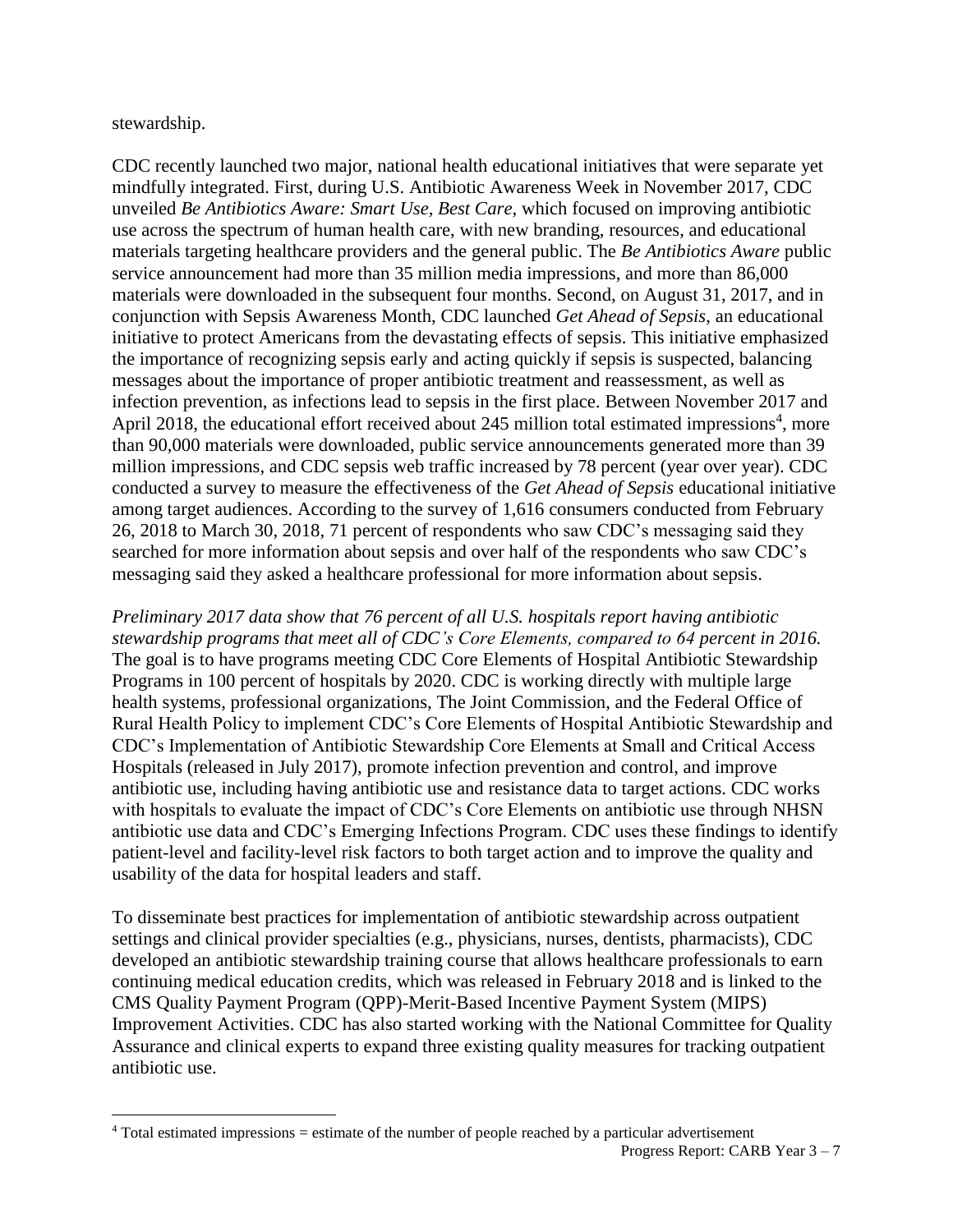CDC has expanded work to improve antibiotic use in nursing homes through data, tools, and partnerships for implementation of CDC's Core Elements of Antibiotic Stewardship for Nursing Homes. CDC is currently conducting the first comprehensive analysis of nursing home antibiotic use to guide action. With partners including CMS, CDC is developing an Infection Prevention in Post-Acute and Long-Term Care Certificate Course for long-term care facilities, and convened nursing home systems, provider organizations, electronic health record vendors, and pharmacy vendors to discuss ways to report antibiotic use and implement antibiotic stewardship. CDC is also working with the National Quality Forum to create a practical guide to implement antibiotic stewardship activities, similar to the tool created for hospitals.

CDC also works closely with federal partners to support improved use of antibiotics. CDC is supporting the scale-up of stewardship interventions in the Department of Veterans Affairs' (VA) outpatient and acute care settings and is collaborating with the VA to refine methods for measuring hospital antibiotic use in NHSN. CDC is also providing technical support and subject matter expertise to the Federal Office of Rural Health Policy within the Health Resources and Services Administration (HRSA), CMS, and the QIN-QIOs to enroll nursing homes and outpatient settings to implement antibiotic stewardship using CDC's Core Elements. *As of April 2018, QIN-QIOs have recruited over 7,500 outpatient settings, including physician practices, hospital emergency departments, urgent care centers, and others.*

*In the three years since the launch of the National Action Plan for CARB, AHRQ has significantly increased its support for research to develop improved methods to combat antibiotic resistance and promote antibiotic stewardship, including grants for investigatorinitiated research that will total more than \$37 million.* In this period, new Funding Opportunity Announcements for research on CARB and HAI prevention have been issued and increased the volume of grant applications submitted to AHRQ. The Agency conducted a webinar in March 2018 for members of the Society for Healthcare Epidemiology of America (SHEA) to inform them of the areas of AHRQ's scientific interest and the availability of research funding and to stimulate additional interest in applying for AHRQ grants to combat antibiotic resistance.

AHRQ is also developing and providing key practical guidance to promote implementation of antibiotic stewardship activities in a variety of healthcare settings. The AHRQ Safety Program for Improving Antibiotic Use has made significant progress in adapting AHRQ's Comprehensive Unit-based Safety Program (CUSP), which has been highly effective in preventing HAIs, to improve antibiotic use and promote antibiotic stewardship in multiple healthcare settings. In December 2017, the project began implementation in a one-year acute care cohort of over 425 hospitals, which currently includes six DoD facilities and more than 80 critical access hospitals. In March 2018, a one-year pilot phase was completed in three integrated health care delivery systems, each of which comprises all three care settings that will be addressed in this five-year nationwide effort. In total, the project will promote and support implementation of antibiotic stewardship in 250-500 acute care hospitals, 250-500 long-term care facilities, and 250-500 ambulatory care settings across the country. The project team is developing an educational and technical assistance toolkit, consistent with CDC's Core Elements for antibiotic stewardship, to promote implementation of stewardship in all three settings, which will be made publicly available at the end of the project.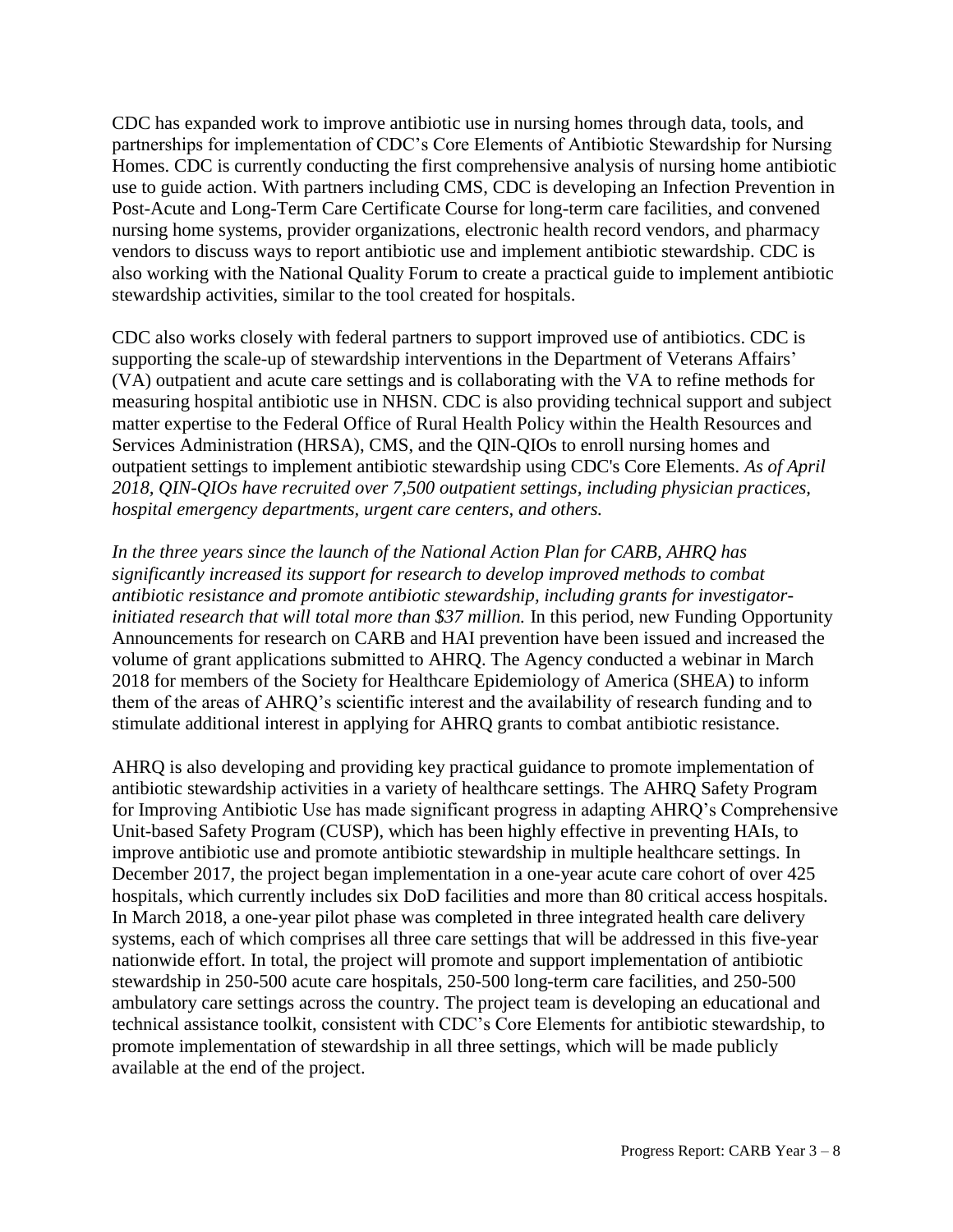AHRQ has also increased its wide dissemination of the Guide to Nursing Home Antimicrobial Stewardship, which is based on the results of four previous AHRQ-funded research studies. For example, the Guide was featured during a workshop at the American Medical Directors Association Annual Conference in March 2018, as part of a presentation from a large initiative in Pennsylvania that included implementation of the SBAR (Situation, Background, Assessment, Recommendation) forms for suspected urinary tract infection and family engagement materials. CMS state surveyors now offer the Guide to nursing homes to support their antibiotic stewardship activities, and CMS also added the Guide to their quality assurance and performance improvement (QAPI) website to offer this resource to nursing homes to support antibiotic stewardship programs. The Guide provides four sets of toolkits to help nursing home staff address how to create an antibiotic stewardship program, determine whether to treat with antibiotics, choose the right antibiotic, and engage residents and families.

As noted in the prior Annual Report, CMS published final requirements for participation for over 15,000 Medicare and Medicaid-participating long-term care (LTC) facilities in October 2016 (81 FR 68688). This rule included provisions that address infection prevention and control, antibiotic use protocols, and a system to monitor antibiotic use, for phased-in implementation. By November 2016 and November 2017, respectively, LTC facilities were required to have a more robust infection control and prevention program, and an antibiotic stewardship program in place. Updated Conditions of Participation (CoPs) remain in the rulemaking process for the over 4,900 acute-care hospitals and 1,300 critical access hospitals that participate in the Medicare and Medicaid programs (81 FR 39447).

CMS completed and released new Interpretive Guidance (IG) on June 30, 2017, which included how to survey for antibiotic stewardship in nursing homes. As the LTC IGs have been finalized, training webinars for CMS surveyors have been updated to include information on antibiotic utilization in nursing homes. Additional evidence-based tools produced from an on-going threeyear pilot will be geared to enhance surveyor assessment of adherence to infection control and prevention guidance as well as assess efficacy and compliance with CDC's Core Elements for antibiotic stewardship in this setting. CMS and CDC are also collaborating on new LTC infection prevention/antibiotic stewardship training materials. To share best practices for antibiotic stewardship and CDI prevention guidance, *CMS has implemented intensive trainings, technical assistance, and collaborative learning opportunities that have reached over 4,000 hospitals, 2,400 nursing homes and 7,600 outpatient settings based on CDC and AHRQ stewardship protocols.*

CMS invited public comment on the possibility of future inclusion of the NHSN Antimicrobial Use measure (NQF No. 2720) in the CMS Hospital Inpatient Quality Reporting (IQR) Program (81 FR 24945). This measure was included in CMS' Measures Under Consideration List and will be ready to consider for proposed rule-making, in consultation with CDC, at a future time. Further, under the QPP-MIPS, CMS has included an Improvement Activity regarding implementation of an antibiotic stewardship program that measures the appropriate use of antibiotics as well as two Improvement Activities regarding the initiation and completion of CDC Training on Antibiotic Stewardship. As measures appropriate for the out-patient setting are developed, CMS will work with CDC and others to consider proposals for inclusion in appropriate CMS programs in future rules.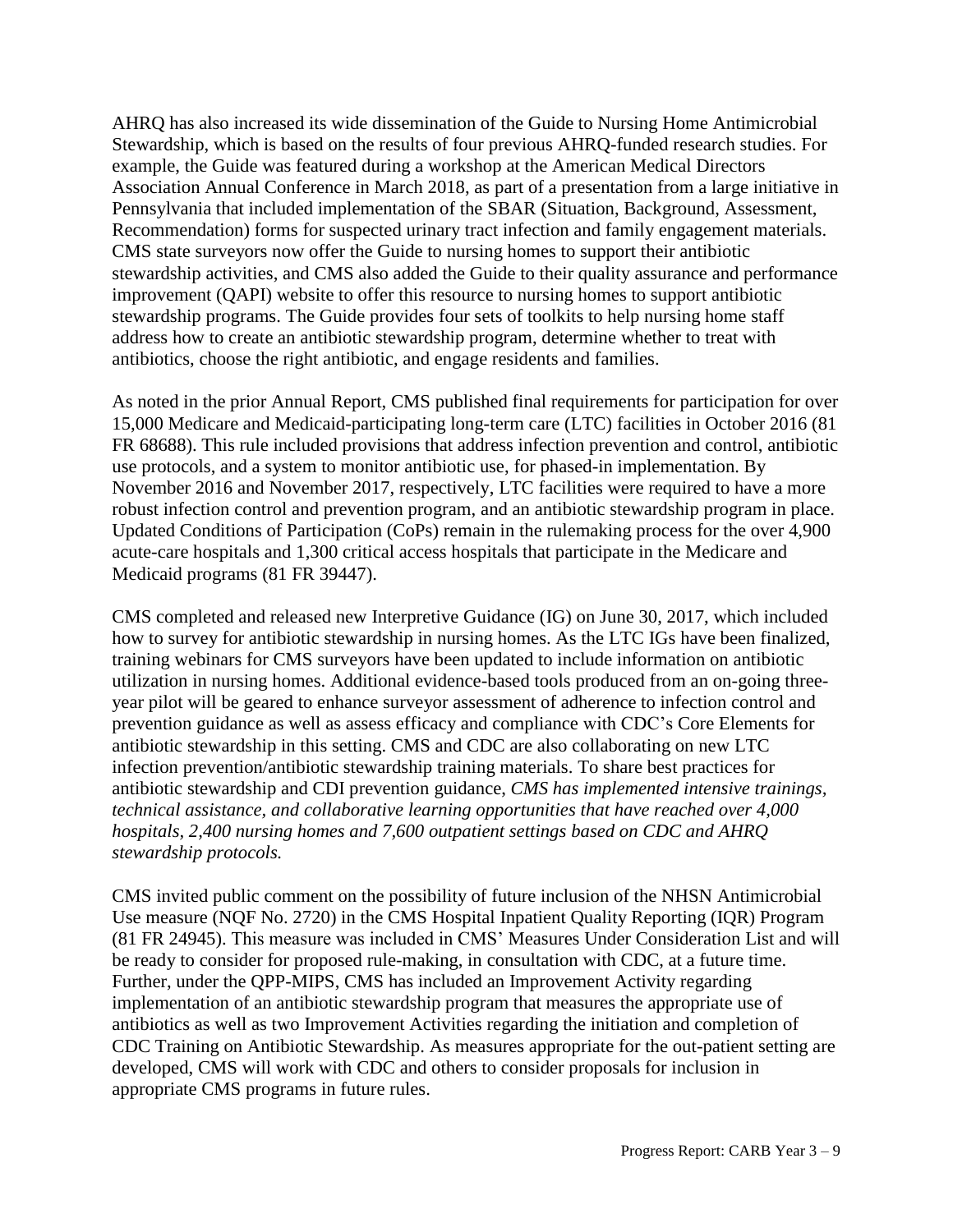The VA has implemented antimicrobial stewardship programs in all Veterans Health Administration (VHA) medical centers. The VA has an ongoing initiative dedicated to enrollment in the National Healthcare Safety Network's (NHSN) Antimicrobial Use (AU) Option. *To date, nearly eighty percent of VHA acute care facilities have enrolled and submitted data to CDC's NHSN's AU Option and VHA is developing an action plan to complete enrollment of all facilities.* VA has also launched a national outpatient antimicrobial stewardship intervention aimed at improved prescribing for acute respiratory tract infections for elective implementation at any VHA facility.

DoD has recently implemented centralized reporting to NHSN AU and AR modules. In an important collaboration, DoD has enrolled six facilities in AHRQ's Safety Program for Improving Antibiotic Use, which is adapting the CUSP effort to antibiotic stewardship. DoD is in the process of reviewing the formal Implementation Guidance document that will accompany the DoD-Instruction creating its Antimicrobial Stewardship Program, which was approved in 2017. The Multidrug-resistant organism Repository and Surveillance Network (MRSN) is actively collaborating with DoD Infectious Disease Clinical Research Program (IDCRP) efforts and with the VA regarding wound infection surveillance and pathogen characterization. The MRSN also maintains an active external collaboration with CDC's Antimicrobial Resistance Laboratory Network.

*Throughout 2017 and 2018, The Navy Marine Corps Epi Data Center (EDC) designed, developed and launched several data visualization platforms which allow for centralization of antimicrobial resistance (AMR) data as well as improved access and efficiency for key stakeholders in the antimicrobial stewardship community.* The Antibiotic Susceptibility and Prescribing Practices (ASPP) Tool is an interactive, web-based data visualization tool that displays trends of antibiotic susceptibility and consumption throughout the Military Health System. In ASPP, the user can customize the display of data points to investigate trends related to the population or region of interest. Data for ASPP is available from 2006 through present and can be queried by age groups.

#### *Antibiotic Stewardship in Animal Health*

Significant progress was also made in animal health stewardship activities this year. Working through public-private partnerships, FDA has incorporated strategies for judicious use of medically important antimicrobial drugs in animal health, which is essential to combating resistance and thereby preserving the therapeutic effectiveness of antibiotics for humans and animals.

To further support implementation of [Guidance for Industry \(GFI\) #213,](https://www.fda.gov/downloads/AnimalVeterinary/GuidanceComplianceEnforcement/GuidanceforIndustry/UCM299624.pdf) FDA sought public input on establishing appropriately targeted durations of use for medically important antimicrobial drugs in food-producing animals. FDA has evaluated the comments received and is currently developing a specific strategy to ensure that all of these drugs have specifically defined durations of use. FDA will consider the approved use conditions of these drugs on a product-byproduct basis. Any changes to their use conditions will need to be based on sound science and available evidence. FDA also published two Question and Answer documents to clarify materials related to Veterinary Feed Directive (VFD) drugs, for [The Use of Medically Important](https://www.fda.gov/AnimalVeterinary/DevelopmentApprovalProcess/ucm589399.htm)  [Antimicrobials in Bees](https://www.fda.gov/AnimalVeterinary/DevelopmentApprovalProcess/ucm589399.htm) and [Free-Choice Medicated Feeds for Controlling Anaplasmosis in](https://www.fda.gov/AnimalVeterinary/DevelopmentApprovalProcess/ucm589933.htm)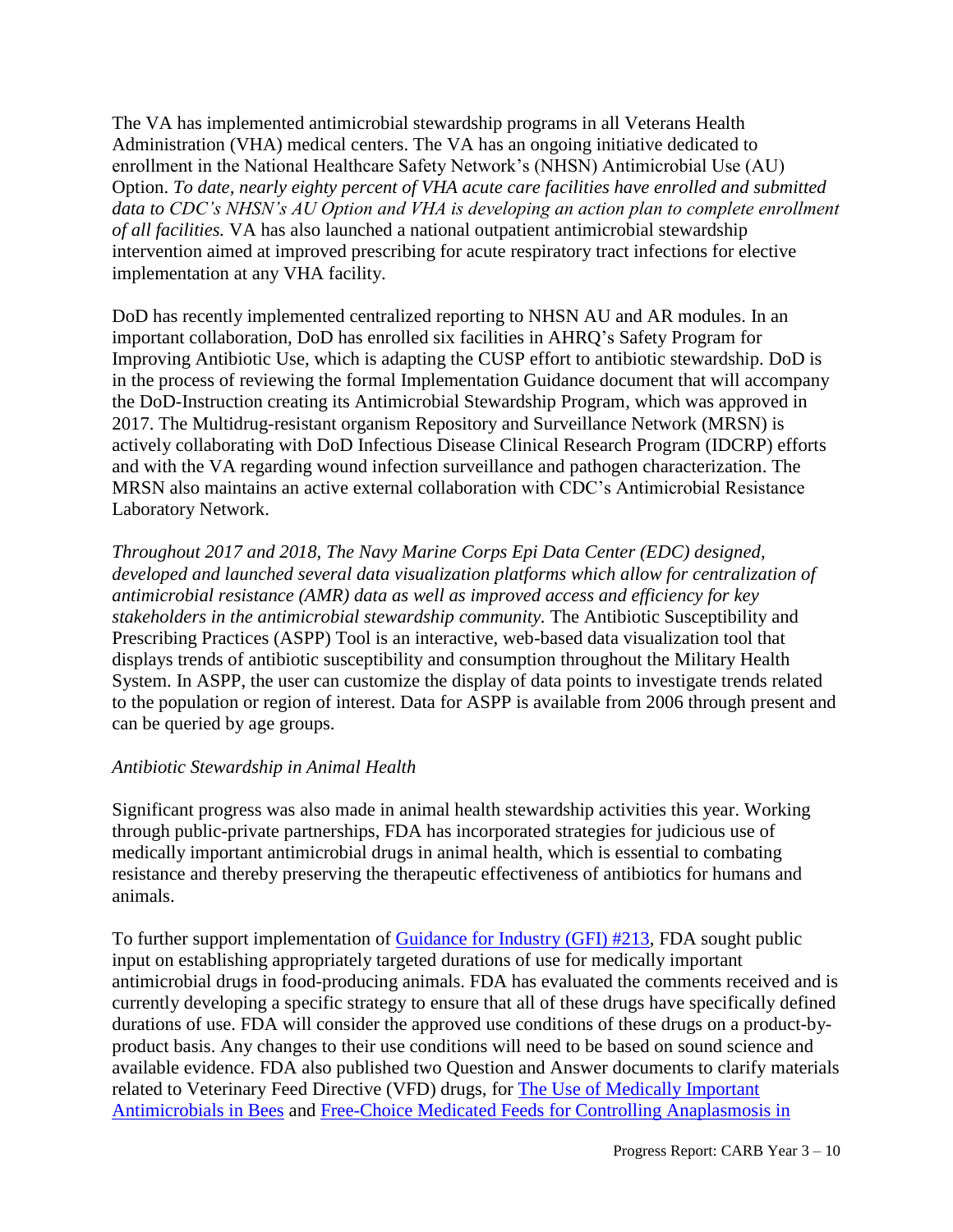#### [Cattle.](https://www.fda.gov/AnimalVeterinary/DevelopmentApprovalProcess/ucm589933.htm)

FDA's Center for Veterinary Medicine (CVM) provided technical input to USDA's Animal and Plant Health Inspection Service (APHIS) National Veterinary Accreditation Program (NVAP), which works with states' veterinary licensing boards to educate veterinarians in private practice. The NVAP has delivered over a half-million training modules to veterinarians, veterinary technicians, and veterinary students in Web, classroom, and printed formats since 2011. *In August 2017, NVAP vastly expanded its educational outreach by enhancing all 29 modules to provide professional continuing education credit for the nation's 100,000-plus veterinarians and 100,000-plus licensed veterinary technicians.* Two NVAP modules play key roles in USDA's AR global education and outreach efforts, and these modules have been updated to include information to foster compliance with FDA policies:

- NVAP Module 23: *Use of Antibiotics in Animals* has been completed by 26,050 accredited veterinarians since its launch in 2012. The module is the product of the collective efforts of academic, livestock, and companion animal veterinarians, as well as officials from FDA, CDC, DoD, and USDA-National Institute of Food and Agriculture (NIFA). At the Group of Seven (G7) meeting in Germany in 2015, NVAP Module 23 was recognized as one of the world's "Best Practices of Combating Antimicrobial Resistance".
- NVAP Module 29: *Veterinary Feed Directive* launched in January 2017 to coincide with the transition of medically important antimicrobials used in the feed of food producing animals from over-the-counter to Veterinary Feed Directive marketing status in January 2017, as part of FDA's strategy to promote the judicious use of medically important antimicrobials in animal agriculture. Food animal producers must now obtain a VFD from a licensed veterinarian to obtain and use in animal feed antibiotics that are medically important in human medicine. Module 29 has already been completed 7,176 times by accredited veterinarians, and Google Analytics data indicates that the module's usage extends to "agriculturalist" users (feed manufacturers, feed mill owners/operators, feedlot personnel, and livestock producers), far exceeding NVAP's traditional accredited veterinarian audience.

To evaluate the impacts of FDA policy and provide a more comprehensive, science-based approach to assessing FDA's judicious use strategy, FDA supports efforts to monitor antimicrobial drug use in food-producing animals through periodic collection of nationally representative on-farm data on antimicrobial-use practices and resistance.

Since 2016, FDA has funded two grants for antimicrobial use data collection. These collection efforts intend to provide critical information on antimicrobial use practices in the four major food-producing animal species (cattle, pigs, chickens, and turkeys), which can help inform assessment of the overall impact of FDA's judicious use strategy and help optimize long-term strategies to collect and report such antimicrobial use data. FDA has also provided input to the USDA APHIS Center for Epidemiology and Animal Health on surveys conducted on antimicrobial use in swine operations and cattle feedlots.

CDC is working with Integrated Food Safety Centers of Excellence across the country to assess veterinary prescribing practices for food-producing animals, update veterinary training with current antibiotic stewardship principles, and support coordination and sharing of antimicrobial susceptibility testing and One Health surveillance among veterinary diagnostic laboratories and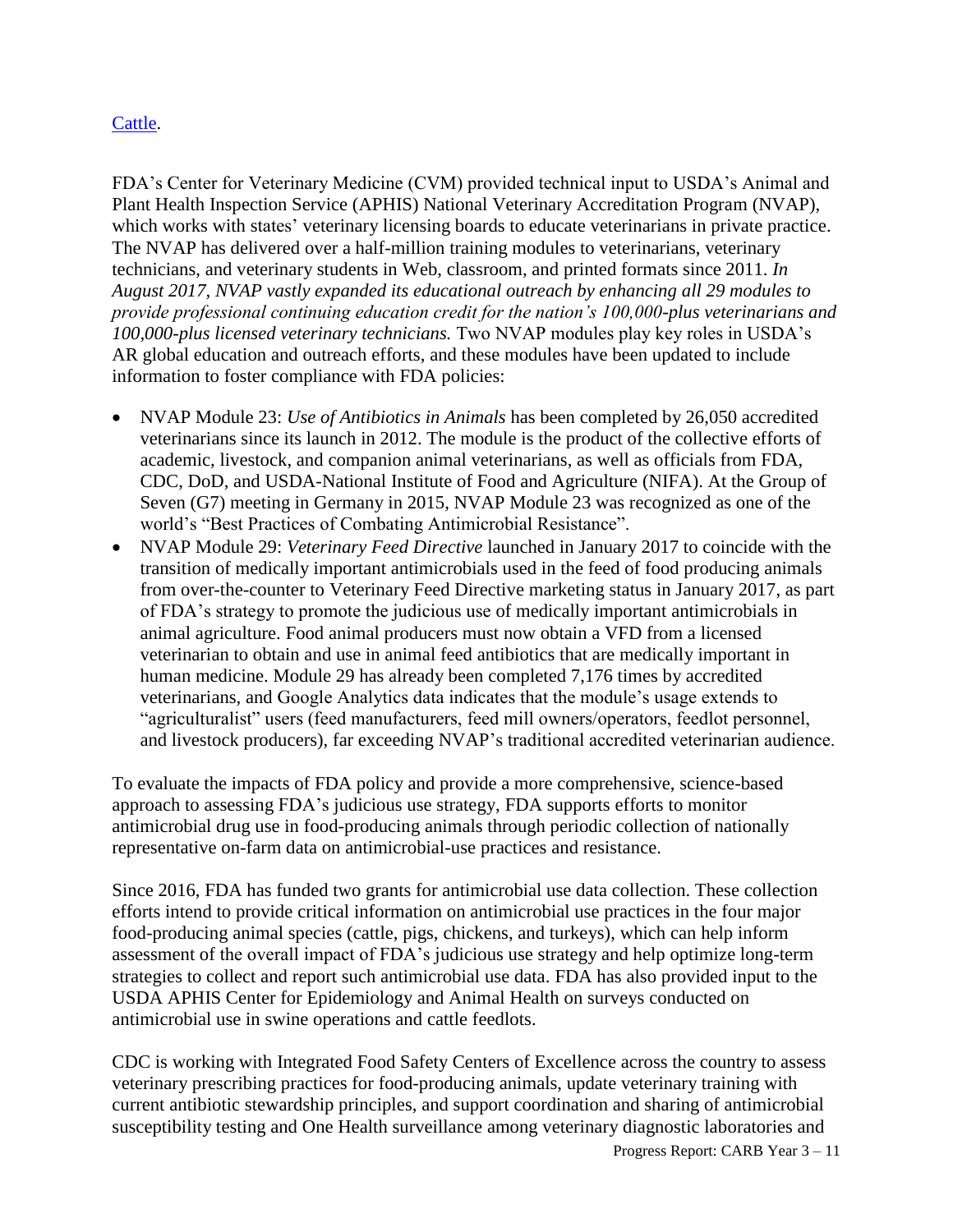public health laboratories.

USDA, FDA's CVM and CDC serve as Advisors to the American Veterinary Medical Association (AVMA) Committee on Antimicrobials, whose members represent affiliated veterinary practice organizations. The AVMA-CoA developed principles for antimicrobial stewardship in veterinary settings in 2017 that were unanimously approved in January 2018 by the [AVMA House of Delegates.](https://www.avma.org/News/PressRoom/Pages/Antimicrobial-resistance-AVMA-takes-steps-to-address-critical-health-issue.aspx)

*USDA-NIFA funded nearly \$15M in FY2017 in research to decrease the need for antibiotic use in agriculture.* These projects include alternative treatment regimens to control bovine anaplasmosis; developing a communication framework for conveying AR science and mitigation opportunities; mitigation of antibiotic resistance in poultry through resensitization, vaccination and microbial restoration; methods to reduce the perceived need for critically important antimicrobial uses on dairy farms; educational approaches to improve cattle health and reduce the need for antibiotic use; examining Berberine as an alternative to antibiotics in nursery pig diets; investigating properties of mesenchymal stromal cells as a biological alternative to conventional antibiotics in veterinary medicine; use of macrophages and endothelial cells for cell-based therapy; and building strain libraries as alternatives to antibiotic growth promoters in broiler chickens.

#### **GOAL 2: Strengthen national One-Health surveillance efforts to combat resistance.**

Enhanced data sharing and coordination of surveillance and laboratory systems will enable public health, healthcare, veterinary health, and laboratory partners to better detect resistance and more quickly respond to outbreaks, containing spread and reducing resistant infections.

#### *Surveillance of Human Pathogens*

*As of April 1, 2018, 776 out of the over 5,500 U.S. hospitals have voluntarily reported antibiotic use data and 317 hospitals have reported antibiotic resistance data to NHSN's Antibiotic Use and Resistance (AUR) module, which began accepting AU data in July 2011 and AR data in July 2014.* Through a CDC partnership with the VA and DOD designed to facilitate AUR reporting, 84 VA hospitals and 24 DoD hospitals have reported antibiotic use data, and 18 DoD hospitals have reported antibiotic resistance data. CDC is also working with partners in Missouri, the first state to pass legislation requiring all hospitals to report antibiotic use and resistance data through the NHSN AUR module and establish antibiotic stewardship programs. As more hospitals report antibiotic use and resistance data to NHSN's AUR module, our ability to assess hospital antibiotic use and resistance and to direct associated antibiotic stewardship programs and prevention actions across the nation will increase.

CDC is working with public health, healthcare, and informatics partners to improve the NHSN's Antimicrobial Use Measure, develop implementation tools, and promote reporting at the state and local levels. *In January 2018, CDC added a way for hospitals to visualize their NHSN antibiotic use data in detail so that they can identify specific gaps and direct stewardship solutions.* CDC is also working with the Vermont Oxford Network to develop antibiotic use measures for neonatal patient care locations, which would update the Antimicrobial Use Measure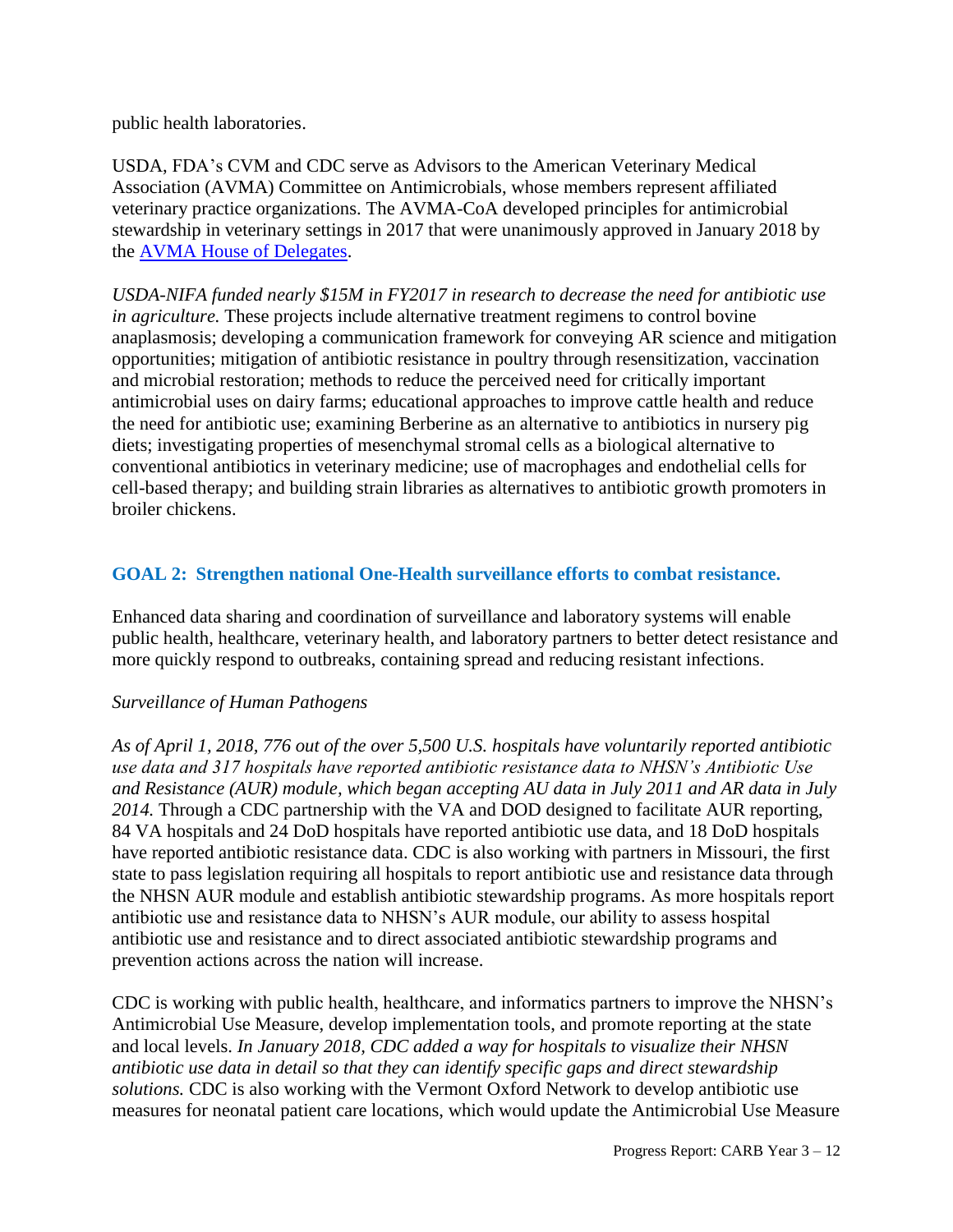already endorsed by the National Quality Forum. In early 2017, CDC worked with the HHS Office of the National Coordinator for Health Information Technology (ONC) to finalize an online tool that software developers can use to validate their files to meet the ONC Health IT Certification Program for NHSN Antimicrobial Use and Resistance reporting. In March 2018, CDC began work on updating pediatric and adult antibiotic use measures in a collaboration with a variety of experts.

Federal agencies continue to collaborate on improving open data access tools and reports:

- CDC released three HAI/AR data reports to assess prevention progress while strategizing about the best way to move forward nationally:
	- o Healthcare-associated Infections in the United States, 2006-2016: A Story of Progress uses NHSN, EIP, and HAI prevalence survey data to examine the nation's progress over 10 years preventing five of the most common infections and next steps.
	- o Additional technical reports describe surveillance protocol changes, and HAI/AR data following those changes.
- The 2015 National Antimicrobial Resistance Monitoring System (NARMS) Integrated Report, released by CDC, FDA, and USDA in October 2017, highlights antimicrobial resistance patterns in foodborne bacteria isolated from people, meats purchased from grocery stores, and animals at slaughter. The report includes information about resistance genes for *Salmonella* and some *Campylobacter* isolates using whole genome sequence data.
- *CDC's NARMS Now: Human Data makes NARMS data publicly available within three months from time of submission and testing, a significant improvement from the original reporting time of 18 months*.
- CDC's Antibiotic Resistance Patient Safety Atlas now includes data on outpatient antibiotic prescriptions, 2011–2015, and hospital antibiotic stewardship programs meeting all CDC Core Elements, 2014–2016. The 2016 State HAI Progress Reports will be posted in summer 2018. CDC also plans a major facelift of the Atlas in 2018 to improve user experience.
- CDC's Antibiotic Resistance Investment Map is updated with CDC's activities in FY 2017 to meet national goals to prevent drug-resistant infections through CDC's AR Solutions Initiative.

Through the AR Lab Network (ARLN), CDC supports seven regional laboratories with specialized capabilities to rapidly detect and identify emerging antibiotic resistant threats. This capacity includes CRE testing, CRE colonization screening, and targeted surveillance of emerging threats, such as antifungal resistance in *Candida auris*, *mcr-1*-mediated colistin resistance, and carbapenem-resistant *Acinetobacter*. Select regional labs are building capacity to conduct antimicrobial susceptibility testing for *Streptococcus pneumoniae* and *Candida* species, as well as conduct *C. difficile* special projects. In 2017, CDC added an additional regional lab to serve as a national center for molecular surveillance of *Mycobacterium tuberculosis*. CDC and DoD are also working to include the MRSN/Antibiotic Resistance Monitoring and Research Program (ARMoR) program as an ARLN regional hub. DoD has provided written guidance for how military healthcare facilities, MRSN, regional laboratories, and CDC will interact when emerging AR threats or trends are identified. In addition to this regional lab detection capacity, every state public health lab is now able to test for CRE.

*As of February 2018, the ARLN has tested 6,690 isolates of CRE or carbapenem-resistant* Pseudomonas aeruginosa; *1,142 specimens for CRE colonization; 9,083 isolates of* Neisseria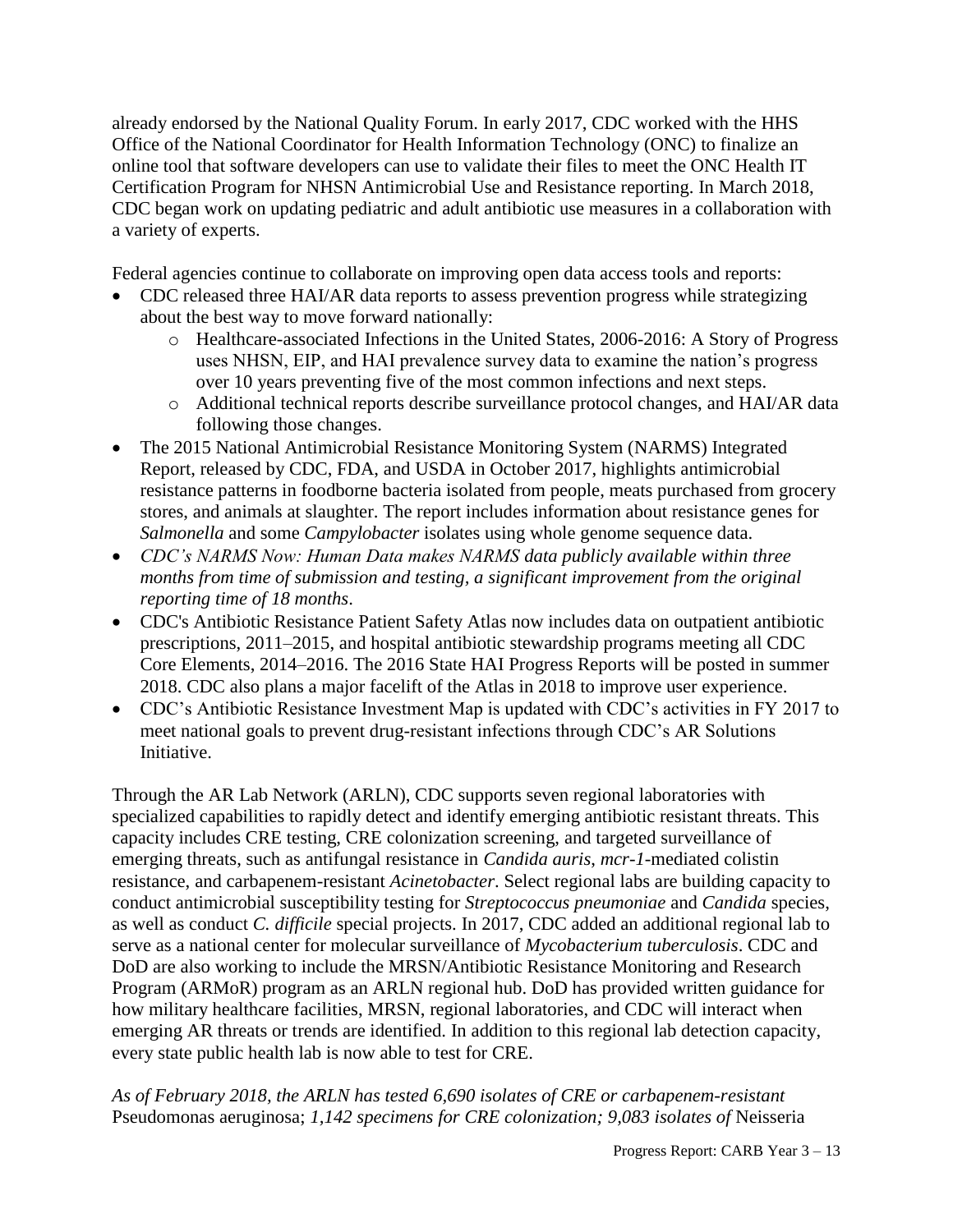gonorrhoeae*, an average monthly increase of 148 percent when compared to 2016; 518 isolates of Candida species; 189 specimens for* C. auris *colonization; and 510 isolates of* C. difficile*.* These data have led to response activities where state and local health departments worked with facilities to stop the spread of resistance, and further enhance surveillance of resistant strains, monitor emerging resistance, and validate molecular detection methods. CDC also shares whole genome sequences in the National Library of Medicine's National Center for Biotechnology Information (NLM/NCBI) at the National Institutes of Health (NIH) for public access. CDC and ARLN share test results with states and submitting hospitals and nursing homes to direct infection prevention, control, and treatment measures. CDC has worked with the Association of Public Health Laboratories (APHL) to implement an informatics solution to ensure that CDC and labs can securely transfer lab test data and results.

As detection and data tracking methods improve, CDC identifies emerging resistance that must be contained through rapid response. CDC is working with health departments, hospitals, and healthcare societies to stop the spread of organisms with "unusual resistance" in the United States. Examples of recent emerging or unusual antibiotic resistance include the following:

- *C. auris* is a new and emerging "fungal superbug" that is resistant to many antifungal medications and can spread between patients in hospitals and nursing homes. Approximately 30 percent of patients with *C. auris* infections have died within 30 days. *C. auris* has already become a major problem globally and, by February 2018, had gained a foothold in the U.S. with 233 confirmed clinical cases in 10 states. CDC continues to provide guidance, public education, and laboratory and investigative support to prevent this fungus from becoming widespread in U.S. healthcare facilities as it has in other countries.
- In its first nine months of testing, CDC's AR Lab Network identified more than 220 instances of unusual resistance genes in "nightmare bacteria" CRE and carbapenem-resistant *Pseudomonas aeriginosa*. These germs are especially concerning because they carry genes that are rare but can make them resistant to all antibiotics, or have a special gene that allows them to easily spread their resistance to other bacteria.
- Cases and clusters of antibiotic-resistant *Shigella* have been identified among men who have sex with men, highlighting the need for more data to inform prevention and control strategies. New CDC data, expected by the end of 2018, will describe shigellosis in this community and will be used to guide the development of focused health communication messaging to reach those at risk.

*The CDC and FDA Antibiotic Resistance Isolate Bank now contains 580 unique isolates and 16 panels curated from CDC's collection of more than 450,000 isolates, representing bacterial pathogens associated with known or emerging resistance mechanisms, such as colistin resistance. CDC has received and filled 1,018 isolate orders with nearly 96,000 shipped to U.S. institutions including diagnostic test manufacturers, academic researchers, and pharmaceutical companies. In March 2018, CDC launched a redesigned website to simplify isolate ordering and order processing.* These isolates can be used for research and development efforts directed toward understanding, preventing, and combating AMR.

*CDC is supporting capacity in 44 states to implement whole genome sequencing of Salmonella and other enteric pathogens, and all states are on track to have this testing capacity by summer 2018.* States are increasingly submitting representative isolates from foodborne outbreaks to CDC-NARMS, now supporting investigations of more than 150 foodborne disease clusters per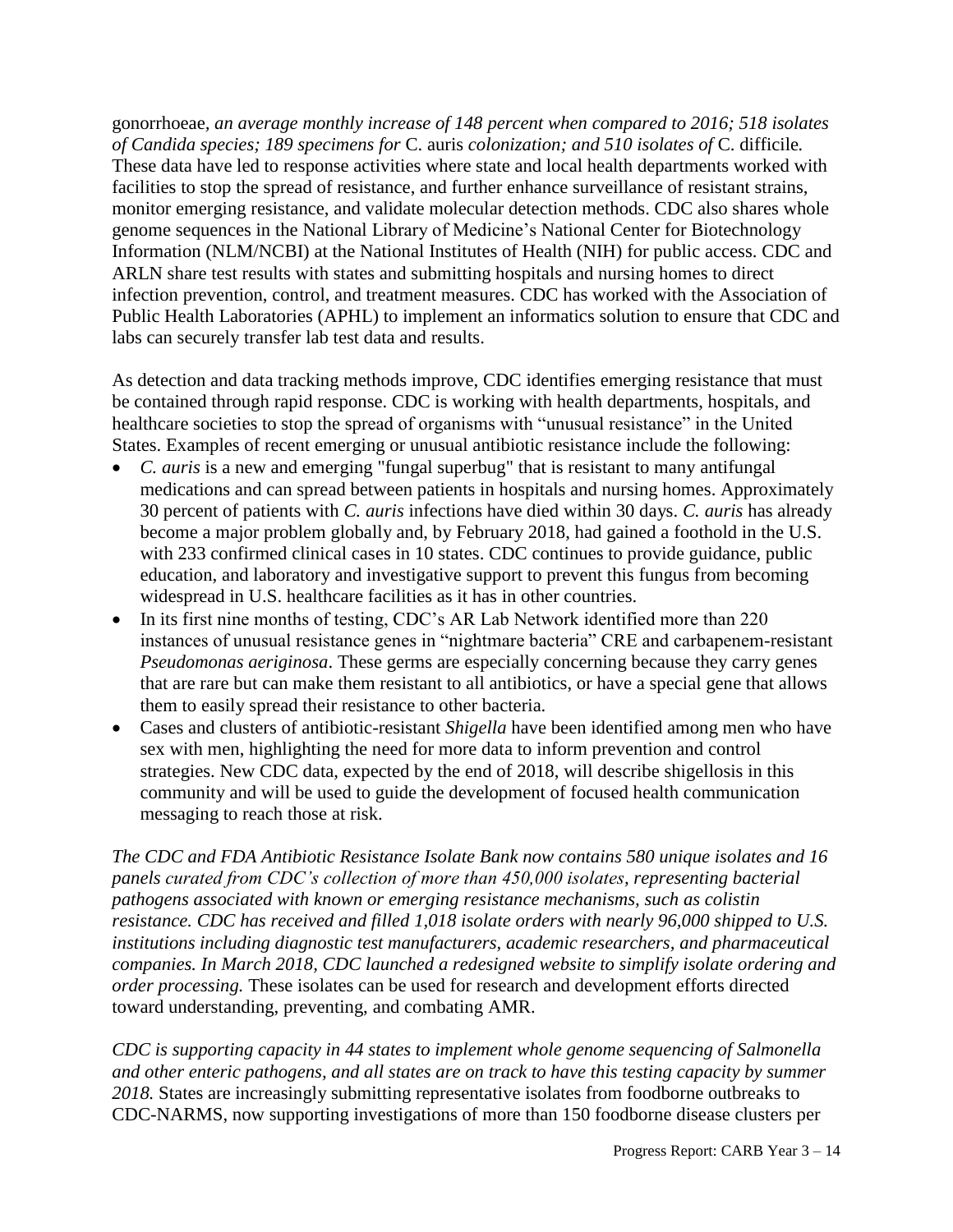year. When PulseNet identifies a multistate outbreak, these sequences allow CDC to quickly analyze isolates and report on susceptibility. These foundational tools will ensure progress towards decreasing the time to detect and characterize resistant pathogens. CDC itself has sequenced over 40,000 isolates, including resistant pathogens causing healthcare-associated infections and resistant enteric pathogens *Salmonella*, *Shigella*, *Campylobacter* and *Escherichia coli* O157, and deposited those whole genome sequences in NLM/NCBI for public access.

CDC's Emerging Infections Program (EIP), which monitors antibiotic resistance across a population of about 44 million people, and measures risk by population and community, expanded in 2018 to include more sites conducting surveillance for invasive *Staphylococcus aureus* infections, candidemia, CRE, carbapenem-resistant *Pseudomonas*, extended-spectrum beta-lactamase producing gram-negative bacteria, and sepsis. EIP completed a point prevalence survey of healthcare associated infections and antibiotic use in 200 acute care hospitals with more than 10,000 patients, and preliminary results indicate that the percentage of patients in acute care hospitals with an HAI has decreased approximately 20 percent overall compared to a similar survey in 2011. EIP also completed a large HAI and antibiotic use survey in more than 160 nursing homes with 15,000 residents. Data from these surveys will be publicly available by the end of 2018.

CDC is working with state health department, academic, and public health partners to examine risk factors related to resistant *Salmonella*, *Shigella*, and *Campylobacter* infections, such as prior antibiotic use, time spent in healthcare settings, and recent food intake, to improve routine surveillance for enteric pathogens. Notable shifts in susceptibility values and emergence of resistance mechanisms that are identified from CDC NARMS isolates and surveillance are shared with Clinical and Laboratory Standards Institute (CLSI) to help support their decisions on clinical breakpoint settings and cutoff values for emerging resistance.

*As part of the NARMS program, FDA increased the number of retail meats tested from 6,700 per year in 2015 to 18,240 samples in 2018.* The 2018 expansion includes addition of two new testing sites in North Carolina and Los Angeles. All *Salmonella* and *Campylobacter* isolates and every other *E. coli* isolate collected from the retail meat program are now subjected to whole genome sequencing (WGS), with results published in NLM/NCBI. Furthermore, as of January 2018, NARMS increased the number of sites conducting tests to identify *Enterococcus* and *E. coli* from 4 to 13 and 4 to 11 sites, respectively. Since 2016, geographic representation increased from 14 to 21 states. In addition, NARMS is working with state laboratories to assume the WGS testing to help achieve more real-time testing of the bacteria under surveillance.

A subcommittee of the FDA Science Board reviewed the NARMS program in June 2017, and several recommendations were presented as guidance for future enhancements to the program. These recommendations served as the basis of a NARMS public meeting held in October 2017 to examine the scientific and logistical challenges associated with broadening the scope of NARMS within the One Health framework.

FDA published the 2015 NARMS Integrated Report in October 2017. The new report was simplified by streamlining the narrative and enhanced by adding a second suite of interactive data displays, called [NARMS Now: Integrated Data,](https://www.cdc.gov/narmsnow/) to convey WGS results for Salmonella. Stakeholders can explore: (a) changes in resistance genes among retail meat isolates, (b)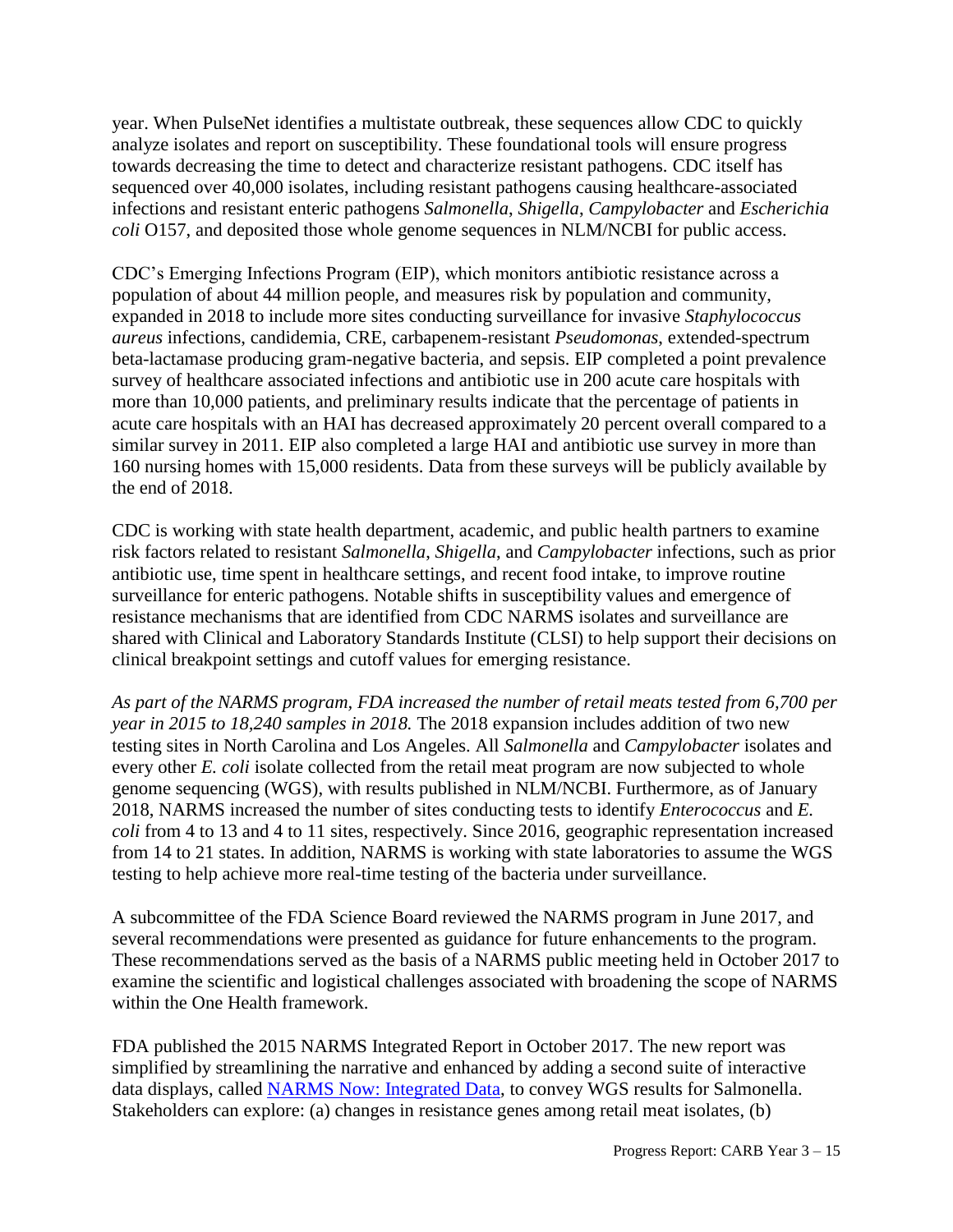distribution of resistance genes among isolates from all NARMS sources, (c) distribution of resistance genes by serotype, and (d) comparison of resistance genes by serotype and source. FDA will produce additional interactive interfaces with the next release of the Integrated Report to convey WGS for *Campylobacter* and *E. coli* and other resistance trend information.

In November 2017, FDA announced the release of **Resistome Tracker**, a tool that can be used to monitor antibiotic resistance alleles present in the genomes of microorganisms submitted to NLM/NCBI from around the world. While the first iteration of Resistome Tracker contains only *Salmonella* genomes, future iterations will include other foodborne and non-foodborne bacteria.

NIH in partnership with FDA and CDC, is expanding the NIH [National Database of Resistant](https://www.ncbi.nlm.nih.gov/pathogens/antimicrobial-resistance/)  [Pathogens.](https://www.ncbi.nlm.nih.gov/pathogens/antimicrobial-resistance/) The web-based open-access database, developed by NLM/NCBI, contains genomic data for more than 205,000 pathogen isolates collected from publicly available information. The database includes information on high priority bacterial threats such as *Acinetobacter*, *Klebsiella*, *Pseudomonas*, and isolates containing genes known to confer antibiotic resistance (e.g., mobile colistin resistance [mcr] and *Klebsiella pneumoniae* carbapenemase [KPC]) and can be searched by resistance genotypes, and, when available, antibiotic susceptibility phenotype*.* In addition, NIH and CDC continue to sequence high priority reference strains, as identified by CDC and FDA, to inform the development of new diagnostic tests and drugs. NIH's National Institute of Allergy and Infectious Diseases (NIAID) and National Human Genome Research Institute (NHGRI) completed 100 high quality reference genomes over two years (as of March 2018). By June 2019, NIH/NIAID and NIH/NHGRI will complete sequencing of at least 150 additional high quality reference genomes. Genome sequence data are rapidly released to the public through the database [GenBank](https://www.ncbi.nlm.nih.gov/genbank/) (published by NLM/NCBI) and the NIH/NIAID-funded Bioinformatics Resource Center, PATRIC [\(Pathosystems Resource Integration Center\)](https://www.patricbrc.org/). PATRIC contains data for more than 136,000 bacterial genomes and more than 120 different antibiotics. NLM/NCBI has developed the Bacterial Antimicrobial Resistance Reference Gene Database, which is a comprehensive, highly curated, reference set of over 4,500 resistance genes, and which serves as an authoritative gene nomenclature reference for several important classes of key resistance genes (e.g., mobile colistin resistance, *mcr*). This database serves as the basis of NLM/NCBI's AMRFinder, a publicly available software tool that identifies resistance genes in genomic sequence, and which also is used to identify resistance genes in genomes submitted to NLM/NCBI. Scientists from all over the world can access and leverage these databases to foster understanding of resistance mechanisms and inform development of improved diagnostics, therapeutics, vaccines, and antimicrobial strategies.

DoD has made available multiple characterized pathogen panels for use in the development of diagnostics and therapeutics. *As of June 2018, the DoD repository houses nearly 56,000 characterized pathogen panels, with this number roughly increasing by 1000 per month.* Of that 56,000 isolate repository, 100-isolate pathogen panels exist for Pseudomonas, Acinetobacter, and Klebsiella isolates with the remainder of ESKAPE pathogen panels complete within the year. Over 1.3 million tests have been performed on these isolates as of May, 2018. Examples of the utility of these panels include an analysis that characterized 49 *C. difficile* isolates from one healthcare facility, which suggested that a low likelihood of nosocomial transmission followed by a diagnostic stewardship intervention resulted in a sustained decrease in the facility onset *C. difficile* rate for 12 months.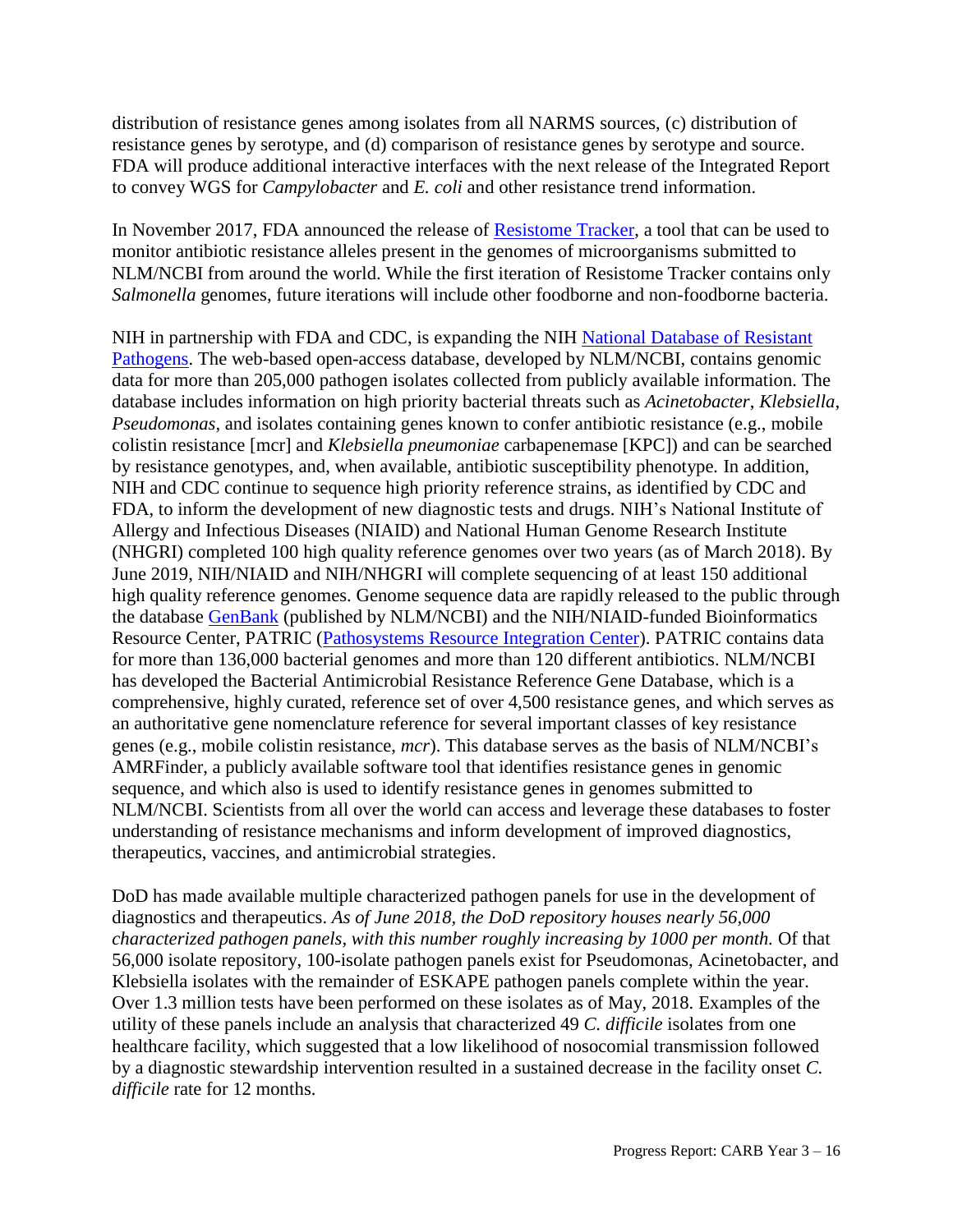The VA has an ongoing initiative dedicated to enrollment in the National Healthcare Safety Network's (NHSN) Antimicrobial Use (AU) Option. To date, nearly eighty percent of VHA acute care facilities have enrolled and submitted data to the NHSN's AU Option and VHA is developing an action plan to complete enrollment of all facilities.

#### *Surveillance of Animal Pathogens*

In 2017, APHIS' Center for Epidemiology and Animal Health (CEAH) conducted antimicrobialuse studies on swine operations and cattle feedlots, during which producers and operators completed questionnaires on stewardship practices, operation inventory, and antimicrobials used in 2016. Survey results will be released in 2018. CEAH is also collecting data on antimicrobial use and resistance in cow-calf operations as a component of the National Animal Health Monitoring System (NAHMS) 2017 national cow-calf study. CEAH continues to work with stakeholders in planning for on-farm longitudinal studies of antimicrobial use and resistance on swine operations and cattle feedlots.

USDA APHIS launched an AR pilot project in FY 2018, with the primary goals of monitoring AR profiles in animal pathogens from veterinary diagnostic laboratories across the U.S. using standard test methods, and developing standardized antimicrobial data transmission and sharing processes. Nineteen veterinary diagnostic laboratories from across the U.S. are enrolled in the initial year of the project, which is focused on gathering antimicrobial susceptibility testing data from six animal species (cattle, swine, poultry, horses, dogs and cats) and four bacterial pathogens (*E. coli, Salmonella, Mannheimia haemolytica* and *Staphylococcus pseudintermedius*). *As of June 2018, data from approximately 1200 isolates have been submitted to USDA APHIS since the project began in January 2018.* USDA APHIS is developing a standardized electronic messaging format for sharing antimicrobial susceptibility data, based on the Health Level 7 (HL7) standards.

USDA APHIS developed a pilot proficiency test (PT) for antimicrobial susceptibility testing (AST) in FY2018. This pilot proficiency test seeks to assess the consistency and improve the standardization of AST reporting and interpretations in veterinary diagnostic laboratories. USDA APHIS personnel will evaluate the results of this pilot PT, report summary data, and work with the 39 participating laboratories to achieve more consistent results and improve testing as necessary. The isolates used in the 2018 pilot PT were obtained from the FDA through a material transfer agreement; subsequent graded AST PTs will be developed using clinical isolates from the National Veterinary Services Laboratories (NVSL) AR bacterial repositories.

In FY2018, work began to leverage the *Salmonella* samples in the NVSL clinical isolate repository to further evaluate the prevalence of AR, pairing phenotypic AST via broth microdilution with genotypic AST via WGS. The samples originated from common domesticated species (cats, cattle, chickens, dogs, ducks, goats, horses, pigs, sheep, and turkeys) and *Salmonella* serotypes of particular interest as both zoonotic pathogens and pathogens of economic importance to animal industry. *Testing of the isolates began in February 2018; over 800 isolates have completed phenotypic AST and approximately 300 of those isolates have undergone paired WGS.* The data are being collated and analyzed for trends as well as to further validate the use of WGS as the primary surveillance tool for AR in *Salmonella* isolates.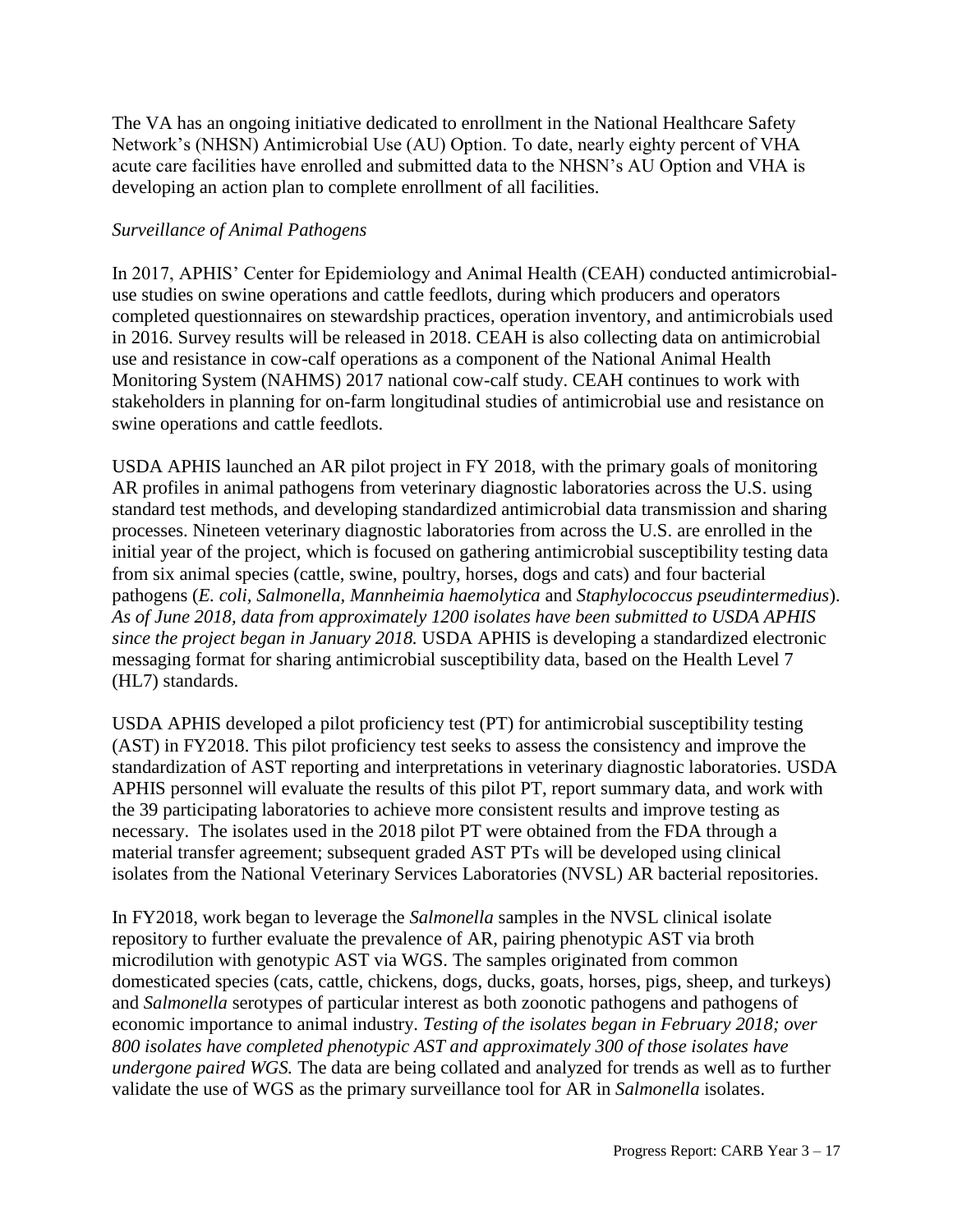CY 2017 USDA's Food Safety and Inspection Service (FSIS) continued to expand the species and commodities to test for regulated pathogens and subject 100 percent of pathogen isolates, including *Salmonella, Campylobacter* and Shiga toxin-producing *Escherichia coli* (STEC) originating from regulatory samples to WGS and further characterization. In addition, all the *Salmonella, Campylobacter, E. coli* and *Enterococcus* isolated from the regulatory and NARMS cecal surveillance programs were subject to phenotypic AST. FSIS also started conducting WGS on a small fraction of *E. coli* and *Enterococcus* spp. FSIS included AR as one of the harmful traits for considering expanded investigation and/or testing (*Federal Register* Notice 81 FR 7285) under certain circumstances.

USDA-FSIS continued to partner with FDA, CDC, USDA-Agricultural Research Service (ARS), APHIS, and NLM/NCBI, under the umbrella of the "Gen-FS" consortium. The primary function of Gen-FS is to coordinate, strengthen, and lead U.S. WGS efforts among Federal and State partners and further improve public health. This interagency group is steered by agency leaders to focus on crosscutting priorities for molecular sequencing of foodborne and other zoonotic pathogens causing human illness, for data collection and analysis including AR, and to use this information to support surveillance and outbreak investigation activities. One of the focus areas under Gen-FS is genetic determinants of AR and their spread.

#### **GOAL 3: Advance development and use of rapid and innovative diagnostic tests for identification and characterization of resistant bacteria.**

NIH and the Biomedical Advanced Research and Development Authority (BARDA), within the HHS Office of the Assistant Secretary for Preparedness and Response, continue progress on the [Antimicrobial Resistance Diagnostic Challenge,](https://www.nih.gov/news-events/news-releases/federal-prize-competition-seeks-innovative-ideas-combat-antimicrobial-resistance) which launched in September 2016. The goal of this Challenge competition is to incentivize the development of rapid, point-of-need in vitro diagnostics that detect and distinguish antibiotic resistant bacteria and improve antibiotic stewardship. This 3-Step competition was developed with technical and regulatory expertise from CDC and FDA, as well as public input. *In 2017, [ten semi-finalists](https://dpcpsi.nih.gov/AMRChallengeSemifinalists) for Step 1 of this competition received \$50,000 each to develop concepts into prototypes.* Letters of intent for submission to Step 2 are due no later than August 3, 2018, and submissions must be made by September 4, 2018. NIH and BARDA have each contributed \$10 million to support the Diagnostic Challenge. In addition, CARB-X is currently supporting the development of six rapid and innovative diagnostics to identify resistant bacteria. CARB-X is a five-year \$500 million public private partnership between BARDA, NIH/NIAID, Wellcome Trust, the UK Government, and the Bill & Melinda Gates Foundation, tasked with accelerating global antibacterial innovation and transition antibacterial products into clinical development. The full CARB-X portfolio is available [online.](https://carb-x.org/portfolio)

BARDA continues to invest in its AMR diagnostics portfolio, adding additional awardees. An effort by Roche Molecular Systems to develop *C. difficile* and MRSA assays for use on the Liat point of care instrument platform is partially funded by BARDA through its Other Transactions Authority. Roche has launched these products in the European Economic area and other CEmarkets. On September 12, 2017, Roche received FDA 510K clearance for their *C. difficile* assay on the Liat platform.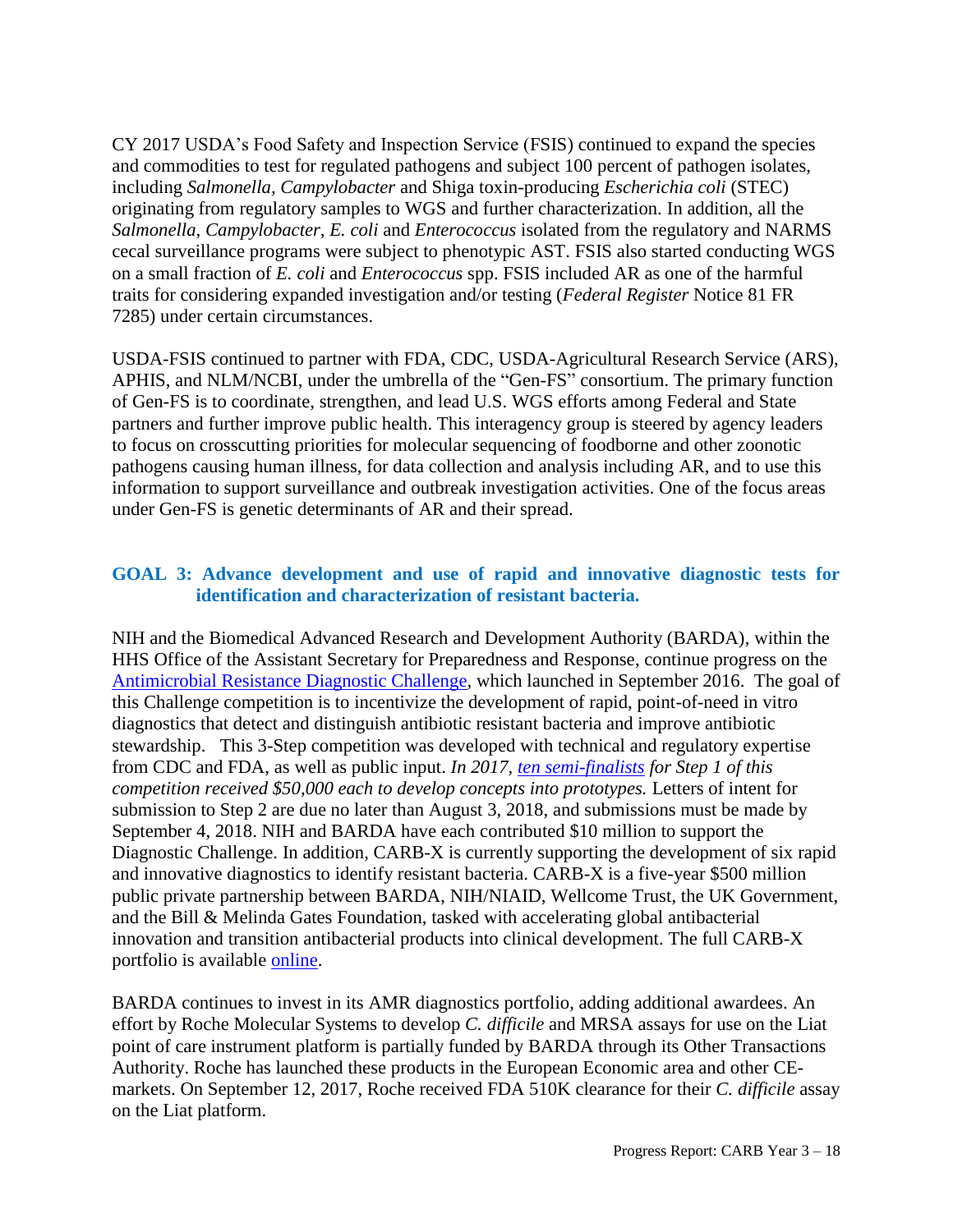NIH continues to support an extensive portfolio of research projects to improve the diagnosis of bacterial infections. With NIH/NIAID support, scientists are developing and testing new tools to rapidly detect bacteria and determine their sensitivity and/or resistance to antibiotics at the patient point-of-care. In addition to ongoing grant opportunities and Small Business Innovation Research awards, NIH/NIAID has issued and supported numerous [targeted solicitations](https://www.niaid.nih.gov/research/recent-initiatives-antimicrobial-resistance) to foster the development of innovative diagnostic tests for AMR pathogens. *In 2015, NIH/NIAID funded [nine projects](https://www.niaid.nih.gov/news-events/nih-funds-nine-antimicrobial-resistance-diagnostics-projects) to develop tools to detect hospital-associated pathogens [\(RFA-AI-14-019\)](https://grants.nih.gov/grants/guide/rfa-files/RFA-AI-14-019.html). Among these ongoing projects, one team is exploring whether diagnostic tests can rapidly detect Enterobacteriaceae directly from blood samples. To rapidly determine antibiotic susceptibility, another research team is developing a [platform](https://www.ncbi.nlm.nih.gov/pubmed/28609716) that reduces the time needed to detect bacterial growth. As of June 2018, NIH/NIAID awarded three projects to support development of new diagnostic platforms for bacterial pathogens listed in the [CDC's Antibiotic Resistance Threats in](https://www.cdc.gov/drugresistance/threat-report-2013/index.html)  [the United States, 2013 report](https://www.cdc.gov/drugresistance/threat-report-2013/index.html) [\(RFA-AI-17-014\)](https://grants.nih.gov/grants/guide/rfa-files/RFA-AI-17-014.html).* 

The NIH/NIAID-supported Antibacterial Resistance Leadership Group (ARLG) is pioneering a robust clinical research agenda on antibacterial resistance, including novel diagnostics. In collaboration with industry and the NIH/NIAID-supported Vaccine and Treatment Evaluation Units, the ARLG is conducting a *clinical trial* assessing whether blood levels of the protein, procalcitonin, could help inform appropriate treatment for patients with lower respiratory tract infections. The ARLG is also [collaborating](https://clinicaltrials.gov/ct2/show/NCT02870101) with multiple diagnostics companies to implement a master diagnostics protocol, through which multiple diagnostic tests for *N. gonorrhoeae* and *Chlamydia trachomatis* can be validated simultaneously using specimens from the same patients.

*Since October 2016, CDC has awarded more than \$32.5 million to pilot innovative solutions and explore knowledge gaps about how antibiotic resistance spreads to and between humans, including research on how the human microbiome can be used to predict and prevent infections caused by drug-resistant organisms and antibiotic resistance in the environment.* CDC also continues to work with federal partners to consider the risk of using antibiotics, typically used in human medicine as pesticides in agriculture. CDC and FDA provided consultation to the Environmental Protection Agency (EPA) on the use of streptomycin and oxytetracycline to treat huanglongbing disease in citrus crops. CDC shared ideas with the U.S. Geological Survey on antibiotics and resistance genes for environmental monitoring and explored ways to share information on existing sampling and surveillance. CDC continues to provide isolates from the CDC and FDA AR Isolate Bank to test for cross-resistance between antibiotics commonly used in human medicine and antibiotics approved for use as pesticides.

In April 2018, the CDC, UK government, and the Wellcome Trust organized a meeting to discuss the impact of antibiotic resistant bacteria and antibiotics in the environment on human health. One topic at this meeting was the impact of using antibiotics as pesticides and outlining what is known and what investigations are still needed. EPA has an ongoing process that includes both CDC and FDA to evaluate the potential impact of antibiotic agricultural plant pesticides on resistance. EPA works with both CDC and FDA on the conclusions of the analysis, and determines whether any mitigation measures could reduce the potential to develop resistance or whether monitoring is needed to detect any resistance that may be developing. EPA expects to continue these discussions during the upcoming registration review of existing antibiotic pesticide registrations. During this review, which includes multiple opportunities for public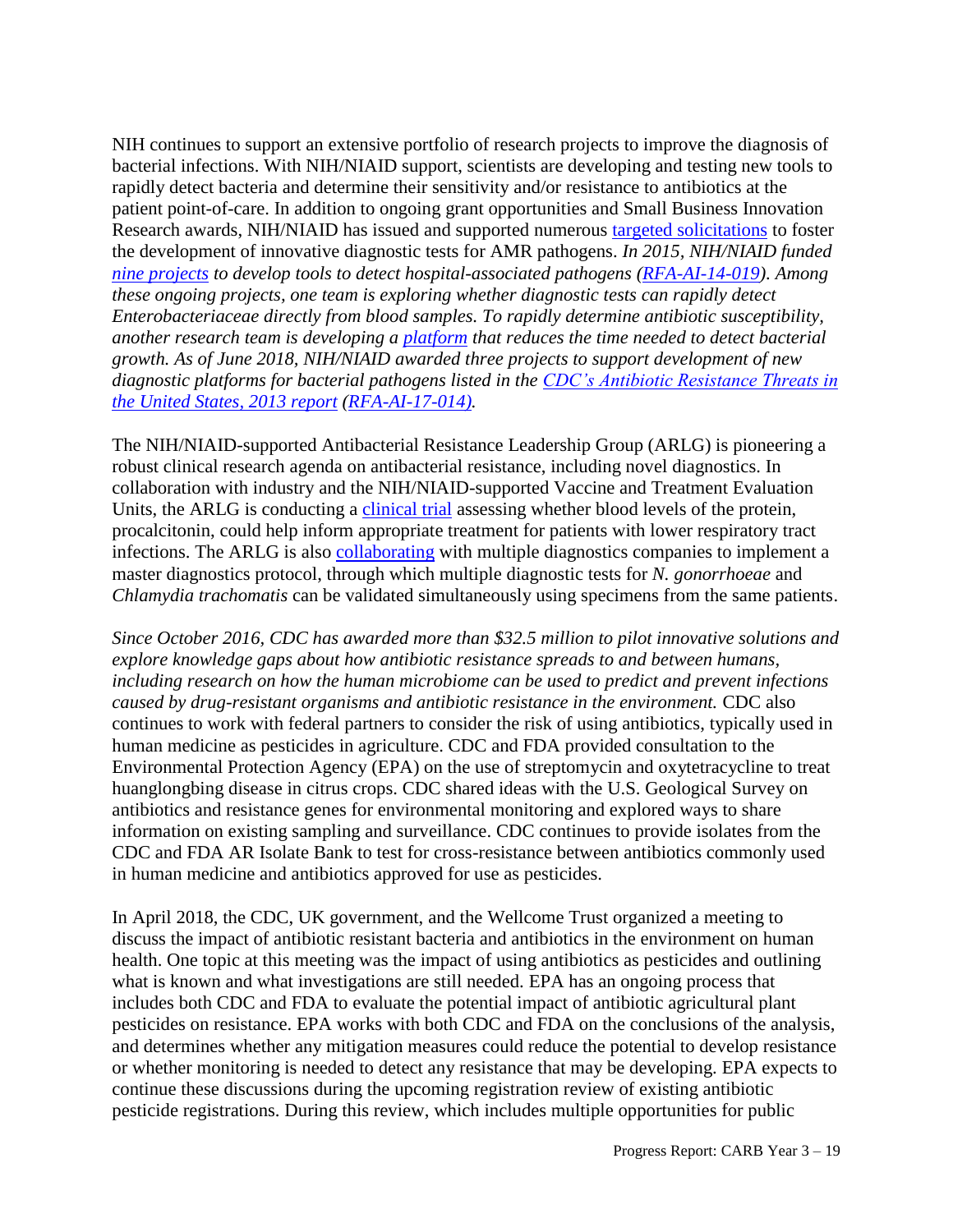comment, EPA will evaluate streptomycin and oxytetracycline pesticides registered as of October 1, 2007. These interagency discussions and collaborations help to reduce the risk of resistance to human antibiotic drugs from the use of antibiotics to control bacterial pests on agricultural crops.

DoD's Austere environments Consortium for Enhanced Sepsis Outcomes (ACESO) investigates the pathogenesis and management of sepsis in operationally relevant environments. ACESO has established a platform with the ability to conduct clinical research at multiple sites in Southeast Asia and Africa. With support from the CARB program, ACESO has enrolled 204 severely ill patients in Ghana and 422 patients in Cambodia to date. A central component of ACESO's research involves the discovery and subsequent validation of host-based biomarkers that can be translated to point-of-care diagnostic devices for early characterization of severe infections. To achieve this, ACESO incorporates novel next-generation nucleic acid sequencing and analysis approaches to provide data on both the pathogen identity and the host-response. Sequencing from patient samples has directly promoted the identification of pathogens including Dengue and *Orientia tsutsugamushi* (Scrub typhus) through increased sensitivity or when appropriate serological samples are unavailable.

Results obtained using the Empowering the Development of Genomics Expertise (EDGE) platform are used to complement results from clinical adjudication to provide additional insight into the infecting pathogen. The analysis of RNAseq data to discriminate patients with bacterial infections from patients with other infectious etiologies as well as to predict treatment failure is ongoing, and will be complete in 2018.

#### **GOAL 4: Accelerate basic and applied research and development for new antibiotics, other therapeutics, and vaccines.**

BARDA is currently supporting the research, development and/or progress toward regulatory approval of 45 promising antibacterial products, eight of which have advanced into Phase 3 clinical development addressing the most urgent and serious threats to public health due to antimicrobial resistance as determined in 2013 by the CDC. In August 2017, Vabomere, which was developed by the Medicines Company with demonstrated activity against some types of CRE, became the first BARDA-supported antibiotic to be approved for use by the FDA for the treatment of complicated urinary tract infections. In September 2017, BARDA entered into two new public-private partnerships: with Achaogen for the research and development of C-scape, a combination of two previously approved oral antibiotics for treatment of complicated urinary tract infections; and with Summit Therapeutics to develop a novel oral antibiotic to prevent and treat infection due to *C. difficile*. In December 2017, a New Drug Application for Eravacycline, developed by Cubrc/Tetraphase for the treatment of complicated intra-abdominal infections was submitted to the FDA with decision expected in August 2018. In June 2018, the FDA approved ZEMRI (Plazomicin) developed by Achaogen and supported by BARDA since 2010. ZEMRI was approved to treat complicated urinary tract infections due to drug-resistant bacteria. The company has also generated significant data to support the potential use of ZEMRI for treatment of blood stream infections but this indication is not on the label. ZEMRI is the second BARDAsupported antimicrobial product to achieve FDA approval.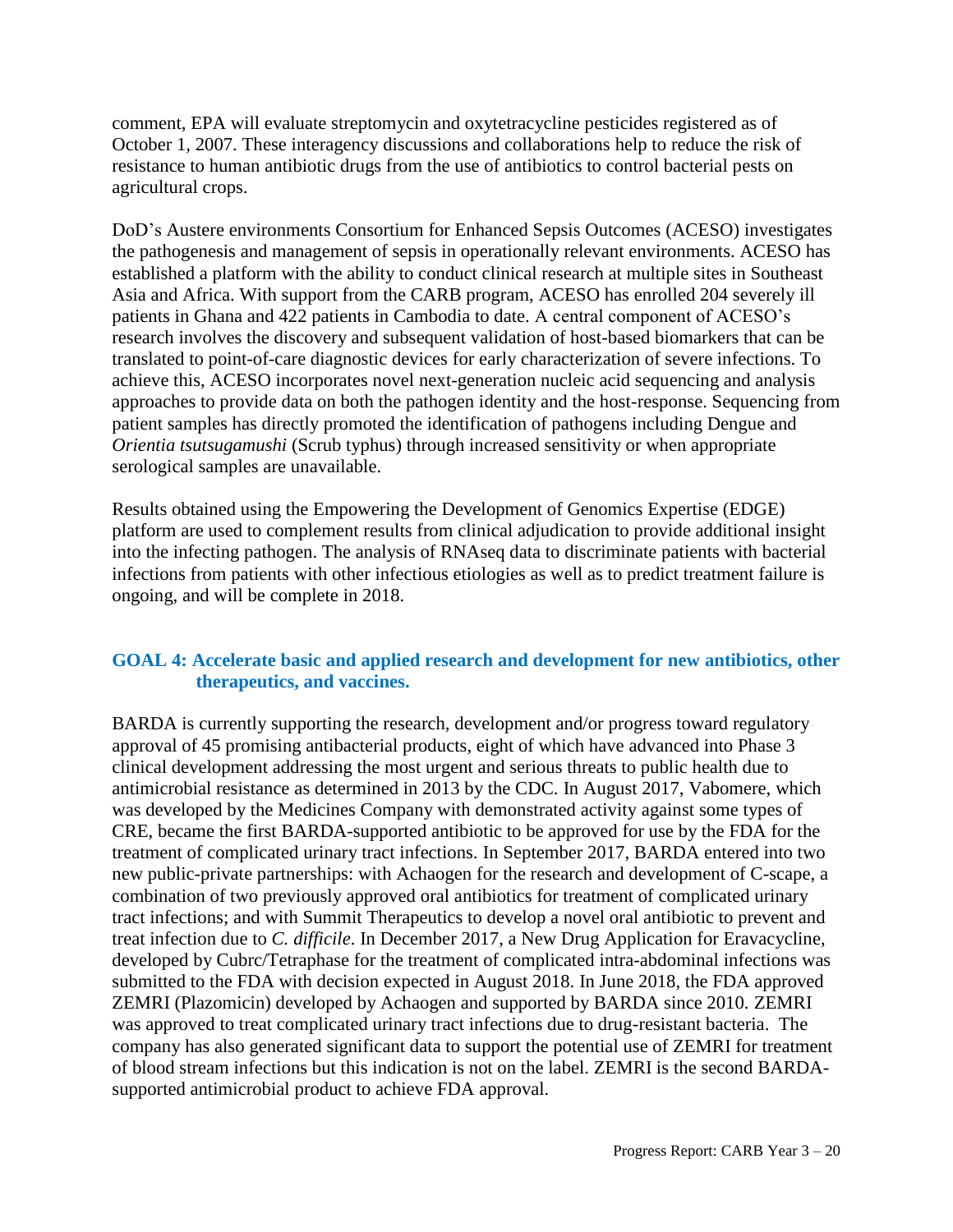Support continues for CARB-X, established by NIH/NIAID and BARDA in 2016 through a cooperative agreement with Boston University. CARB-X expanded in 2018, when the UK Government and Bill & Melinda Gates Foundation joined the effort with a combined \$50 million commitment. CARB-X is now a \$500 million five-year public private partnership funded by BARDA, NIH/NIAID, Wellcome Trust, the UK Government, and Bill & Melinda Gates Foundation. *In less than 2 years, the CARB-X portfolio has expanded to include 33 antibacterial products, including antibacterial drugs, vaccines, diagnostics and non-traditional products, including 10 new antibiotics classes.* For every \$1 CARB-X has invested in early development and Phase 1 clinical trials, follow-on private capital has invested \$7, for a total of \$548M. *Since the inception of the program, NIH/NIAID has provided technical support and [preclinical drug](https://www.niaid.nih.gov/research/resources?f%5B0%5D=field_disease%3A53&f%5B1%5D=field_research_stage%3A264&f%5B2%5D=field_division%3A12)  [development services](https://www.niaid.nih.gov/research/resources?f%5B0%5D=field_disease%3A53&f%5B1%5D=field_research_stage%3A264&f%5B2%5D=field_division%3A12) to more than half of CARB-X awardees to further advance the development of new products. NIH/NIAID provided previous support to ~50 percent of companies that have now received a CARB-X award (as of April 2018). NIH/NIAID's historical support has helped small companies strengthen their product development skills, including growing and advancing their portfolios of antibacterial products.* The full CARB-X portfolio is available [online.](https://carb-x.org/portfolio)

As part of its long-term investment in AMR research, NIH continues to make significant progress through a robust portfolio spanning basic, translational, and clinical research. Investigators in NIH/NIAID's Centers of Excellence for Translational Research (CETR) program are helping to discover novel antimicrobial compounds, including a [new class of](https://www.ncbi.nlm.nih.gov/pubmed/29434326)  [antibiotics](https://www.ncbi.nlm.nih.gov/pubmed/29434326) (known as malacidins) found in soil. NIH/NIAID also supports research on innovative alternatives to antibiotics, including bacteriophages (viruses that can attack and destroy harmful bacteria) and microbiome-based approaches. NIH/NIAID-supported scientists are working to identify protective bacterial strains and formulate them into products to prevent and treat *C. difficile* infection. In March 2018, NIH/NIAID issued two funding opportunities [\(PA-18-724](https://grants.nih.gov/grants/guide/pa-files/PA-18-724.html) and [PA-18-725\)](https://grants.nih.gov/grants/guide/pa-files/PA-18-725.html) to advance research focused on understanding the nature of microbial communities, how antibiotics affect them, and how they can be harnessed to prevent disease, as well as research exploring combination antibiotic therapies to address the emergence of resistance.

NIH support also helps investigators advance potential new drugs from the conceptual stage through early clinical testing. For example, NIH/NIAID has supported preclinical development, investigational new drug submissions, and six Phase 1 clinical trials for the novel tetracycline [TP-271](https://www.clinicaltrials.gov/ct2/results?cond=&term=NCT03450187+OR+NCT03234738+OR+NCT03024034+OR+NCT02724085) and beta-lactamase inhibitor [VNRX-5133.](https://www.clinicaltrials.gov/ct2/results?cond=&term=NCT02955459+OR+NCT03332732) Both of these products have broad-spectrum activity against multiple bacteria, including difficult-to-treat gram-negative strains. To address additional AMR threats, NIH/NIAID-supported scientists conducted Phase 1 clinical testing for a new class of antibiotics [\(clinical](https://www.clinicaltrials.gov/ct2/results?cond=&term=NCT02106338+OR+NCT01551004) trials; [publication\)](https://www.ncbi.nlm.nih.gov/pubmed/?term=28584140) intended to treat *C. difficile* and completed enrollment for a Phase 1 trial evaluating a novel oral antibiotic (*zoliflodacin*) intended to treat gonorrhea. Zoliflodacin is progressing to a global Phase 3 clinical trial sponsored by the Global Antibiotic Research and Development Partnership/Drugs for Neglected Diseases initiative.

In addition to evaluating new antibiotic candidates, NIH/NIAID's clinical research portfolio includes clinical trials assessing novel formulations and combinations of existing antibiotics. NIH/NIAID is supporting research on the intravenous formulation of the broad-spectrum antibiotic fosfomycin (also known as ZOLYD™), which is not currently available in the U.S. NIH/NIAID's investment in preclinical and [early clinical testing of this drug](https://www.ncbi.nlm.nih.gov/pubmed/?term=28630194) enabled a small company to complete a successful Phase 2/3 clinical trial. This study assessed ZOLYD's™ effectiveness as a treatment for hospitalized patients with complicated urinary tract infections or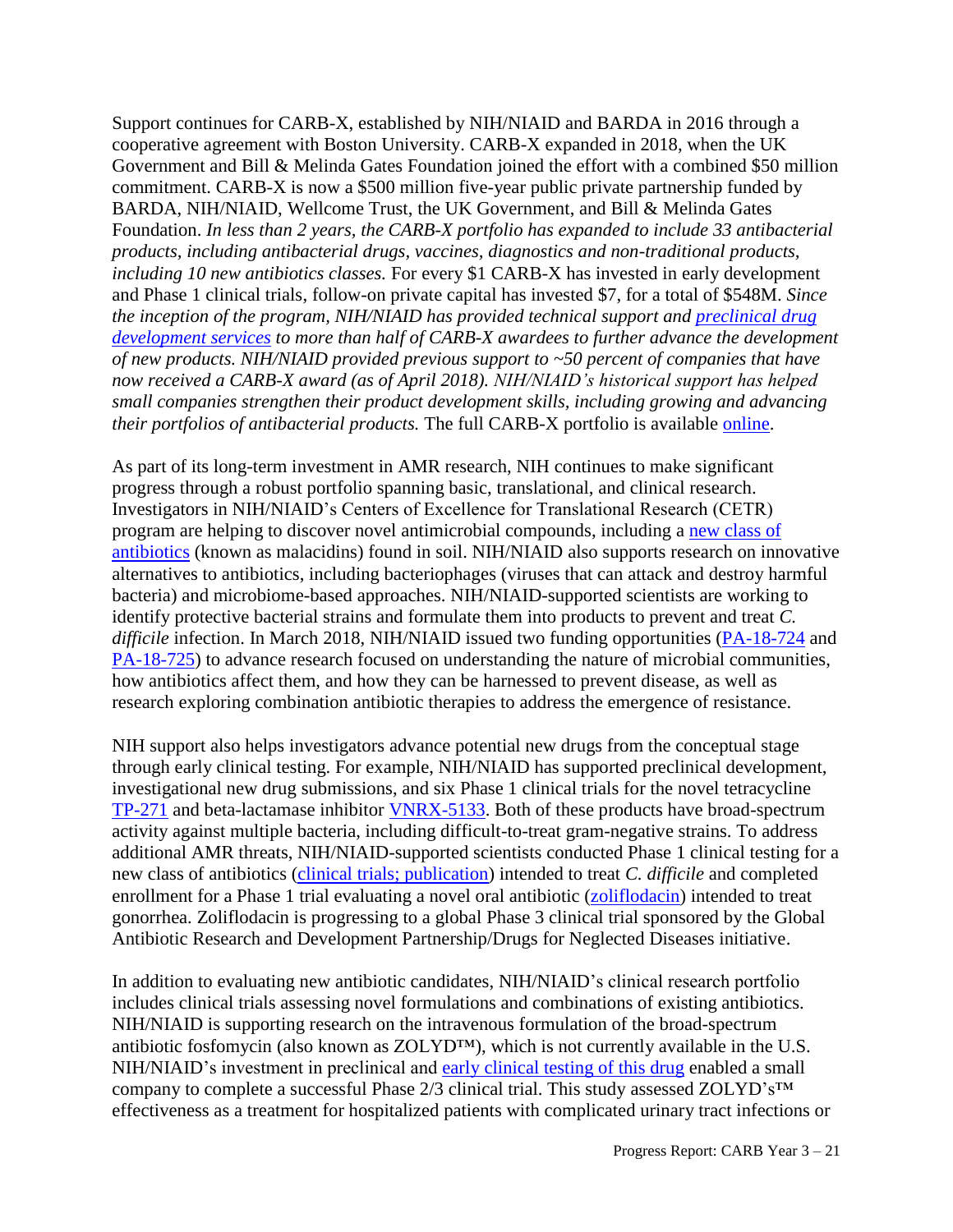acute pyelonephritis. In addition, the ARLG is exploring novel treatment regimens comprised of licensed antibiotics. In January 2017, the ARLG [reported](https://www.ncbi.nlm.nih.gov/pubmed/29020404) that ceftazidime-avibactam may be a reasonable alternative to colistin to treat KPC-producing CRE infections.

Preventive strategies, such as vaccines, are important tools to complement therapeutic approaches and keep pace with the increasing threat of AMR. NIH/NIAID is supporting early development of several vaccine candidates for *C. difficile* and *N. gonorrhoeae*. In 2018, NIH/NIAID funded three projects for vaccine and immunoprophylactics (products that harness the immune system to prevent disease) targeting AMR gram-negative bacteria in healthcare settings [\(RFA-AI-17-017\)](https://grants.nih.gov/grants/guide/rfa-files/RFA-AI-17-017.html). NIH/NIAID is also supporting research exploring monoclonal antibodies for prevention of bacterial infections.

CDC, in collaboration with the New Vaccine Surveillance Network, is evaluating the lower intestinal microbiome of 200-300 healthy children to address sources and prevention of antibiotic resistance genes. As part of its continued efforts to protect patients, CDC is using new metagenomics tools to identify resistance within the full stool resistome. CDC surveillance data and analyses are also being used by private companies to assist vaccine development and support trial design. Vaccines against *Staphylococcus aureus* and *C. difficile* are now in Phase 3 trials.

To support development of bacteriophage therapies, FDA and NIH/NIAID co-hosted a workshop on July 10-11, 2017, [Bacteriophage Therapy: Scientific and Regulatory Issues Public Workshop.](https://www.fda.gov/BiologicsBloodVaccines/NewsEvents/WorkshopsMeetingsConferences/ucm544294.htm) With NIH/NIAID support, FDA scientists have developed mouse models for assessment of bacteriophage-based approaches towards decolonization of vancomycin-resistant *Enterococcus* and methicillin-resistant *Staphylococcus aureus*, and for assessment of mechanisms of action of fecal microbial transplantation against *C. difficile*. To support safety evaluation of fecal microbiota transplantation, FDA scientists have completed an assessment of sensitivity of *C. difficile* screening assays. Starting in 2015, NIH/NIAID entered an Interagency Agreement with FDA to address key regulatory considerations related to using bacteriophages for decolonization of vancomycin-resistant enterococci and MRSA. FDA scientists have also identified that a MAIT knock-out mouse model has a microbiota structure that is highly resistant to *C. difficile* colonization, independent of all antibiotic treatments tested to date. Ongoing studies are using this model to identify specific families that appear to contribute to the phenotype.

FDA continues to advance the science of animal models of infection to support development of new antibacterial drugs. In fiscal year 2017, FDA [awarded contracts](https://www.fda.gov/downloads/AboutFDA/CentersOffices/OfficeofMedicalProductsandTobacco/CDER/UCM579989.pdf) through a [Broad Agency](file:///C:/Users/SCHUMANNK/AppData/Local/Microsoft/Windows/Temporary%20Internet%20Files/Content.Outlook/CD8TTR3B/through%20a%20Broad%20Agency%20Announcement)  [Announcement](file:///C:/Users/SCHUMANNK/AppData/Local/Microsoft/Windows/Temporary%20Internet%20Files/Content.Outlook/CD8TTR3B/through%20a%20Broad%20Agency%20Announcement) (FDABAA-17-00123N) to advance the development of animal models of serious infections caused by *Acinetobacter baumannii* or *Pseudomonas aeruginosa*.

In June 2018, FDA issued the draft [guidance,](https://www.fda.gov/downloads/Drugs/GuidanceComplianceRegulatoryInformation/Guidances/UCM610498.pdf) "Limited Population Pathway for Antibacterial and Antifungal Drugs," describing the criteria, processes and other general considerations for drugs seeking approval under the limited population antibacterial drug (LPAD) pathway, which was established by the 21st Century Cures Act. LPAD is designed to facilitate the development and approval of antibacterial and antifungal drugs intended to treat serious and life-threatening infections in a limited population of patients with unmet needs.

Walter Reed Army Institute of Research (WRAIR) has created a 15-project portfolio with academic, federal, and pharmaceutical partners to advance candidates. Notably, the WRAIR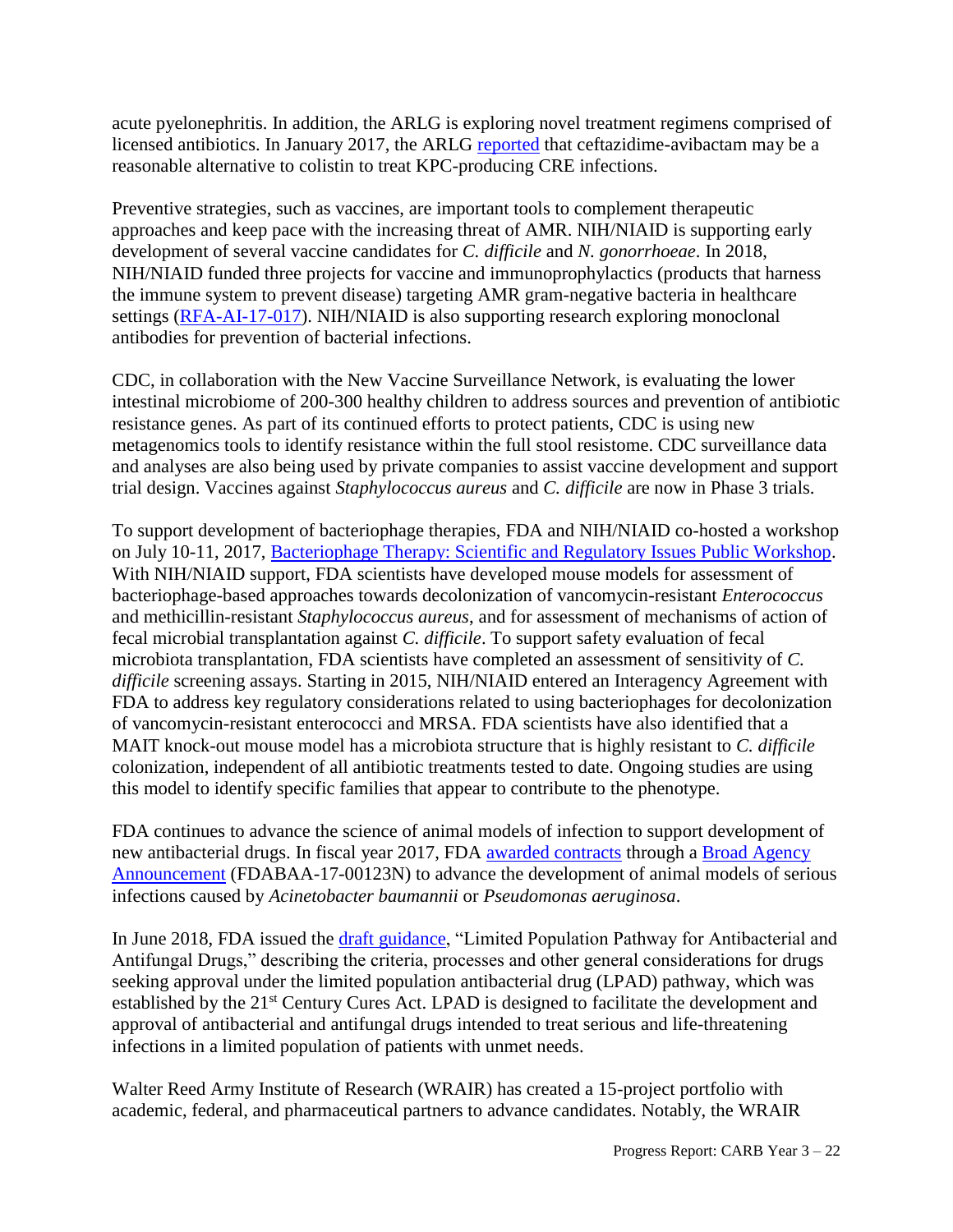partnership with the NIH National Center for Advancing Translational Sciences (NCATS) identified a promising lead against *Klebsiella pneumoniae* as well as providing knowledge to train physicians for a new combination therapy approach.

USDA-ARS continues to implement alternatives-to-antibiotics R&D projects, including products that could reduce the need for agricultural use of medically important antibiotics through vaccines, bacterial-derived products, immune-related products, phytochemicals, and other chemicals and enzymes. ARS researchers are also continuing to explore the impact of different cattle production methods on [occurrence of AR,](http://aem.asm.org/content/early/2017/09/04/AEM.01682-17.abstract) and on-farm manure management strategies to reduce the need for antibiotic use, and reduce the occurrence of resistant bacteria and genes in the environment. Strategies include evaluation of composting, land application strategies, hydrothermal processing, biochar, and constructed wetlands. ARS researchers in Peoria, IL have discovered a way to modify tunicamycin to minimize its toxicity to human and animal cells, but retain its ability as an antibiotic, and have also enhanced the effectiveness of other penicillins by using [tunicamycin in concert.](https://www.nature.com/articles/ja2017101)

The USDA APHIS Center for Veterinary Biologics continues to develop fast track conditional licenses that have full purity, identity, and safety requirements, but lack definitive efficacy data for full licensure, through the use of platform technologies and prescription products (which are a derivative of platform technologies). In 2018, draft memos for comment were published that further define both platform products and prescription products.

#### **GOAL 5: Improve international collaboration and capacities for antibiotic-resistance prevention, surveillance, control, and antibiotic research and development.**

In Year Three, the United States built upon the initial approach established in Years One and Two to garner sustained political support and efforts by working with G7 partner countries under Italy's leadership to prioritize AMR in the Health Track and to harmonize definitions of use by the Chief Veterinary Officers in the Agriculture track. The United States is a founding member of the Global AMR Research & Development (R&D) Hub, which was called for in the 2017 G20 Leader's statement to coordinate and collaborate with fellow donor countries and foundations on AMR R&D. The HHS Office of Global Affairs (OGA) holds a seat on the board and continues to advocate for the U.S. Government (USG) approach to R&D and economic incentives.

To fulfill the commitment to establish an International Stakeholders group, members of the USG participated in multiple fora and conferences with international partners including: the Global Health Security Agenda (GHSA) AMR Action Package, Transatlantic Task Force on Antimicrobial Resistance (TATFAR), the UK- and Wellcome Trust-sponsored Call to Action meeting, Prince Mahidol Award Conference, Center for Strategic and International Studies sponsored meetings on "Winning the Fight Against Drug Resistance" and Protecting Health Security, World Health Summit, and United Nations General Assembly side events on Spurious and Falsified medicines and Stewardship. In addition, OGA facilitated bilateral meetings where AMR was a priority topic of discussion between HHS and the Ministries of Health from the European Union (E.U.), Netherlands, Japan, Canada, and Argentina. In July 2017, OGA hosted leaders from the World Health Organization (WHO) for a discussion on policy and efforts with the CARB Task Force members. A second visit with WHO principals was hosted in March 2018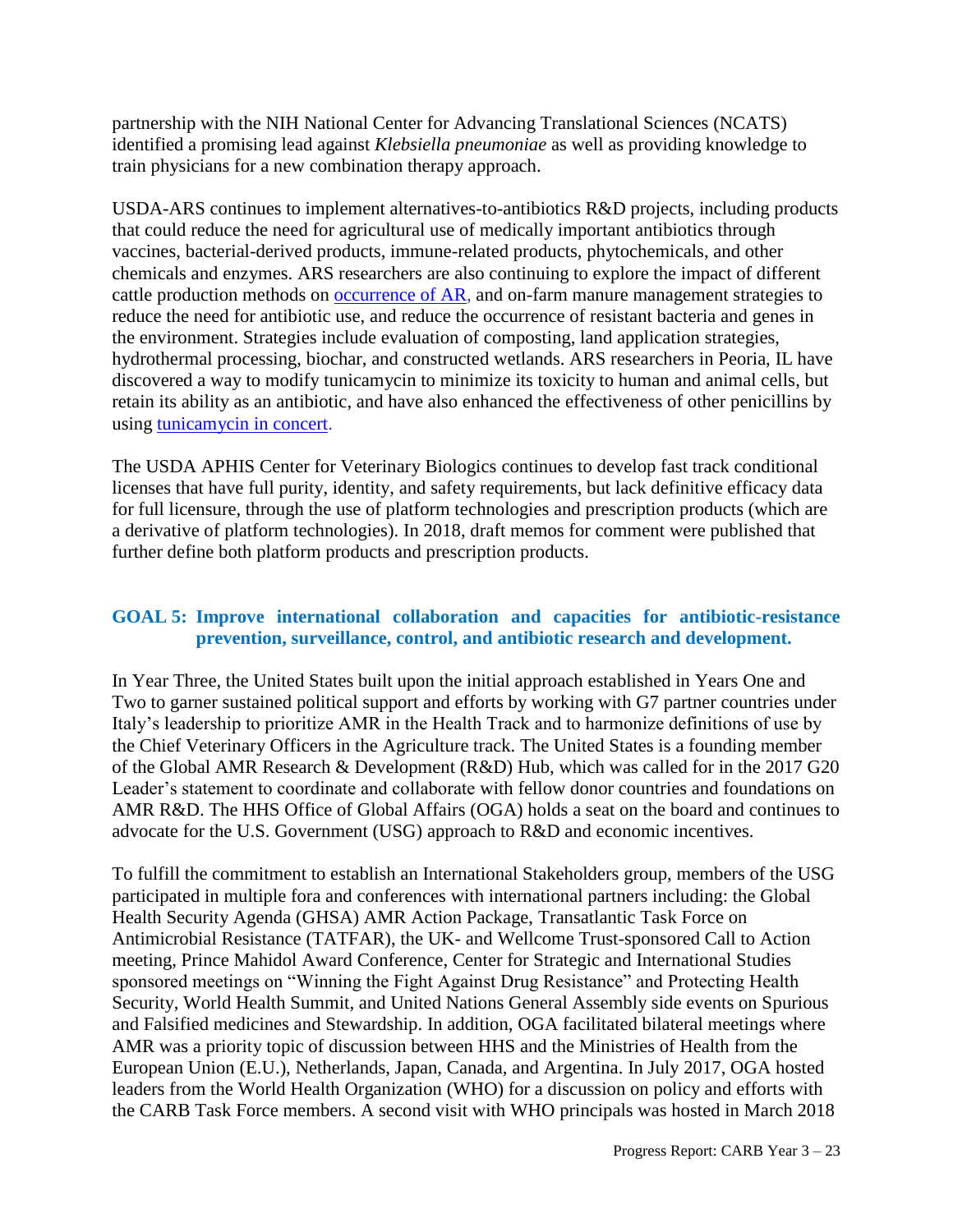to introduce new WHO leadership on AMR to HHS and USDA principals.

TATFAR continued its efforts to advance action to combat AMR and coordinate among the United States, the E.U., Canada, and Norway by hosting its second in-person open meeting in Atlanta, GA in March 2018. The meeting included government agency representatives along with other leading experts on AMR. The meeting's keynote opening speakers were Xavier Prats-Monné, Director General for Health and Food Safety within the European Commission, and Anne Schuchat, Acting Director for U.S. CDC, and Acting Administrator of the Agency for Toxic Substances and Disease Registry, U.S. CDC. In Year Three, TATFAR also hosted its first policy dialog videoconference where members compared and contrasted their national action plans in order to learn from each other and share best practices.

Through TATFAR, CDC, FDA, and DoD have worked with the E.U., Canada, and Norway to develop guidance for assessing appropriateness of human antibiotic use and a review of antibiotic reduction goals in TATFAR countries, provide consultation and collaborate on pointprevalence surveys, and harmonize surveillance practices. The USDA became a TATFAR Member in 2017. The U.S. and E.U. have harmonized breakpoint definitions for colistin and gram-negative bacteria (Enterobacteriaceae, *Acinetobacter* spp. and *Pseudomonas aeruginosa*) and identified priority areas for harmonization moving forward. In 2018, the Clinical and Laboratory Standards Institute (CLSI) will review data for *Neisseria gonorrhoeae* breakpoints, finalize the Enterobacteriaceae fluoroquinolone breakpoint decision, consider harmonization of test methods for *Streptococcus pneumoniae*, and establish a process for prospective harmonization of disk diffusion test methods of antimicrobial susceptibility testing. CDC, in collaboration with TATFAR partners, WHO, and non-TATFAR countries, also coordinates the U.S. Antibiotic Awareness Week, that coincides with other international observances.

NIH's engagement with TATFAR has facilitated alignment of U.S. and E.U. AMR research activities and greater access to critically important patient populations. NIH/NIAID is supporting a [Phase 3 clinical trial](https://clinicaltrials.gov/ct2/show/NCT01597973?term=NCT01597973) evaluating the optimal use of an older antibiotic (colistin), alone or in combination with a carbapenem, in patients with multidrug-resistant (MDR) gram-negative infections. In 2017 and 2018, European clinical trials networks joined this trial. In addition, the ARLG is adding U.S. sites to ongoing international efforts supported by industry and the Brussels-based Innovative Medicines Initiative Joint Undertaking and the Combatting Antimicrobial Resistance in Europe (COMBACTE) consortium. This includes a [Phase 2 trial](https://www.clinicaltrials.gov/ct2/show/NCT02696902) evaluating an investigational monoclonal antibody to prevent pneumonia caused by *Pseudomonas aeruginosa*. NIH continues to engage new international partners and increase global research collaborations. For example, the ARLG is conducting an observational clinical study on CRE at sites in the U.S., Australia, South America, China, and Singapore.

As a part of TATFAR, USDA shared information related to regulatory, research and technical issues for addressing AMR in animal agriculture. Specifically, USDA APHIS VS Center for Veterinary Biologics explained US processes for veterinary vaccine approvals, USDA ARS held a panel session on alternatives to antibiotics at the 2018 TATFAR physical meeting, and USDA Office of the Chief Scientist initiated sharing information on antibiotic stewardship initiatives amongst TATFAR members.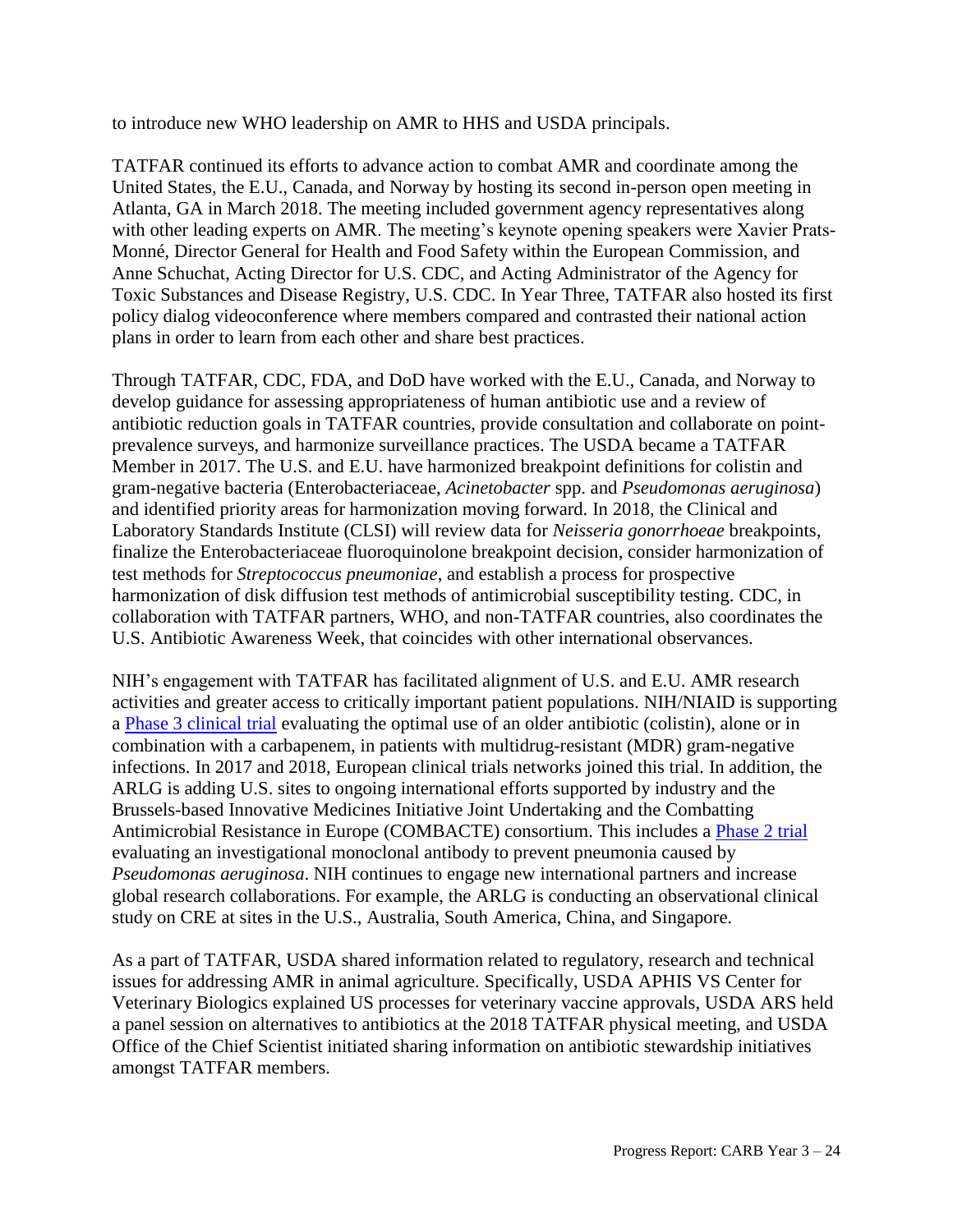In addition, NIH/NIAID is supporting several AMR sequencing and bioinformatics projects in Thailand and India to better understand molecular mechanisms of AMR and patterns of resistance. NIH/NIAID and the Indian Council of Medical Research are collaborating on a pilot project using genomics, bioinformatics and systems biology to compare MDR *Acinetobacter* strains from neonatal intensive care units in India and the U.S.

BARDA has continued to participate in an international collaboration with Pfizer and the Innovative Medicines Initiative focused on development toward regulatory approval of Aztreonam-Avibactam (ATM-AVI) for the treatment of bacterial infections caused by gramnegative pathogens, including MBL expressing multi-drug resistant bacteria. In May 2018, Pfizer initiated a Phase 3 registrational study (ReVisit) for the evaluation of ATM-AVI for the treatment of serious infections due to susceptible gram-negative bacteria, including MBL expressing multi-drug resistant bacteria.

CDC, both through engagement with the Global Health Security Agenda (GHSA) and through the Antibiotic Resistance Solutions Initiative (ARSI) aligned with the World Health Organization (WHO) Global Action Plan, supports the 17 Phase I countries and Thailand, Georgia, and CARICOM (Caribbean community) by providing technical assistance to ministries of health on national plans and policies for antibiotic resistance surveillance and infection prevention and control in healthcare facilities. CDC has worked with public health, laboratory, and global partners like the WHO to:

- Develop and deploy a laboratory assessment tool for AMR surveillance;
- Pilot tele-mentoring and training between U.S. and international clinical labs;
- Develop training resources for resource-limited settings;
- Provide tools to contain CRE in resource-limited settings, including a field guide for implementation of WHO core components for infection prevention and control, both released in 2017; and
- Support response to outbreaks of antibiotic resistant organisms.

In collaboration with a WHO working group, CDC has developed and tested an information sharing protocol and developed a WHO alert portal website that will go live in 2018. The protocol was shared with WHO member state consultation in April 2017 and tabletop-exercised in November 2017, resulting in positive feedback about the ease of communicating new resistance and sharing of technical expertise.

In addition, USAID supports infection prevention and control in selected at-risk health facilities in Guinea and Sierra Leone with GHSA and other Ebola funding to help prevent health care associated infections and the emergence of AMR. USAID also implements a pilot AMR stewardship program targeting the animal health sector in Senegal to promote the rational use of antibiotics in the livestock sector.

The Naval Medical Research Center (NMRC) supports the development of clinical and laboratory operations in strategically important locations in West Africa and Southeast Asia through ACESO. The ACESO protocol has implemented blood culture and antimicrobial susceptibility testing as standard practice for all enrolled patients to promote informed clinical interventions and to support global surveillance. For example, in Cambodia, ACESO works in collaboration with the Naval Medical Research Unit No. 2 (NAMRU-2) and Takeo Provincial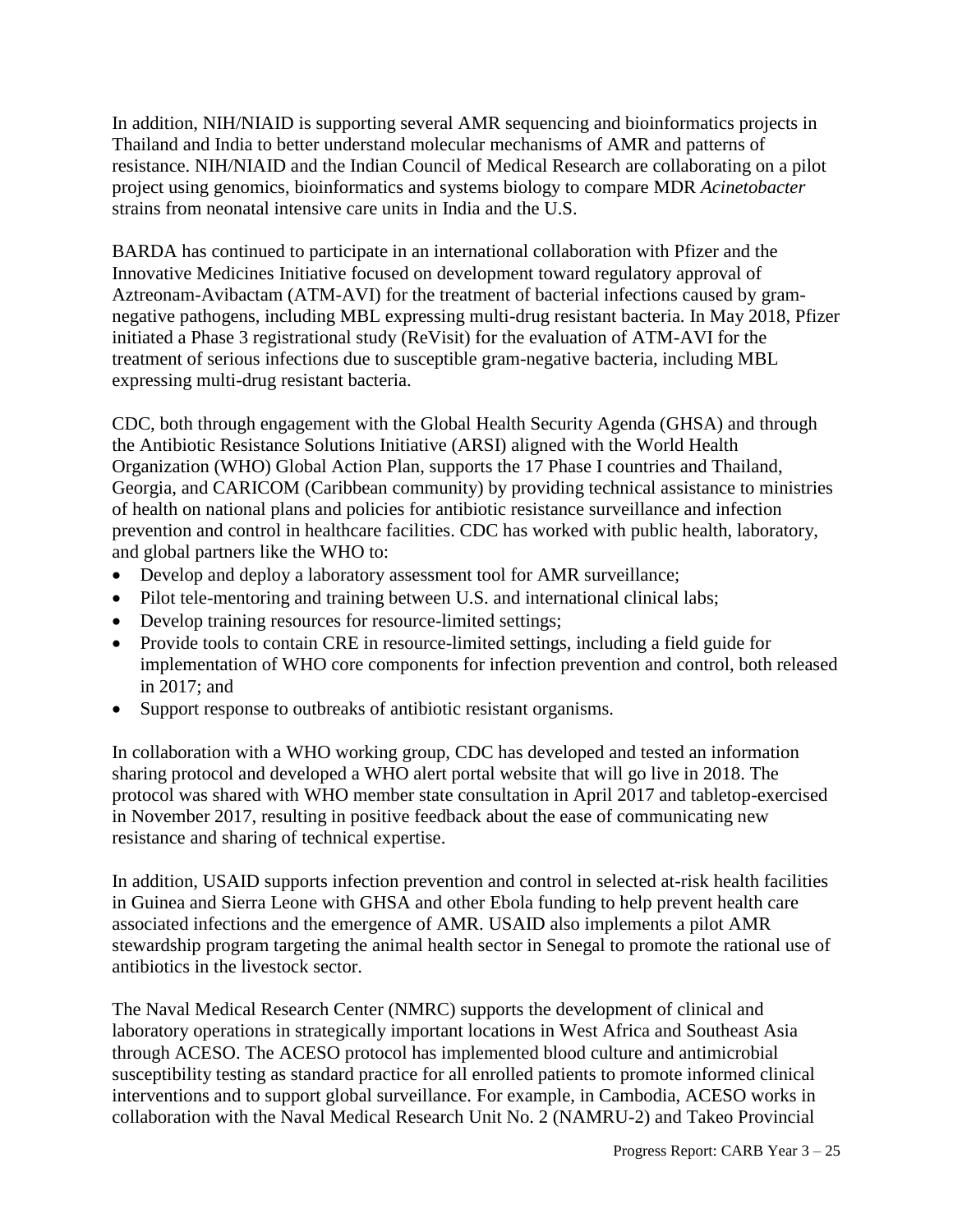Referral Hospital to implement the observational protocol. Through this partnership, ACESO has improved identification, treatment and management of sepsis at Takeo through protocol specific training in clinical management of sepsis and microbiology in clinical practice. ACESO has facilitated advanced molecular and biological confirmatory testing of microbiological isolates from Takeo by leveraging NAMRU-2 capabilities.

In Ghana, ACESO has promoted microbiology infrastructure and capacity by supporting the maintenance and purchase of equipment including BACTEC blood culture systems, a microscope, centrifuges and biosafety cabinets. Additional onsite specimen laboratory testing protocols including rapid diagnostic assays have been trained-on and deployed in Ghana. ACESO also supports a collaboration between the American Society for Microbiology (ASM) and West African partners to validate chromogenic media approaches for bacterial identification that eliminates the need for sheep's blood, streamlines the identification process, and reduces overall cost. Implementation of these protocols will enhance antimicrobial stewardship by yielding earlier identification and sensitivity testing results for targeted therapy. As a result of these efforts, WHO pathogens of concern including methicillin resistant *Staphylococcus aureus* and *Escherichia coli* resistant to 3rd generation cephalosporins and to fluoroquinolones continue to be identified. Current ongoing efforts include the generation of genotypic data to complement AMR phenotypes as well as continued capacity building towards improved antibiotic stewardship.

The Global Emerging Infections Surveillance section of the Armed Forces Health Surveillance Branch-funded Global Mapping of Antimicrobial Resistance work by Georgetown University finalized WHO results for the Africa region. Country maps were created for each country in Africa. Strategy refinement is ongoing for 26 countries in Asia with a focus on SE Asian nations with data gaps.

FDA, USDA, and CDC continue to work with public health and international partners (APHL, TATFAR, WHO Advisory Group on Integrated Surveillance of Antimicrobial Resistance [AGISAR], The Food and Agriculture Organization of the United Nations [FAO], The World Organisation for Animal Health [OIE], International Health Regulations-Joint External Evaluation [IHR-JEE], and the World Bank) to optimize antibiotic use in animals, reduce antibiotic resistance, build consensus, harmonize methods, and improve surveillance. CDC NARMS, through WHO AGISAR, also supports work in Argentina to implement integrated antibiotic resistance surveillance in humans and poultry. CDC is also working with partners to collect data from international travelers on healthcare-associated and enteric disease infections, including risk factors and resistance characteristics.

FDA-CVM has collaborated with the Public Health Agency of Canada, USDA APHIS, and U.S. and Canadian representatives on the OIE Global Harmonized Database ad hoc group, regarding biomass correction, normalization denominators, antimicrobial sales and use data collection and reporting, and the OIE Global Harmonized Database reporting methods and formats. An interoffice working group conducted a case study of a U.S.-specific approach to applying a biomass correction to antimicrobial sales data to help identify challenges to harmonizing global AMR requirements. While this method will not produce values directly comparable to the EMA ESVAC method, it will be a biomass correction representing new animal drug approvals and animal population and weights in the U.S. FDA published the proposed biomass denominator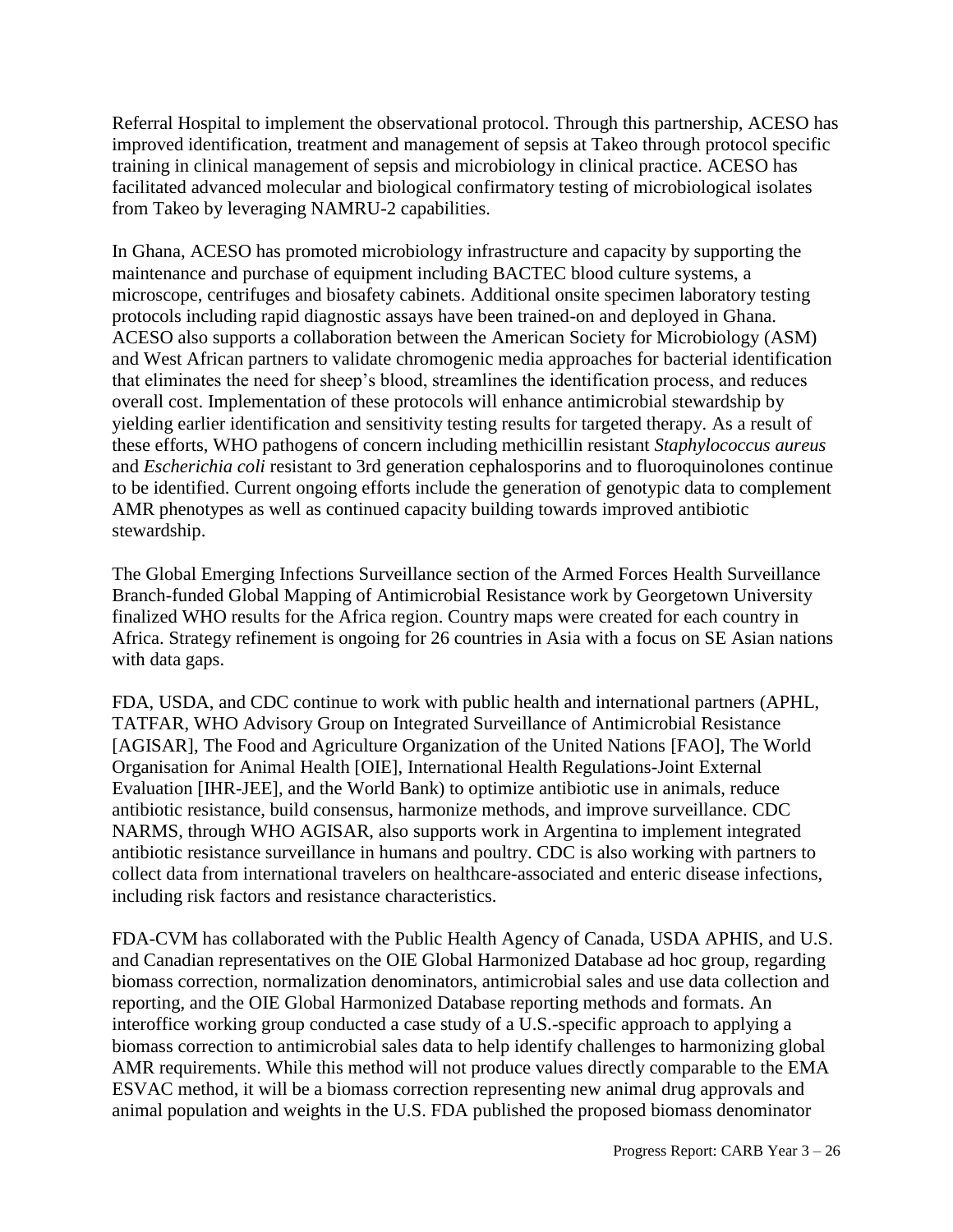method in a Federal Register Notice in August of 2017 and is in the process of evaluating public comments received.

FDA-CVM supports regional capacity building of AR surveillance by supporting the WHO Global Action Plan (GAP) and is mentoring a project in Argentina to help implement an integrated surveillance program on AMR along the food chain. FDA is also contributing to the GAP through development and implementation of global integrated surveillance for ESBLproducing *E. coli* using a 'ONE Health' approach (role of environment, animals, and people). Further, FDA-CVM also supports the GAP by contributing to the WHO's Critically Important List of Antimicrobials for Human Medicine, a guideline used globally to encourage the prudent use of antimicrobials in both human and veterinary medicine.

In December 2016, ARS, in collaboration with NIH/NIAID and FDA and with the support of the World Organisation for Animal Health (OIE), organized the Second International Symposium on Alternatives to Antibiotics (ATA) Challenges and Solutions in Animal Production. So far, this meeting has led to one [publication](https://www.ncbi.nlm.nih.gov/pubmed/29610042) with authors from FDA and EMA, which highlights the regulatory pathways needed to enable licensing of alternatives to antibiotics.

In June 2017, the Codex Alimentarius Commission approved work for the Codex *ad hoc*  Intergovernmental Task Force on Antimicrobial Resistance within three to four years to develop international guidance on AR by: 1) updating the 2005 Code of Practice to Minimize and Contain AR; 2) drafting guidelines for integrated surveillance. The FDA and USDA led the U.S. Delegation to the Task Force chaired by the Republic of Korea, which met in November-December 2017 to [develop products.](https://www.fsis.usda.gov/wps/portal/fsis/topics/international-affairs/us-codex-alimentarius/recent-delegation-reports/2017/delegate-report-5th-session-tfamr) The USG provided leadership as Chair of the electronic working group (EWG) responsible for drafting revisions to the Code of Practice to Minimize and Contain Antimicrobial Resistance (CAC/RCP 61-2005) in preparation for the session and is continuing in that role in 2018 to further develop products for the next Task Force meeting in December 2018.

In December 2017, the U.S. Department of State worked with HHS, USDA, U.S. Department of the Interior, and other agencies to secure language regarding antibiotic pollution in the environment at the Third U.N. Environment Assembly in Nairobi. The language calls on the U.N. Environment Program Secretariat to work with other U.N. system agencies to support the strengthening of the evidence base regarding antibiotics in the environment, while also calling on member states to consider evidence-based policy measures.

From September 2017 to April 2018, the U.S. Department of State leveraged its "Diplomacy Lab" program to engage U.S.-based academic teams investigating 1) technologies for better sampling of antibiotic pollution in the environment and 2) awareness raising materials produced by WHO and others, to study their efficacy in conveying clear and accurate AMR information to non-scientific audiences.

USAID has worked to promote access to safe and effective medicines by strengthening pharmaceutical quality assurance and regulatory systems in several low- and middle-income countries. Notably, USAID, through the Promoting the Quality of Medicines (PQM) program has developed or updated 745 new quality assurance policies, procedures, or guidelines in Nigeria, Indonesia, Mozambique, and Ethiopia. USAID, working in Ethiopia, supported the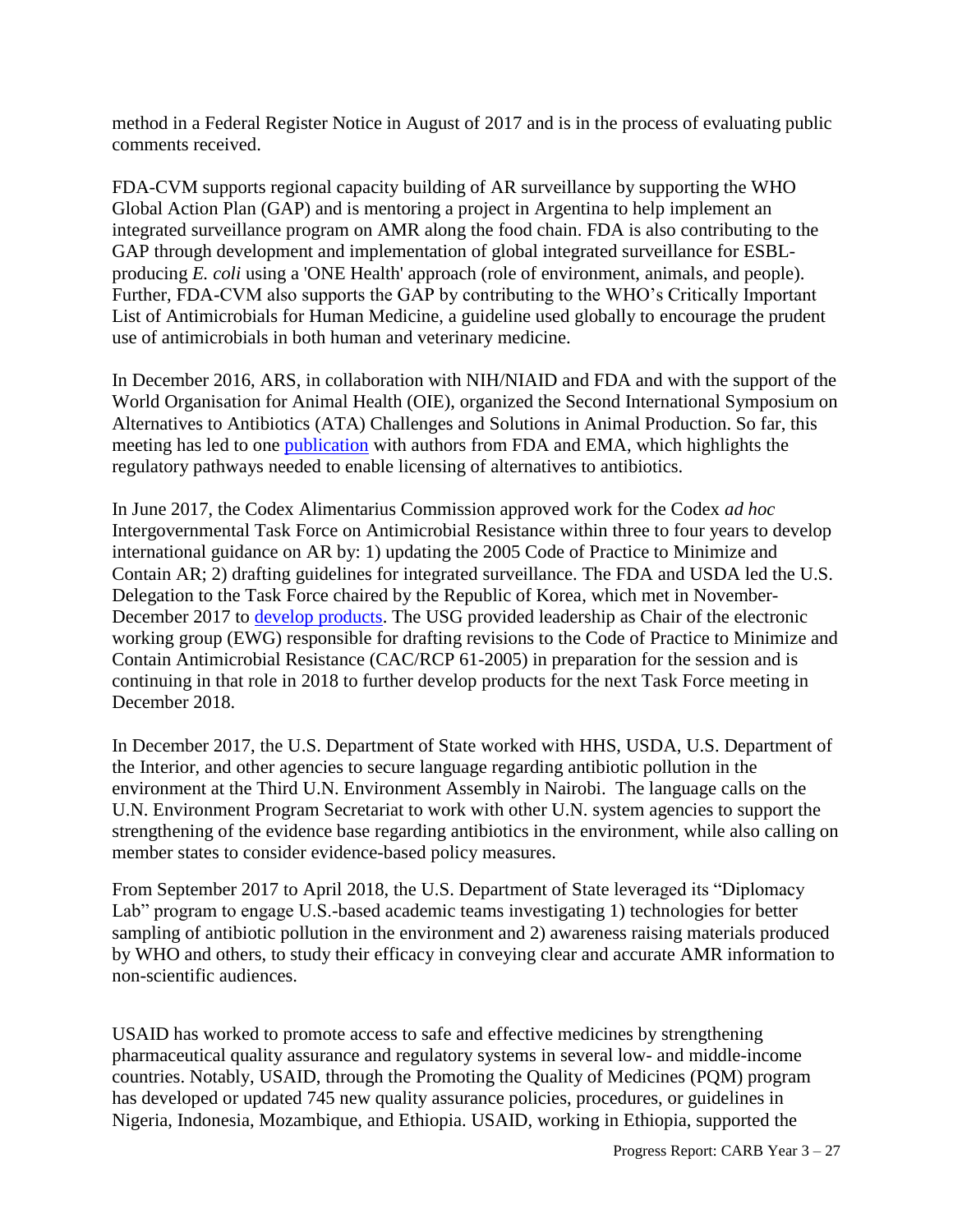regulatory authority to expedite the review of dossiers, eliminate the backlog of new medicine applications, and reduce the registration lead time for fast-track medicines (medicines, including antibiotics, for public health priorities) from an average of 24months to 4.5 months.

At Addis Ababa University, USAID supported a new Master's of Regulatory Affairs program to which 35 students have already been admitted. USAID also supported 66 national quality control laboratories (NQCLs) in low- and middle-income countries to work toward increasing compliance with international quality standards. Fifteen of these NCQLs achieved or maintained ISO 17025 or WHO Prequalification, or both.

USAID's PQM program worked with 62 manufacturers to improve the supply of quality-assured essential medicines, including antibiotics for tuberculosis (TB) and maternal, newborn, and child health. USAID support resulted in WHO Prequalification of manufacturers for seven products, including amoxicillin, cycloserine, streptomycin, and capreomycin.

In addition, USAID is working through a One Health approach with the Food and Agriculture Organization of the United Nations, and WHO in Asia and Africa, to develop a more comprehensive understanding of current patterns of antibiotic use and regulatory practices within the livestock and aquaculture industries. Through this One Health partnership, USAID is also promoting best practices and prudent use of antibiotics across the animal-health value chains. Presently USAID is working in 10 countries in Asia and 14 countries in Africa to strengthen One Health national AMR plans.

#### **HIGHLIGHTS OF ADDITIONAL ACTIVITIES**

#### MEETINGS, WORKGROUPS, and ADVISORY COUNCILS

The [Presidential Advisory Council on Combating Antibiotic-Resistant Bacteria](https://www.hhs.gov/ash/advisory-committees/paccarb/index.html) (PACCARB) advises the HHS Secretary regarding programs and policies intended to support and evaluate the implementation of the CARB National Action Plan. To date, the PACCARB has held nine public meetings and hosted presentations from subject matter experts ranging from academia, industry, food, agricultural, and health associations, to international health organizations. PACCARB issued its second report on incentivizing the development of vaccines, diagnostics, and therapeutics to combat antibiotic-resistance in September 2017. In 2018, the PACCARB transmitted two letters with recommendations to the Secretary surrounding issues related to: the inclusion of AMR as part of a comprehensive national security strategy, and the need for sustained funding for federal research dedicated to antibiotic stewardship for both human and animal health. The PACCARB has since established a working group on Infection Prevention and Stewardship which has been tasked to identify best practices, the strategies for implementing those practices, and a path to augmenting the current and future workforce needed to sustain infection prevention and stewardship of antibiotics for human and animal health.

In September 2018, during the United Nations General Assembly (UNGA) week, OGA is planning, co-sponsoring and recruiting international governments, non-government organizations, and private sector partners for the AMR side event: "The AMR Challenge: Launch Event and One Health Solutions Showcase."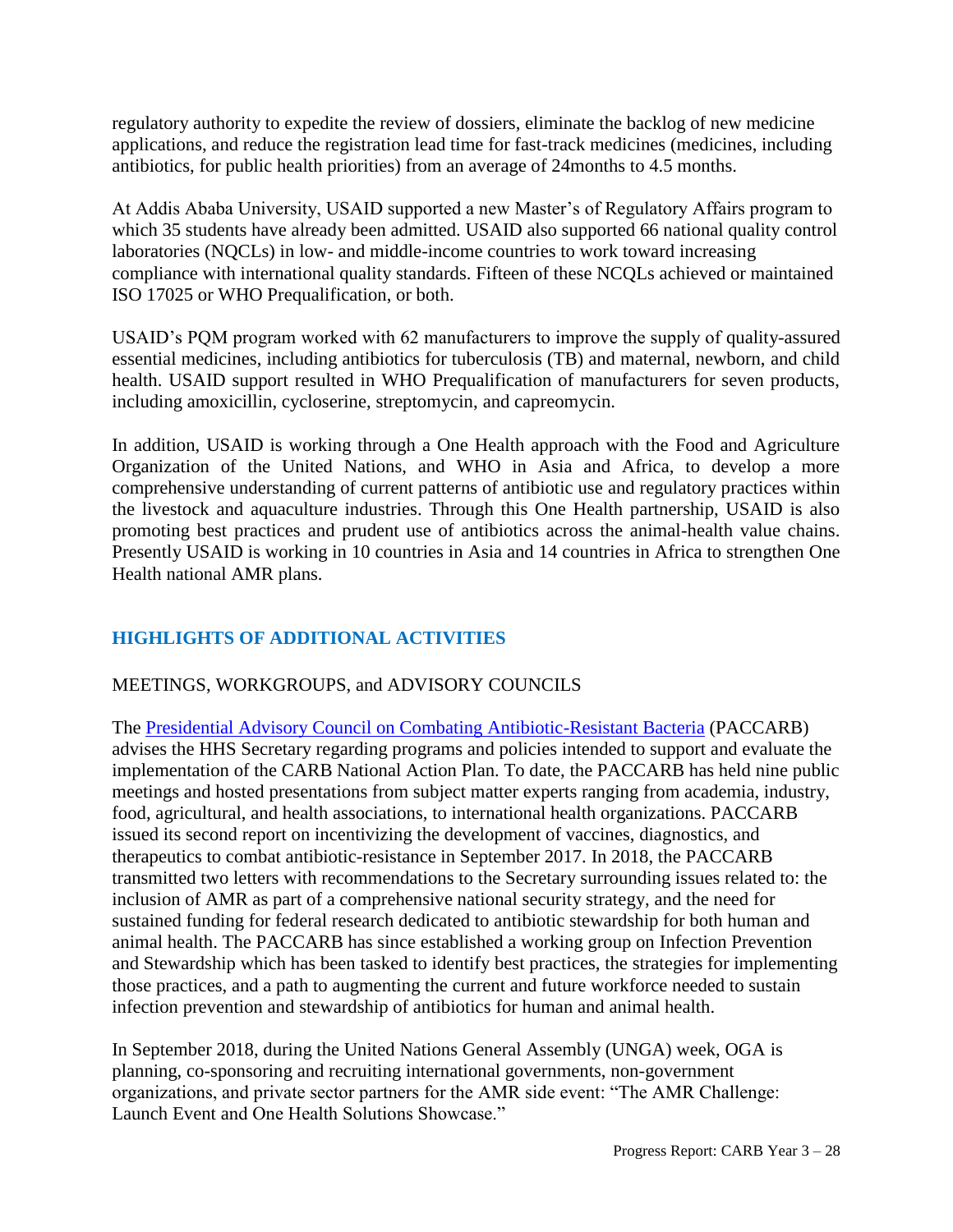In May 2018, OGA supported Secretary Azar, Germany, and CARB-X at the World Health Assembly (WHA) for the Global AMR R&D Coordination Hub event, an initiative to promote research into combating AMR and inform and collaborate, on a global level, to promote investments into identified AMR R&D gaps. Finally, in collaboration with G20, OGA finalized the draft G20 Health Ministers' Declaration section on AMR, which was initiated at the G20 Health Ministers' meeting in Berlin  $19<sup>th</sup> - 20<sup>th</sup>$  May 2017.

In March 2018, NIH/NIAID, the Bill & Melinda Gates Foundation and World Health Organization, organized the 2018 [Global Vaccine and Immunization](http://www.who.int/immunization/research/forums_and_initiatives/gvirf/en/) Research Forum (GVIRF), during which leading experts and diverse stakeholders discussed obstacles, gaps, and opportunities related to vaccine discovery, development, and delivery, including the role of vaccines in combating AMR.

In March 2017, FDA sponsored a workshop on ["Current State and Further Development of](https://www.fda.gov/Drugs/NewsEvents/ucm534031.htm)  [Animal Models of Serious Infections Caused by](https://www.fda.gov/Drugs/NewsEvents/ucm534031.htm) *Acinetobacter baumannii* and *Pseudomonas [aeruginosa](https://www.fda.gov/Drugs/NewsEvents/ucm534031.htm)*." This workshop included an overview of the challenges with development of a new antibacterial drug targeting a single species, approaches to animal model development, and discussion of next steps and research priorities.

In September 2017, NIH/NIAID officials participated in a joint workshop with the Chinese Academy of Medical Sciences (CAMS) on the current state of knowledge and key bottlenecks to the development of new medical countermeasures to address AMR, and attended CAMS' 2017 International Forum on Gonococcal Infections and Resistance, which addressed research challenges, practice and policy, the epidemiology of drug-resistant *N. gonorrhoeae*, among other areas.

#### RESEARCH

CDC, in collaboration with the VA, has funded the CDC/VA Infection Control Research Network to evaluate high priority HAI/AR prevention focus areas in 15 VA medical centers and their affiliated skilled nursing facilities. Areas include the impact of antibiotic stewardship practices on CDI, diagnostic stewardship related to urinary tract infections, impact of UV-light systems for terminal room disinfection on CDI rates, and the impact of a human factors engineering approach to improve cleaning and disinfection by environmental service workers.

USDA-ARS is developing a high-throughput assay to determine susceptibility of *Salmonella* to 17 biocides. This method will be made publicly available for use by animal production facilities and for scientific inquires. Biocide testing coupled with investigation of the genetics leading to AR will give a better understanding of the role of biocides in bacterial contamination of meat and development of antimicrobial resistance.

To date outcomes and potential impacts of USDA NIFA-funded AR projects include:

 Florida scientists working on cattle have discovered bacterial isolates exhibiting AR to the antibiotic cefotaxime that also exhibit AR to multiple other drugs. Most of the bacteria are neither primary human nor animal pathogens. They are of soil, commensal and environmental origin. So there is potential for carriage of cefotaxime resistance by food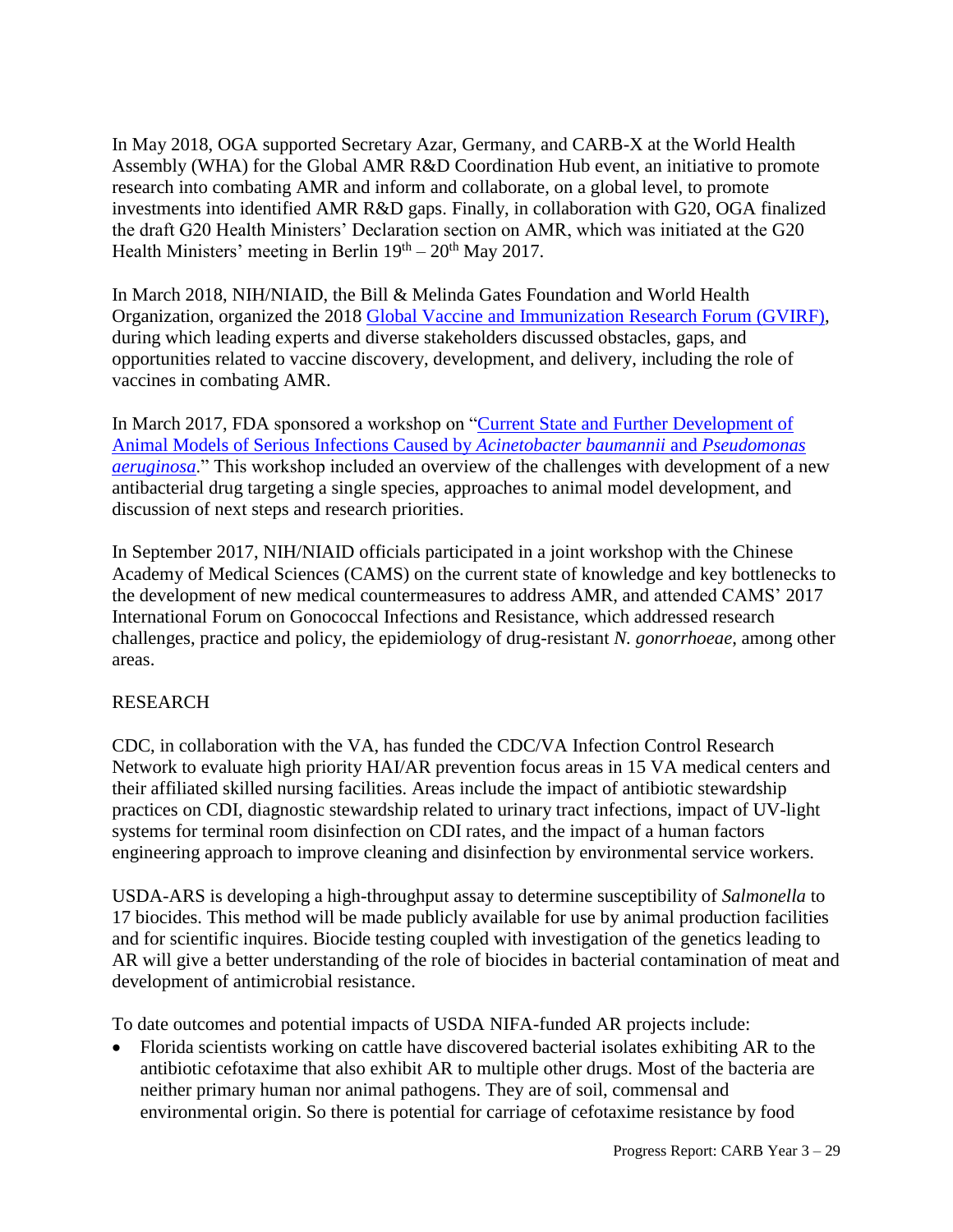animals having no history of cefotaxime exposure. This has implications in understanding how AR determinants move through agricultural production systems even in the absence of antibiotic use on farms.

- In calves, researchers found that colonization by the AR shiga-toxin positive *E. coli* is agedependent. With these results, the scientists are now developing models to reduce transmission of the drug-resistant pathogen. These models will be important for identifying specific critical control points for the spread of drug-resistant pathogens in feedlots and calving operations.
- The scientists have also found that chitosan, a natural fiber product derived from crab shell waste, can mitigate antibiotic resistance, and can be used as an alternative to antimicrobials to sequester pathogens.

To date outcomes and potential impacts of FDA NARMS-funded AR projects include:

- FDA scientists have discovered resistance to linezolid, a critically important drug in human medicine, in three isolates of *Enterococcus* from swine and cattle sources. Subsequent work identified each resistance as plasmid-mediated, resulting in potential concern that resistance can spread to foods and humans, where resistance to this drug is rare.
- Recent work has identified plasmid-mediated quinolone resistance in *Salmonella* from swine and retail pork isolated in nearly 20 states within the U.S. This has the potential to cause resistant infections in people, which is of concern because fluoroquinolones such as ciprofloxacin are used to treat serious cases of salmonellosis in humans.
- In strains of *Salmonella* Dublin from sick cattle and retail meats, scientists have identified large plasmids containing a combination of multiple antimicrobial resistance genes and virulence genes, potentially contributing to severe human infections associated with infection by *Salmonella* with this serotype. The potential transmissibility of these plasmids could increase virulence and resistance in recipient strains.
- Using large-scale WGS of *Campylobacter* (589 isolates) and *Enterococcus* (197 isolates), FDA scientists demonstrated, for most of the drugs tested, that the resistance genotypes highly correlated with phenotypic resistance. This shows the utility of WGS for predicting antimicrobial resistance.
- Shotgun metagenomics analysis of 449 cecal samples collected from food-producing animals (113 cattle, 122 swine, 120 chicken, and 94 turkey) revealed over 180 antimicrobial resistance genes, representing 11 different antibiotic resistance classes. The distribution and relative abundance of antimicrobial resistance genes observed varied by animals. This research provides a baseline resistome and serves as a reference point for monitoring antimicrobial resistance in food-producing animals and for measuring the impact of intervention efforts.

In California, a research team has for the first time identified a chicken gene that controls resistance to *Campylobacter,* making it potentially possible to incorporate this gene into chicken breeding programs to reduce the load of *Campylobacter* in birds. Scientists in New York found that expression of virulence genes in *Salmonella* can be controlled by fatty acids. The approach does not use antibiotics (and therefore does not put pathogens under the selective pressure to evolve resistance and also does not negatively impact native microbiome) but specifically inhibits problematic behaviors in pathogens. A team of Wisconsin and Michigan scientists is targeting AR mitigation strategies on large eight dairy farms across Wisconsin, and will test whether transmission of potentially resistant pathogens from dairy cattle to farm workers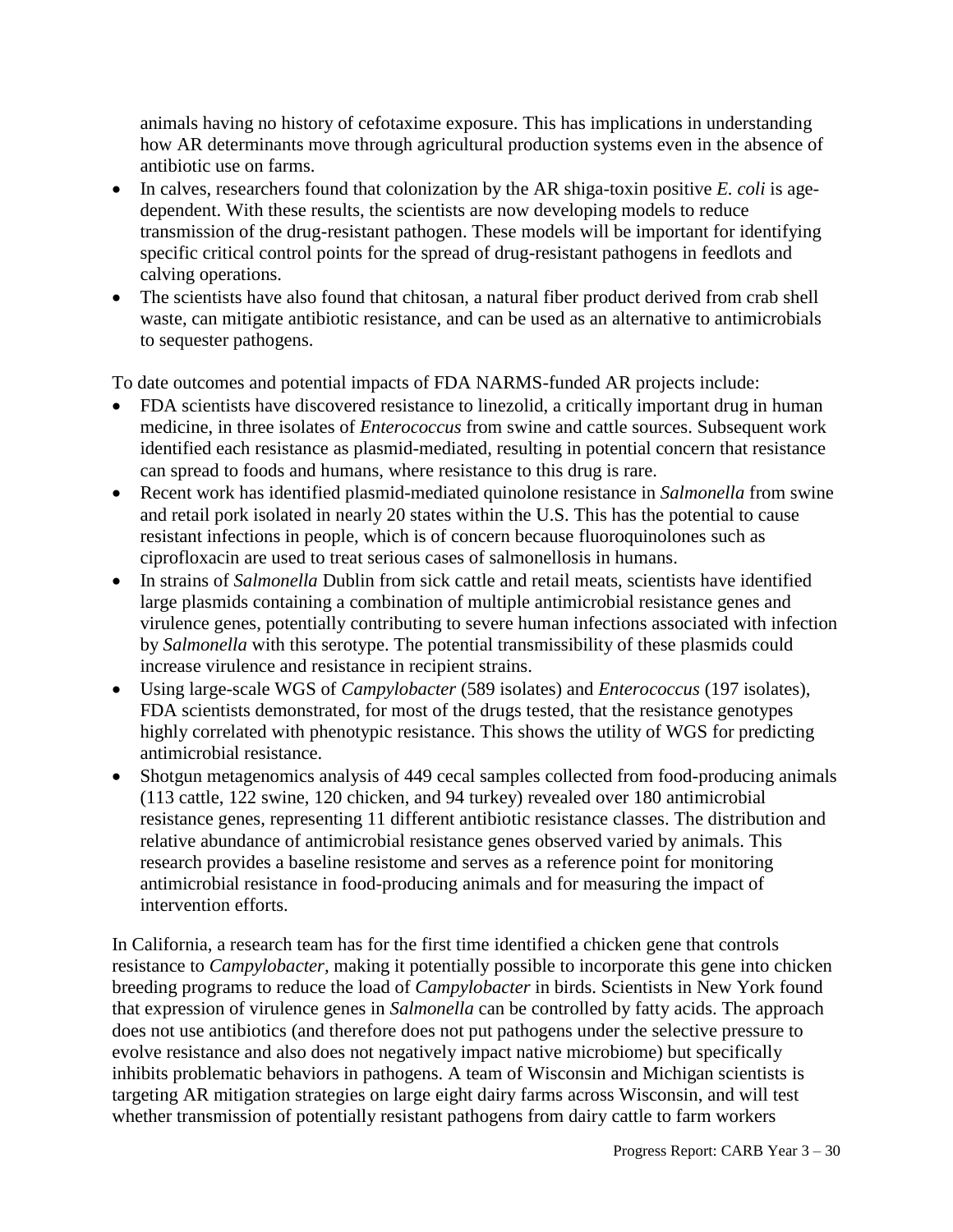depends on human behavior. Mississippi scientists are targeting the next generation of antibiotic stewards by providing training to 4-H youth and veterinary medicine students. This education and outreach project will also prepare a veterinary workforce to help livestock producers in rural communities improve animal health and well-being while using fewer antibiotics.

In June 2017, NIH/NIAID awarded six projects for preclinical development of therapeutics and vaccines addressing AMR threats [\(RFA-AI-16-034\)](https://grants.nih.gov/grants/guide/rfa-files/RFA-AI-16-034.html). These projects include immune-based therapeutics (for *C. difficile* and MDR *N. gonorrhoeae*), novel antibiotics (for MDR *N. gonorrhoeae,* gram-negative bacteria, and broad-spectrum antibacterials), and a vaccine candidate (for Shigella/enterotoxigenic *E. coli*).

To help understand and prevent HAIs caused by MDR bacteria, NIH/NHGRI intramural scientists are using whole genome and whole plasmid sequencing and analysis. These researchers are investigating mechanisms of AMR and developing methods for prompt detection and recognition of common, emerging, and novel strains of resistant bacteria. Under this initiative, the NIH team has sequenced 45 clinical and 69 environmental CRE isolates collected at the NIH Clinical Center.

The NIH/NIAID-supported [Genomic Centers for Infectious Diseases](https://www.niaid.nih.gov/research/genomic-centers-infectious-diseases) has sequenced multiple strains and human clinical isolates, including over 8,000 AMR bacterial genomes (e.g., *Enterococcus*, *Klebsiella*, *Acinetobacter*, CRE, and MRSA) from different parts of the world. Sequence data are rapidly released into the public databases GenBank (NLM/NCBI) and the NIH/NIAID-funded Bioinformatics Resource Centers, and contribute to the development of improved diagnosis, therapeutic interventions, and understanding of the complexity and evolution of drug resistance. The NIH/NIAID-supported [Structural Genomics Centers](https://www.niaid.nih.gov/research/structural-genomics-centers) have generated more than 340 structures of proteins from pathogens associated with AMR, including *C. difficile*, *A. baumannii*, *P. aeruginosa, Klebsiella, Enterobacter, Streptococcus pneumoniae, S. aureus* and *N. gonorrhoeae*. By determining the structures of unique proteins related to antibiotic resistance mechanisms and vaccine candidates, researchers are providing new insights about the mechanisms and evolution of resistance. The structures are deposited and available in [Protein Data Bank.](https://www.rcsb.org/)

#### REPORTS & PUBLICATIONS

In April 2018, CDC released a [Vital Signs](https://www.cdc.gov/vitalsigns/containing-unusual-resistance/) report on stopping the spread of antibiotic-resistant germs with "unusual resistance" by using the Containment Strategy. The report's scientific article showed that in its first nine months of testing, the AR Lab Network identified more than 220 instances of unusual resistance genes in "nightmare bacteria." The report calls on public health departments nationwide to coordinate the Containment Strategy within their area at the first sign of unusual resistance, every time. The report garnered media interest nationwide and CDC is preparing further partner engagement to ensure maximum implementation and stop spread of new or rare forms of resistance.

In February 2018, NIH scientists from NHGRI and the NIH Clinical Center [reported](https://www.ncbi.nlm.nih.gov/pubmed/29437920) that genomic analysis of hospital plumbing revealed a diverse reservoir of bacterial plasmids conferring carbapenem resistance. Data from a five-year period showed that despite a very low prevalence of patients infected with these organisms, all samples from the intensive care unit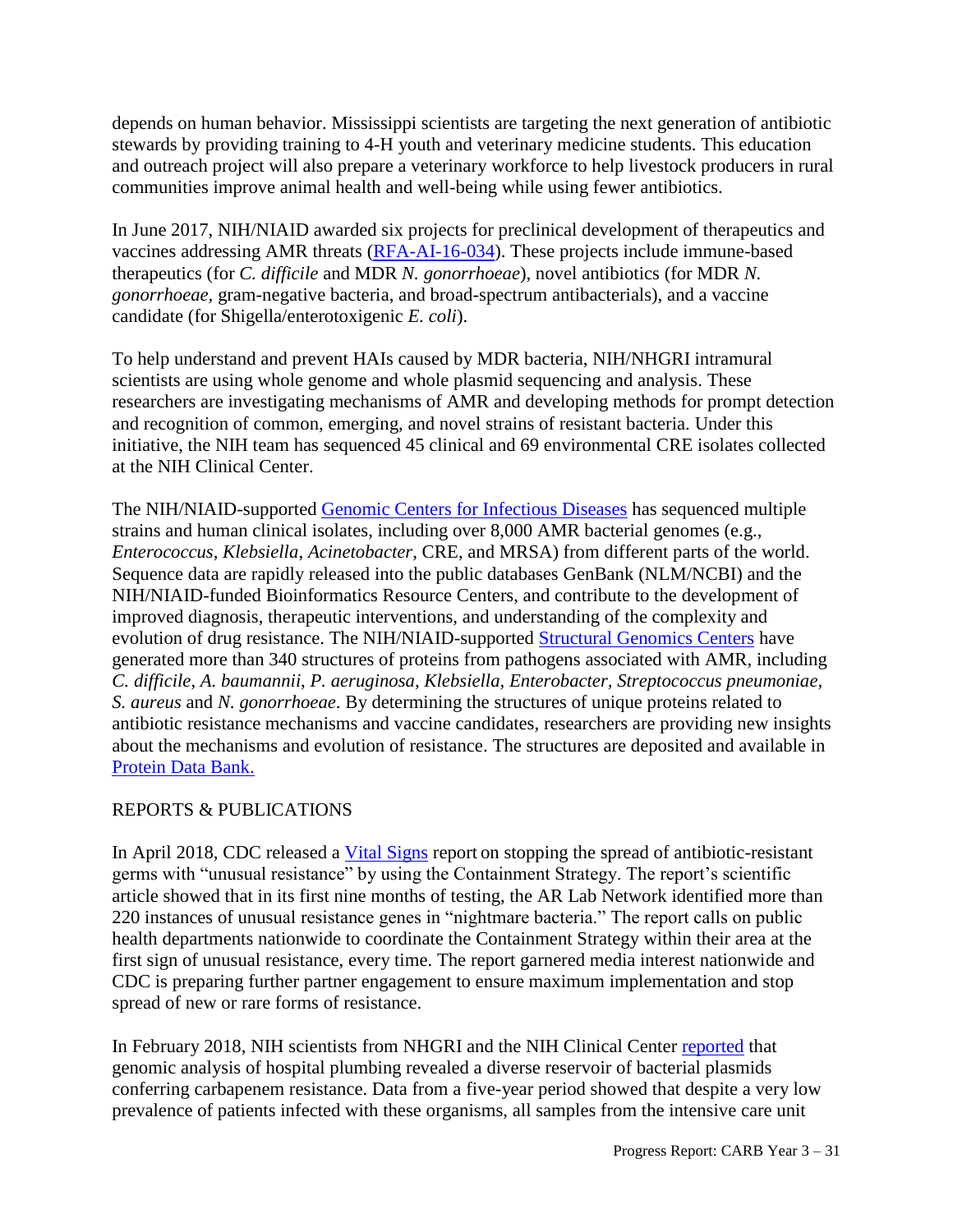pipe wastewater and external manholes contained carbapenemase-producing organisms, suggesting a vast, resilient reservoir that may contribute to the spread of resistance genes. These findings may help inform infection control strategies.

Some types of bacteria, including *S. aureus*, have the ability to persist despite exposure to antibiotics. These persisters make it difficult to treat *S. aureus*, and contribute to chronic and recurrent infections. To help address this challenge, NIH/NIAID is [supporting](https://www.ncbi.nlm.nih.gov/pubmed/29590091) preclinical development of a new class of synthetic retinoid antibiotics effective against bacterial persisters.

In January 2018, NIH/NIAID-supported researchers [reported](https://www.ncbi.nlm.nih.gov/pubmed/29310122) that the sugar substitute, trehalose, increases the virulence of epidemic strains of *C. difficile*. They found that two epidemic types of *C. difficile* have the special ability to metabolize low levels of trehalose, and they hypothesize that the widespread use of this compound as a dietary additive may have contributed to the spread of these strains. This project is supported through NIH/NIAID grants and the NIH/NIAID-funded AMR Systems Biology Centers.

In September 2017, NIH/NIAID-supported researchers [described](https://www.ncbi.nlm.nih.gov/pubmed/28878013) a new class of precision antimicrobials to specifically target *C. difficile* without harming other bacteria in the gut microbiome, making them potential candidates to treat and/or prevent *C. difficile* infection.

NIH/NIAID scientists have advanced an [immunotherapy approach](https://www.niaid.nih.gov/news-events/nih-scientists-describe-potential-antibody-approach-treating-multidrug-resistant) for treating bacteria. Use of an antibody that recognizes ST258 capsule polysaccharide type 2 (CPS2) has been identified as a way to boost killing of *K. pneumoniae* bacteria by neutrophils in human blood *in vitro*. In addition, findings [suggest](https://www.ncbi.nlm.nih.gov/pubmed/29535199) the ST258 capsule polysaccharide is a viable vaccine target antigen.

Publications by NIH-supported researchers and NIH/NIAID scientists include:

- Caballero S, Kim S, Carter RA, Leiner IM, Sušac B, Miller L, Kim GJ, Ling L, Pamer EG. Cooperating Commensals Restore Colonization Resistance to Vancomycin-Resistant *Enterococcus faecium*. Cell Host Microbe. 2017 May 10;21(5):592-602.e4. doi: 10.1016/j.chom.2017.04.002.
- Daum RS, Miller LG, Immergluck L, Fritz S, Creech CB, Young D, Kumar N, Downing M, Pettibone S, Hoagland R, Eells SJ, Boyle MG, Parker TC, Chambers HF; DMID 07-0051 Team. A Placebo-controlled trial of antibiotics for smaller skin abscesses. N Engl J Med. 2017 Jun;376(26):2545-2555. doi: 10.1056/NEJMoa1607033.
- Larsen J, Petersen A, Larsen AR, Sieber RN, Stegger M, Koch A, Aarestrup FM, Price LB, Skov RL; Danish MRSA Study Group. Emergence of livestock-associated methicillinresistant *Staphylococcus aureus* bloodstream infections in Denmark. Clin Infect Dis. 2017 May 30. doi: 10.1093/cid/cix504.
- Lebreton F, Manson AL, Saavedra JT, Straub TJ, Earl AM, Gilmore MS. Tracing the Enterococci from Paleozoic Origins to the Hospital. Cell. 2017 May 18;169(5):849-861.e13. doi: 10.1016/j.cell.2017.04.027. Epub 2017 May 11.
- Lee YJ, Arguello ES, Jenq RR, Littmann E, Kim GJ, Miller LC, Ling L, Figueroa C, Robilotti E, Perales MA, Barker JN, Giralt S, van den Brink MRM, Pamer EG, Taur Y. Protective Factors in the Intestinal Microbiome Against *Clostridium difficile* Infection in Recipients of Allogeneic Hematopoietic Stem Cell Transplantation. J Infect Dis. 2017 Apr 1;215(7):1117-1123. doi: 10.1093/infdis/jix011.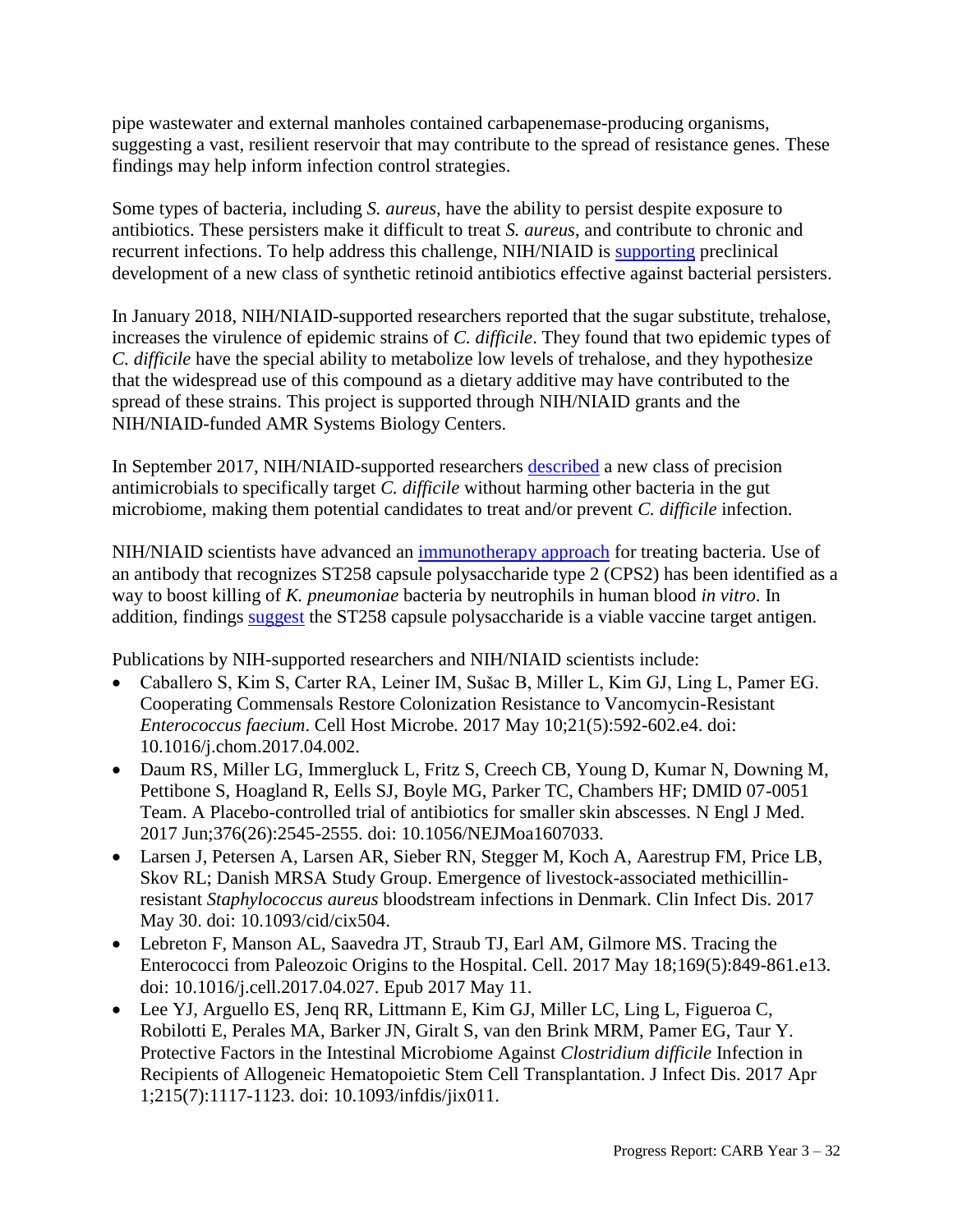- Maffioli SI, Zhang Y, Degen D, Carzaniga T, Del Gatto G, Serina S, Monciardini P, Mazzetti C, Guglierame P, Candiani G, Chiriac AI, Facchetti G, Kaltofen P, Sahl HG, Dehò G, Donadio S, Ebright RH. Antibacterial Nucleoside-Analog Inhibitor of Bacterial RNA Polymerase. Cell. 2017 Jun 15;169(7):1240-1248.e23. doi: 10.1016/j.cell.2017.05.042.
- Moran GJ, Krishnadasan A, Mower WR, Abrahamian FM, LoVecchio F, Steele MT, Rothman RE, Karras DJ, Hoagland R, Pettibone S, Talan DA. Effect of Cephalexin Plus Trimethoprim-Sulfamethoxazole vs Cephalexin Alone on Clinical Cure of Uncomplicated Cellulitis: A Randomized Clinical Trial. JAMA. 2017 May 23;317(20):2088-2096. doi: 10.1001/jama.2017.5653.
- Panigrahi P, Parida S, Nanda NC, Satpathy R, Pradhan L, Chandel DS, Baccaglini L, Mohapatra A, Mohapatra SS, Misra PR, Chaudhry R, Chen HH, Johnson JA, Morris JG, Paneth N, Gewolb IH. A randomized synbiotic trial to prevent sepsis among infants in rural India. Nature. 2017 Aug 24;548(7668):407-412. doi: 10.1038/nature23480. Epub 2017 Aug 16.
- van Duin D, Lok JJ, Earley M, Cober E, Richter SS, Perez F, Salata RA, Kalayjian RC, Watkins RR, Doi Y, Kaye KS, Fowler VG Jr, Paterson DL, Bonomo RA, Evans S; Antibacterial Resistance Leadership Group. Colistin Versus Ceftazidime-Avibactam in the Treatment of Infections Due to Carbapenem-Resistant Enterobacteriaceae. Clin Infect Dis. 2018 Jan 6;66(2):163-171. doi: 10.1093/cid/cix783.
- Vila-Farres X, Chu J, Ternei MA, Lemetre C, Park S, Perlin DS, Brady SF. An Optimized Synthetic-Bioinformatic Natural Product Antibiotic Sterilizes Multidrug-Resistant *Acinetobacter baumannii*-Infected Wounds. mSphere. 2018 Jan 24;3(1). pii: e00528-17. doi: 10.1128/mSphere.00528-17. eCollection 2018 Jan-Feb.
- Zheng Y, Joo HS, Nair V, Le KY, Otto M. Do amyloid structures formed by *Staphylococcus aureus* phenol-soluble modulins have a biological function? Int J Med Microbiol. 2017 Sep 1. pii: S1438-4221(17)30308-9. doi: 10.1016/j.ijmm.2017.08.010.

DoD scientists generated several relevant publications, including:

- Lesho EP, Snesrud E, Bronstein M, Pettis M, Ong A, Maybank R, Kwak Y, Jones A, Vore K, McGann P, Hinkle M. Got GAS? Ease the Bloat with Real-Time Whole-Genome Sequencing. Infect Control Hosp Epidemiol. 2018 Apr 2:1-2. doi:10.1017/ice.2018.73. [Epub ahead of print] PubMed PMID: 29606173.
- Srijan A, Margulieux KR, Ruekit S, Snesrud E, Maybank R, Serichantalergs O, Kormanee R, Sukhchat P, Sriyabhaya J, Hinkle M, Crawford JM, McGann P, Swierczewski BE. Genomic Characterization of Nonclonal mcr-1-Positive Multidrug-Resistant Klebsiella pneumoniae from Clinical Samples in Thailand. Microb Drug Resist. 2018 Apr 24. doi: 10.1089/mdr.2017.0400. [Epub ahead of print] PubMed PMID: 29688801.
- Snesrud E, McGann P, Chandler M. The Birth and Demise of the ISApl1-mcr-1-ISApl1 Composite Transposon: the Vehicle for Transferable Colistin Resistance. MBio. 2018 Feb 13;9(1). pii: e02381-17. doi: 10.1128/mBio.02381-17. PubMed PMID: 29440577.
- Lesho EP, Bronstein MZ, McGann P, Stam J, Kwak Y, Maybank R, McNamara J,Callahan M, Campbell J, Hinkle MK, Walsh EE. Importation, Mitigation, and Genomic Epidemiology of Candida auris at a Large Teaching Hospital. Infect Control Hosp Epidemiol. 2018 Jan;39(1):53-57. doi: 10.1017/ice.2017.231. Epub 2017 Dec 6. PubMed PMID: 29208056.
- Lesho E, Snesrud E, Kwak Y, Ong A, Maybank R, Laguio-Vila M, Falsey AR, HinkleM. Pseudomonas Endocarditis with an unstable phenotype: the challenges of isolate characterization and Carbapenem stewardship with a partial review of the literature.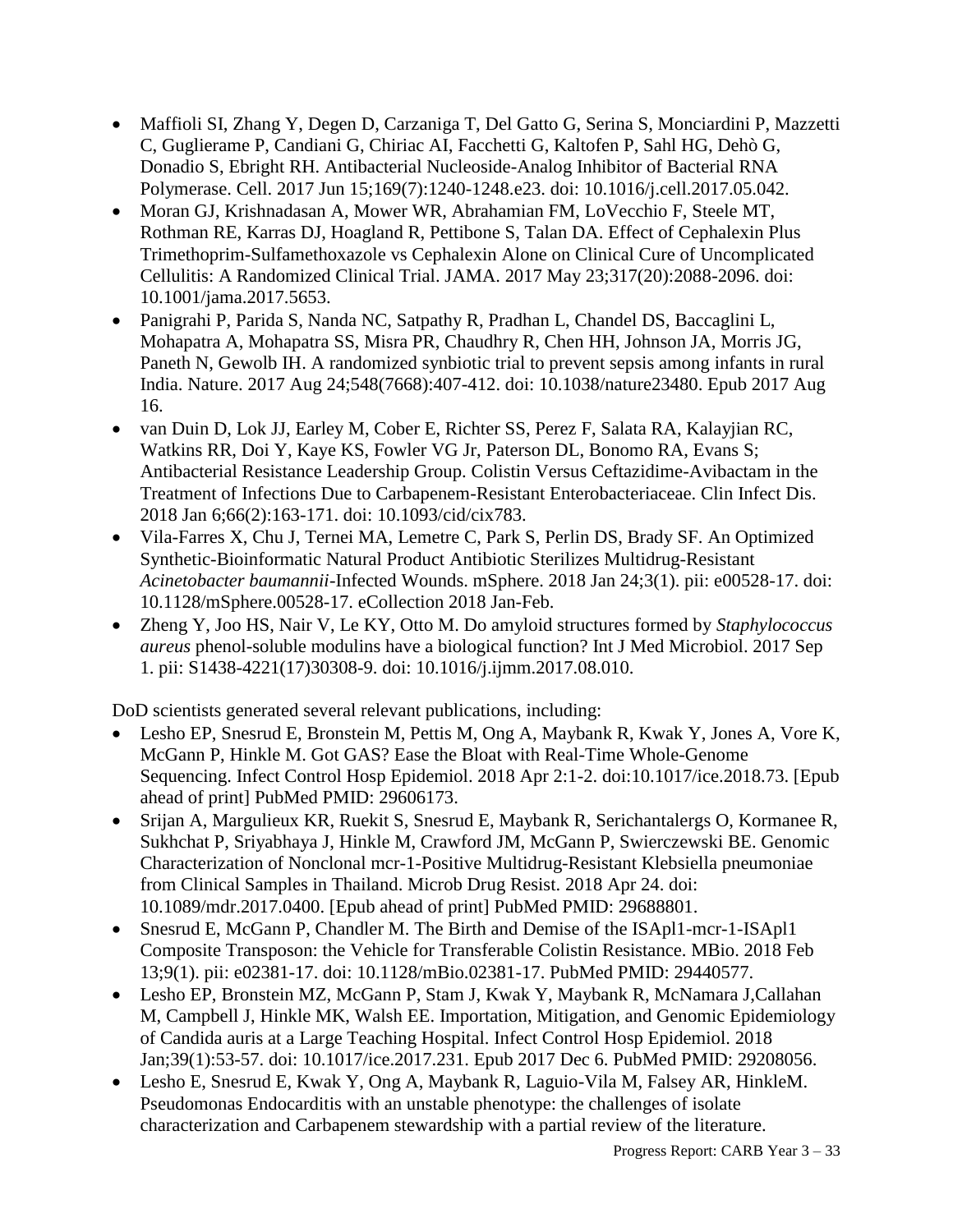Antimicrob Resist Infect Control. 2017 Aug 29;6:87. doi: 10.1186/s13756-017-0245-5. eCollection 2017. PubMed PMID: 28855980;

- Morgan M, McGann P, Gierhart S, Chukwuma U, Richesson D, Hinkle M, Lesho E. Consumption of Chlorhexidine and Mupirocin Across the Health System of the US Department of Defense (DOD) and the Incidence of the *qacA/B* and *mupA* Genes in the DOD Facilities of the National Capital Region. Clin Infect Dis. 2017 Jun 15;64(12):1801-1802. doi: 0.1093/cid/cix276. PubMed PMID: 28369328.
- Snesrud E, Ong AC, Corey B, Kwak YI, Clifford R, Gleeson, T, Wood S, Whitman TJ, Lesho EP, Hinkle M, McGann P. Analysis of Serial Isolates of mcr-1-Positive Escherichia coli Reveals a Highly Active ISApl1 Transposon. Antimicrob Agents Chemother. 2017 Apr 24;61(5). pii: e00056-17 doi: 10.1128/AEM doi: 10.1128/AAC.00056-17. Print 2017 May. PubMed PMID: 28223389.
- Jones CL, Singh SS, Alamneh Y, Casella LG, Ernst RK, Lesho EP, Waterman PE,Zurawski DV. In Vivo Fitness Adaptations of Colistin-Resistant Acinetobacter baumannii Isolates to Oxidative Stress. Antimicrob Agents Chemother. 2017 Feb23;61(3). pii: e00598-16. doi: 10.1128/AAC.00598-16. Print 2017 Mar. PubMed PMID: 27993849.
- Perkins MJ, Snesrud E, McGann P, Duplessis CA. Clostridium sphenoides Chronic Osteomyelitis Diagnosed Via Matrix-Assisted Laser Desorption Ionization Time of Flight Mass Spectrometry, Conflicting With 16S rRNA Sequencing but Confirmed by Whole Genome Sequencing. Mil Med. 2017 Jan;182(1):e1669-e1672. doi: 10.7205/MILMED-D-15- 00535. PubMed PMID: 28051992.

USDA-ARS continues to perform research and develop methods to examine antibiotics and AR in the environment and the agricultural landscape. In 2017, ARS scientists authored 95 publications related to Antimicrobial Resistance and [Alternatives to Antibiotics.](https://www.ars.usda.gov/alternativestoantibiotics/)

In 2017, USDA-FSIS collaborated with its partners in outward-facing communications about the NARMS partnership and findings. This included web-publications, publications in peer reviewed journals and presentations/representation at national and international meetings and hosting two public meetings on NARMS and WGS.

- [FSIS NARMS Webpage to Communicate FSIS Findings and Publications](https://www.fsis.usda.gov/wps/portal/fsis/topics/data-collection-and-reports/microbiology/antimicrobial-resistance/narms)
- [Public Meeting on the National Antimicrobial Resistance Monitoring System](https://www.fda.gov/AnimalVeterinary/SafetyHealth/AntimicrobialResistance/NationalAntimicrobialResistanceMonitoringSystem/ucm576281.htm)
- [Use of Whole Genome Sequence \(WGS\) Analysis to Improve Food Safety and Public Health](https://www.fsis.usda.gov/wps/portal/fsis/newsroom/meetings/meetings-archive/2017-meetings/agenda-wgs-102617)

USDA-FSIS and collaborators generated several relevant publications:

- [Comparative Analysis of Extended-Spectrum-β-Lactamase CTX-M-65-Producing](http://aac.asm.org/content/61/7/e00488-17.abstract)  [Salmonella enterica Serovar Infantis Isolates from Humans, Food Animals, and Retail](http://aac.asm.org/content/61/7/e00488-17.abstract)  [Chickens in the United States](http://aac.asm.org/content/61/7/e00488-17.abstract)
- [Review Article National Antimicrobial Resistance Monitoring System: Two Decades of](https://www.liebertpub.com/doi/abs/10.1089/fpd.2017.2283)  [Advancing Public Health Through Integrated Surveillance of Antimicrobial Resistance](https://www.liebertpub.com/doi/abs/10.1089/fpd.2017.2283)
- [Identification of Plasmid-Mediated Quinolone Resistance in Salmonella Isolated from Swine](http://aac.asm.org/content/61/10/e01318-17.short)  [Ceca and Retail Pork Chops in the United States](http://aac.asm.org/content/61/10/e01318-17.short)

USDA-APHIS [published results](https://www.ncbi.nlm.nih.gov/pubmed/28599616) from a survey that was administered to U.S. veterinary clinics and diagnostic laboratories in 2015. This survey assessed current practices with respect to antimicrobial susceptibility testing and corresponding data sharing, providing an understanding of how AR data is being shared within the veterinary diagnostic community, and with whom.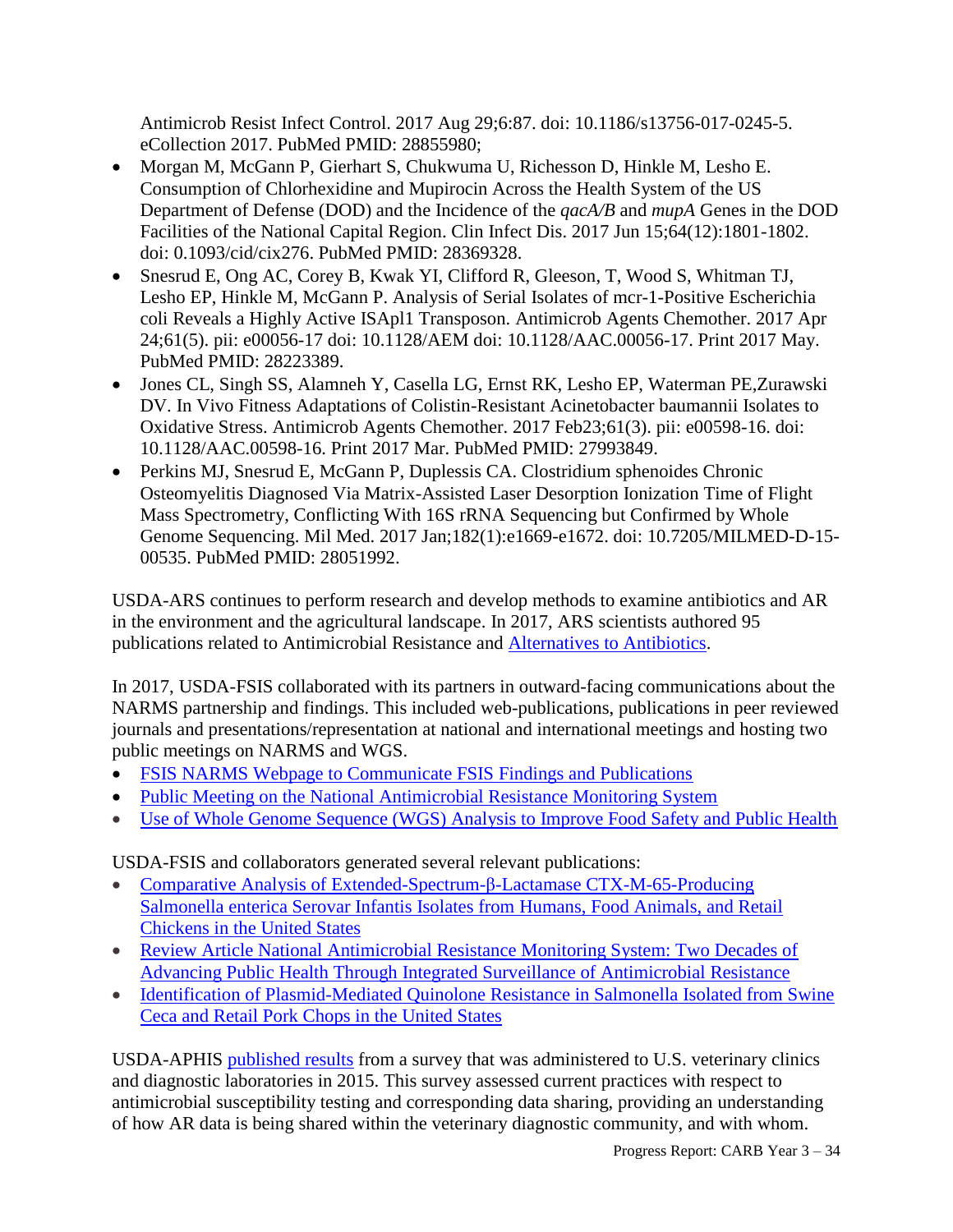Publication resulting from USDA-NIFA AR-funded projects include:

- Afema JA, Ahmed S, Besser T, Jones L, Sischo WM, Davis M. Molecular epidemiology of dairy cattle-associated Escherichia coli carrying bla CTX-M genes in Washington State. Applied Env Micro. 2018; XX doi: 10.1128/AEM doi: 10.1128/AEM.02430-17
- R. Noyes, Maggie E. Weinroth, Jennifer K. Parker, Chris J. Dean, Steven M. Lakin, Robert A. Raymond, Pablo Rovira, Enrique Doster, Zaid Abdo, Jennifer N. Martin, Kenneth L. Jones, Jaime Ruiz, Christina A. Boucher, Keith E. Belk, and Paul S. Morley. Enrichment allows identification of diverse, rare elements in metagenomic resistome-virulome sequencing. Microbiome. 2017; 5: 142
- Martin D. Muggli, Alexander Bowe, Noelle R. Noyes, Paul S. Morley, Keith E. Belk, Robert Raymond, Travis Gagie, Simon J. Puglisi, Christina Boucher. Succinct colored de Bruijn graphs. Bioinformatics. 2017 Oct 15;33 (20):3181-3187.
- Cazer, C.L., Ducrot, L., Volkova, V.V., Gr?hn Y.T.: Monte Carlo Simulations Suggest Current Chlortetracycline Drug-Residue Based Withdrawal Periods Would Not Control Antimicrobial Resistance Dissemination from Feedlot to Slaughterhouse. Frontiers. 2017 Sep 20;8:1753. doi: 10.3389/fmicb.2017.01753. eCollection 2017
- Poole TL, Callaway TR, Norman KN, Scott HM, Loneragan GH, Ison SA, Beier RC, Harhay DM, Norby B, Nisbet DJ. Transferability of antimicrobial resistance from multidrug-resistant Escherichia coli isolated from cattle in the USA to E coli and Salmonella Newport recipients. J Glob Antimicrob Resist. 2017 Dec;11:123-132. PubMed PMID: 28801276.
- Ohta N, Norman KN, Norby B, Lawhon SD, Vinasco J, den Bakker H, Loneragan GH, Scott HM. Population dynamics of enteric Salmonella in response to antimicrobial use in beef feedlot cattle. Sci Rep. 2017 Oct 30;7(1):14310. PubMed PMID: 29085049; PubMed Central PMCID: PMC5662634
- Collignon, P. C., Conly, J. M., Andremont, A., McEwen, S.A., Aidara-Kane, A., Agerso, Y., Ninh, T.D., Donado-Godoy, P., Fedorka-Cray, P., Fernandez, H., Galas, M. Irwin, R., Karp, B., Matar, G., McDermott, P., McEwen, S., Mitema, E., Reid-Smith, R., Scott, H. M., Singh, R., Smith DeWaal, C., Stelling, S., Toleman, M., Watanabe, H., Woo, G-J. (2017) World Health Organization ranking of antimicrobials according to their importance in human medicine: a critical step for developing risk management strategies to control antimicrobial resistance from food animal production. Clinical Infectious Diseases. 63,1087-1093
- Cummings, K.J., Rodriguez-Rivera, L.D., Norman, K.N., Ohta, N., Scott, H.M. (2017) Identification of a plasmid-mediated quinolone resistance gene in Salmonella isolates from Texas dairy farm environmental samples. Zoonoses and Public Health. 64, 305-307

USDA-NIFA AR-funded projects resulted in several conference papers and presentations:

- Cazer, L. C., Grohn, Y.T.: Applying Behavior Pattern Sensitivity Analysis to a System Dynamics Model of Resistant Enteric Bacteria in Beef Steers Fed Chlortetracycline. The Biological & Biomedical Sciences Symposium, Cornell, Ithaca, NY, Aug 18, 2017
- Cazer, L. C., Volkova, V. V., Grohn, Y.T.: Behavior pattern sensitivity analysis identifies interventions to reduce enteric antimicrobial resistance in beef steers fed chlortetracycline. CRWAD. Chicago, December 3-5, 2017.

#### OTHER ACTIVITIES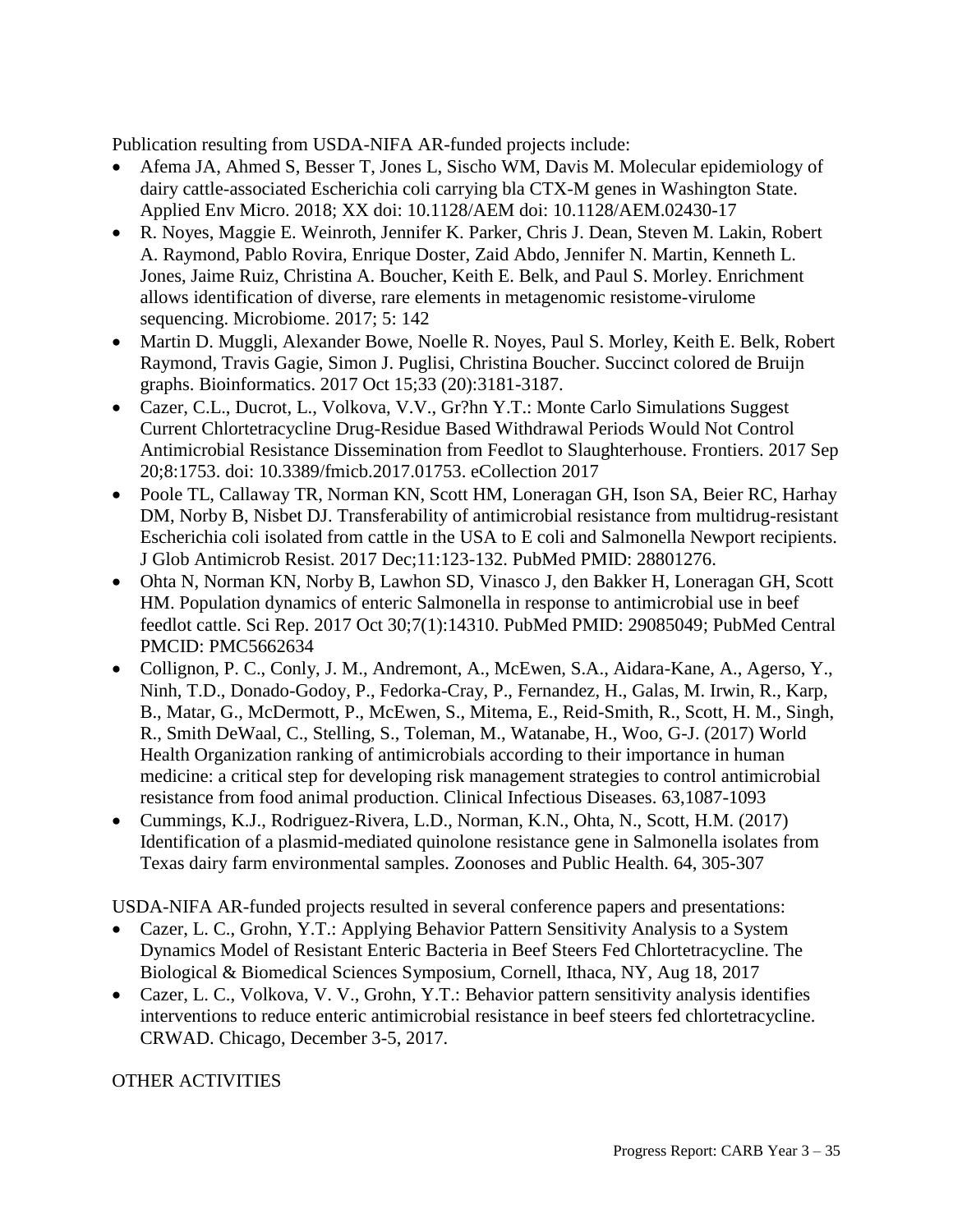Starting in April 2018, CDC established and stocked the Tuberculosis (TB) Emergency Drug Stockpile with initial drug orders to assure continuity of rifapentine therapy should the drug supply be disrupted. Patients who have already started latent TB infection treatment and risk interruption are first priority for receiving rifapentine from the stockpile. This activity supports strategies and goals under both the CARB National Action Plan and the [National Action Plan for](https://www.usaid.gov/what-we-do/global-health/tuberculosis/resources/news-and-updates/national-action-plan-combating-mdr)  [Combating Multidrug-Resistant Tuberculosis \(MDR-TB\).](https://www.usaid.gov/what-we-do/global-health/tuberculosis/resources/news-and-updates/national-action-plan-combating-mdr)

CDC has also made significant progress updating the U.S. domestic TB surveillance system with molecular drug susceptibility testing reporting and developing electronic reporting between state surveillance systems and CDC labs. Clinical service is being transitioned from conventional to next generation sequencing methods. More than 1,200 isolates of *M. tuberculosis* have undergone whole genome sequencing to evaluate resistance mechanisms and microevolution during TB treatment. CDC has identified new mutations that confer resistance to isoniazid that will improve the accuracy of rapid molecular tests for the identification of resistance. These activities support strategies and goals under both the CARB National Action Plan and the National Action Plan for Combating MDR-TB.

Additional USG activity to address TB can be found in progress reports for the National Action Plan for Combating MDR-TB.

Starting in 2015, NIH entered an Interagency Agreement with FDA to address key regulatory considerations related to using bacteriophages for decolonization of vancomycin-resistant enterococci (VRE) and MRSA. FDA scientists have developed a robust model for VRE colonization and transmission. Using this model, FDA scientists have: (1) tested bacteriophage efficacy for clearance of VRE and shown that clearance is nearly to the limit of detection; (2) demonstrated an apparent association between phage success and microbiota damage; and (3) identified a single point mutation between two phages that dramatically alters host range. Further, FDA scientists have established a mouse MRSA colonization model in the upper respiratory tract that they used to demonstrate that Staphylococcal phage can decrease the bacterial load. They are additionally investigating the genetic mechanisms of MRSA resistance to Staphylococcal phage K and related phages (at least three novel and unexpected mechanisms of resistance have been identified). The results of these studies have been presented at various national and international meetings, including the European Molecular Biology Organization of Viruses of Microbes.

In 2017, NIH/NIAID established an additional Interagency Agreement with FDA to address key regulatory questions regarding the manufacture of fecal microbiota transplant (FMT) products, as well as to assess the effectiveness of current donor screening recommendations by determining specificity and sensitivity of commonly used molecular diagnostic tests. In addition, NIH/NIAID and the American Gastroenterological Association have launched an [FMT national registry](https://clinicaltrials.gov/ct2/show/study/NCT03325855?cond=FMT+National+registry&rank=1#contacts) for *C. difficile* infection. The registry is designed to collect clinical data from FMT donors and recipients to assess the safety, effectiveness, and best practices of this intervention.

The NMRC's ACESO program presented a poster at the American Society of Tropical Medicine and Hygiene (ASTMH) annual meeting in Baltimore (November 2017) describing infectious etiologies of patients enrolled in an observational sepsis study in Kumasi, Ghana. In addition, an award-winning poster describing antimicrobial sensitivities from this study was also presented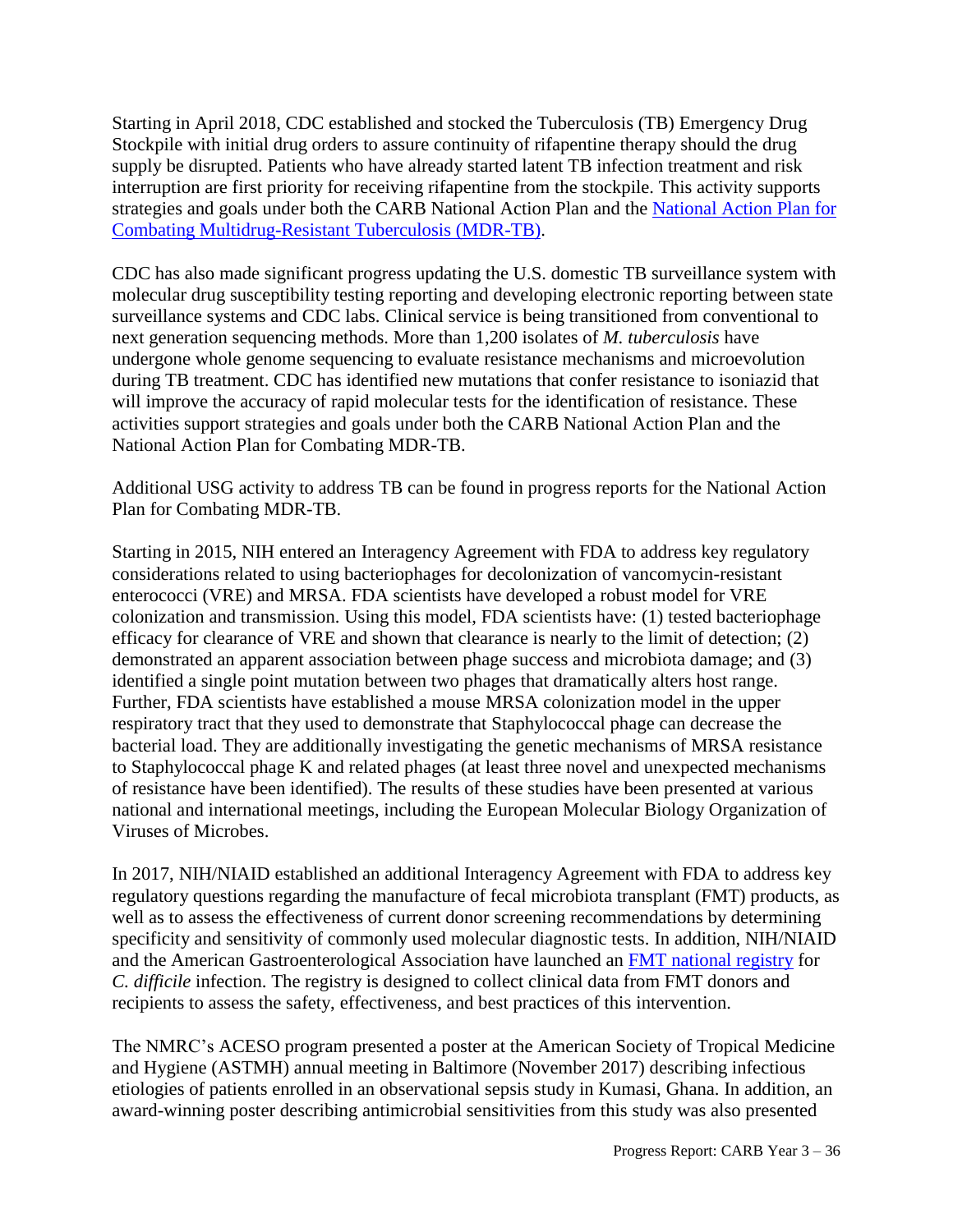by an in-country physician on the ACESO study team at the African Association for research and control of AntiMicrobial Resistance in Bamako, Mali (February 2018).

The Navy and Marine Corps Public Health Center developed the Antibiotic Susceptibility and Prescribing Practices (ASPP) Tool, which can display antibiotic prescription rates by state and year, and identify when prescription rates reach alter thresholds within each state.

Examples of outputs of USDA-NIFA-funded AR projects:

- Pruden, A.<http://www.hort.vt.edu/args/index.html>
- Sischo, W. [http://vetextension.wsu.edu/research-projects/ARcap/](http://vetextension.wsu.edu/research-projects/amrcap/)
- Scott, H.M.<http://www.asi.k-state.edu/research-and-extension/antibiotics/index.html>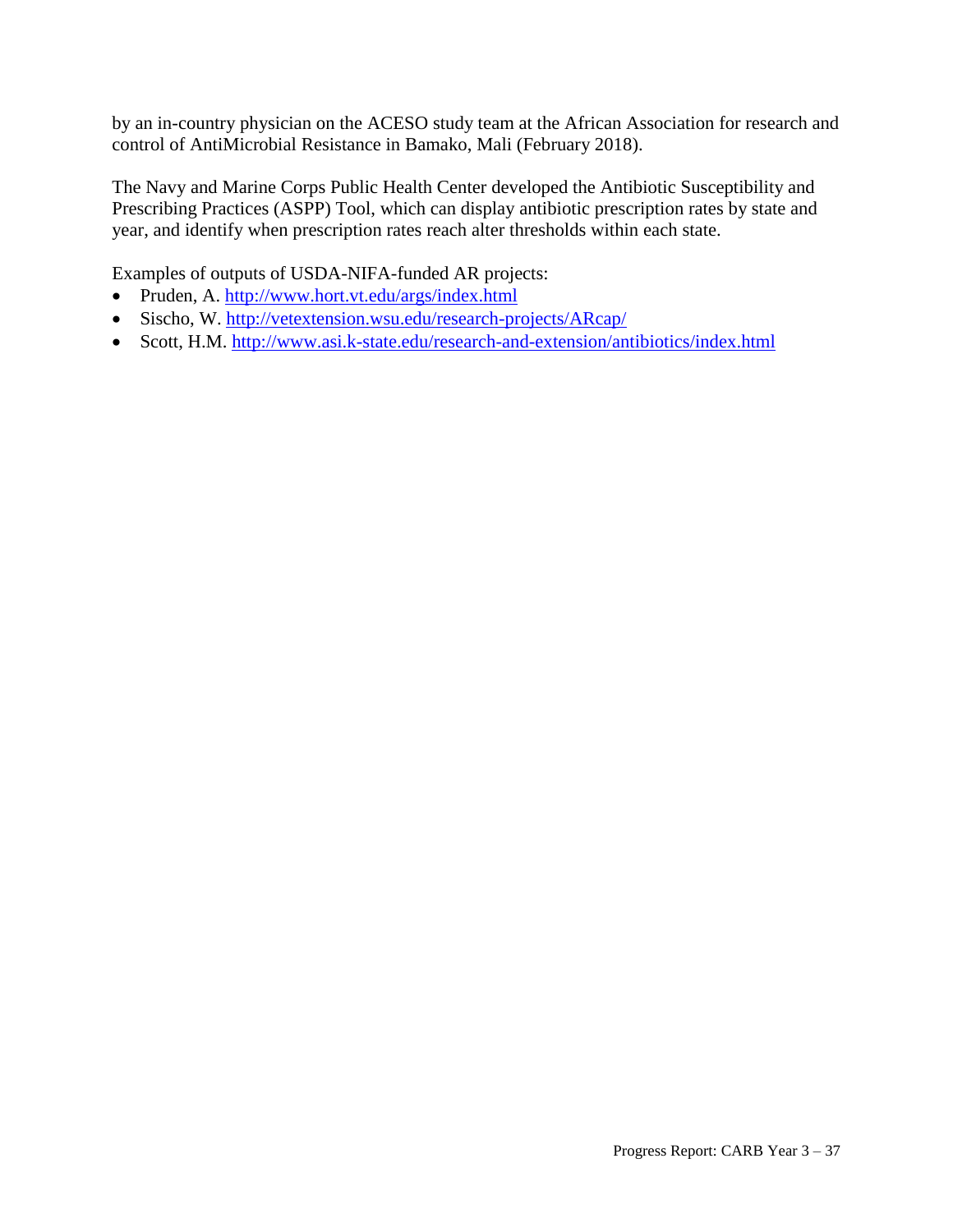## **Appendix B**

#### NATIONAL ACTION PLAN FOR COMBATING ANTIBIOTIC-RESISTANT BACTERIA

| <b>TABLE 1: National Targets to Combat Antibiotic-Resistant Bacteria</b>                                                                                                                                                                                                                                                                                                          |
|-----------------------------------------------------------------------------------------------------------------------------------------------------------------------------------------------------------------------------------------------------------------------------------------------------------------------------------------------------------------------------------|
| By 2020, the United States will:                                                                                                                                                                                                                                                                                                                                                  |
| <b>For CDC Recognized Urgent Threats:</b>                                                                                                                                                                                                                                                                                                                                         |
| Reduce by 50% the incidence of overall Clostridium difficile infection compared to estimates from 2011.                                                                                                                                                                                                                                                                           |
| Reduce by 60% carbapenem-resistant Enterobacteriaceae infections acquired during hospitalization compared to estimates.                                                                                                                                                                                                                                                           |
| Maintain the prevalence of ceftriaxone-resistant Neisseria gonorrhoeae below 2% compared to estimates from 2013.                                                                                                                                                                                                                                                                  |
| <b>For CDC Recognized Serious Threats:</b>                                                                                                                                                                                                                                                                                                                                        |
| Reduce by 35% multidrug-resistant Pseudomonas spp. infections acquired during hospitalization compared to estimates<br>from 2011.                                                                                                                                                                                                                                                 |
| Reduce by at least 50% overall methicillin-resistant Staphylococcus aureus (MRSA) bloodstream infections by 2020 as<br>compared to 2011.*                                                                                                                                                                                                                                         |
| Reduce by 25% multidrug-resistant non-typhoidal Salmonella infections compared to estimates from 2010-2012.                                                                                                                                                                                                                                                                       |
| Reduce by 15% the number of multidrug-resistant TB infections. <sup>1</sup>                                                                                                                                                                                                                                                                                                       |
| Reduce by at least 25% the rate of antibiotic-resistant invasive pneumococcal disease among <5 year-olds compared to<br>estimates from 2008.                                                                                                                                                                                                                                      |
| Reduce by at least 25%the rate of antibiotic-resistant invasive pneumococcal disease among >65 year-olds compared to<br>estimates from 2008.                                                                                                                                                                                                                                      |
| * This target is consistent with the reduction goal for MRSA bloodstream infections (BSI) in the National Action Plan to<br>Prevent Healthcare-Associated Infections (HAI): Road Map to Elimination, which calls for a 75% decline in MRSA BSI from the<br>2007-2008 baseline by 2020. Additional information is available at http://www.health.gov/hai/prevent hai.asp#hai plan. |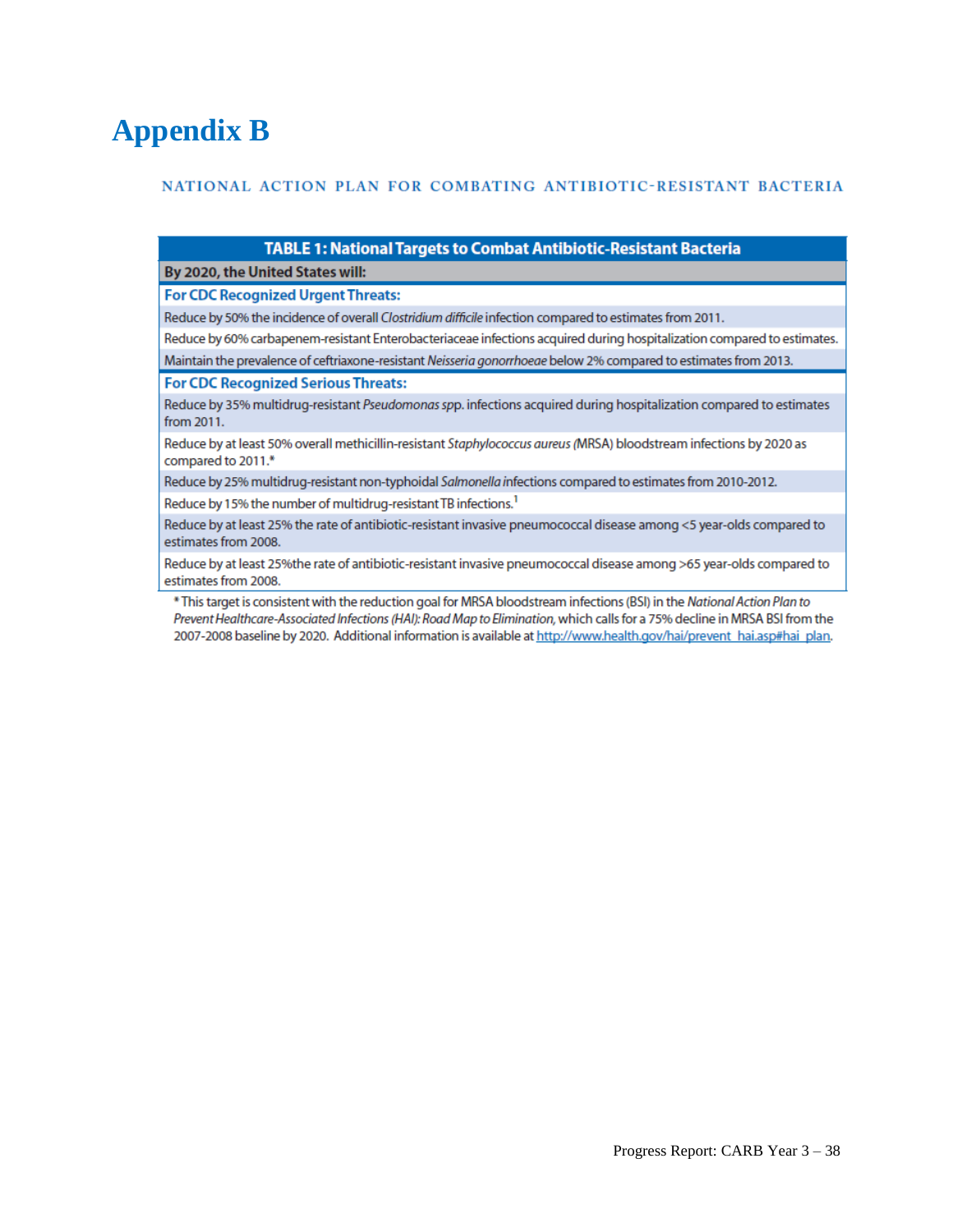# **Appendix C**

| <b>ACESO</b>     | Austere Environments Consortium for Enhanced Sepsis Outcomes          |
|------------------|-----------------------------------------------------------------------|
| <b>AGISAR</b>    | Advisory Group on Integrated Surveillance of Antimicrobial Resistance |
| AHRQ             | Agency for Healthcare Research and Quality                            |
| AMR              | antimicrobial resistance                                              |
| <b>AMT-AVI</b>   | Aztreonam – Avibactam                                                 |
| <b>APHIS</b>     | Animal and Plant Health Inspection Service                            |
| <b>APHL</b>      | <b>Association of Public Health Laboratories</b>                      |
| <b>AR</b>        | antibiotic resistance                                                 |
| <b>ARLG</b>      | Antibacterial Resistance Leadership Group                             |
| <b>ARLN</b>      | Antimicrobial Resistance Laboratory Network                           |
| <b>ARMOR</b>     | Antibiotic Resistance Monitoring and Research Program                 |
| <b>ARS</b>       | <b>Agricultural Research Service</b>                                  |
| ARSI             | Antibiotic Resistance Solutions Initiative                            |
| <b>ASPP</b>      | Antibiotic Susceptibility and Prescribing Practices                   |
| <b>ASM</b>       | <b>American Society for Microbiology</b>                              |
| AST              | Antimicrobial Susceptibility Test                                     |
| <b>ASTMH</b>     | American Society of Tropical Medicine and Hygiene                     |
| <b>ATA</b>       | <b>Alternatives to Antibiotics</b>                                    |
| AU               | antibiotic use                                                        |
| <b>AUR</b>       | antibiotic use and resistance                                         |
| <b>AVMA</b>      | <b>American Veterinary Medical Association</b>                        |
| <b>BARDA</b>     | <b>Biomedical Advanced Research and Development Authority</b>         |
| CAMS             | <b>Chinese Academy of Medical Sciences</b>                            |
| <b>CARB</b>      | <b>Combating Antibiotic-Resistant Bacteria</b>                        |
| <b>CARICOM</b>   | Caribbean community                                                   |
| <b>CAUTI</b>     | catheter-associated urinary tract infections                          |
| <b>CDC</b>       | <b>Centers for Disease Control and Prevention</b>                     |
| CDI.             | Clostridium difficile infection                                       |
| CEAH             | Center for Epidemiology and Animal Health                             |
| <b>CETR</b>      | <b>Centers of Excellence for Translational Research</b>               |
| <b>CLABSI</b>    | central line-associated bloodstream infections                        |
| <b>CLSI</b>      | Clinical and Laboratory Standards Institute                           |
| <b>CMS</b>       | <b>Centers for Medicare and Medicaid Services</b>                     |
|                  | <b>COMBACTE</b> Combatting Antimicrobial Resistance in Europe         |
| CoPs             | <b>Conditions of Participation</b>                                    |
| CPS <sub>2</sub> | capsule polysaccharide type 2                                         |
| <b>CRE</b>       | carbapenem-resistant Enterobacteriaceae                               |
| <b>CUSP</b>      | Comprehensive Unit-based Safety Program                               |
| <b>CVM</b>       | <b>Center for Veterinary Medicine</b>                                 |
| DoD              | Department of Defense                                                 |
| <b>EDC</b>       | <b>Epidemiology Data Center</b>                                       |
| <b>EDGE</b>      | Empowering the Development of Genomics Expertise                      |
| <b>EIP</b>       | <b>Emerging Infections Program</b>                                    |
| <b>EPA</b>       | <b>Environmental Protection Agency</b>                                |
| <b>ERS</b>       | <b>Economic Research Service</b>                                      |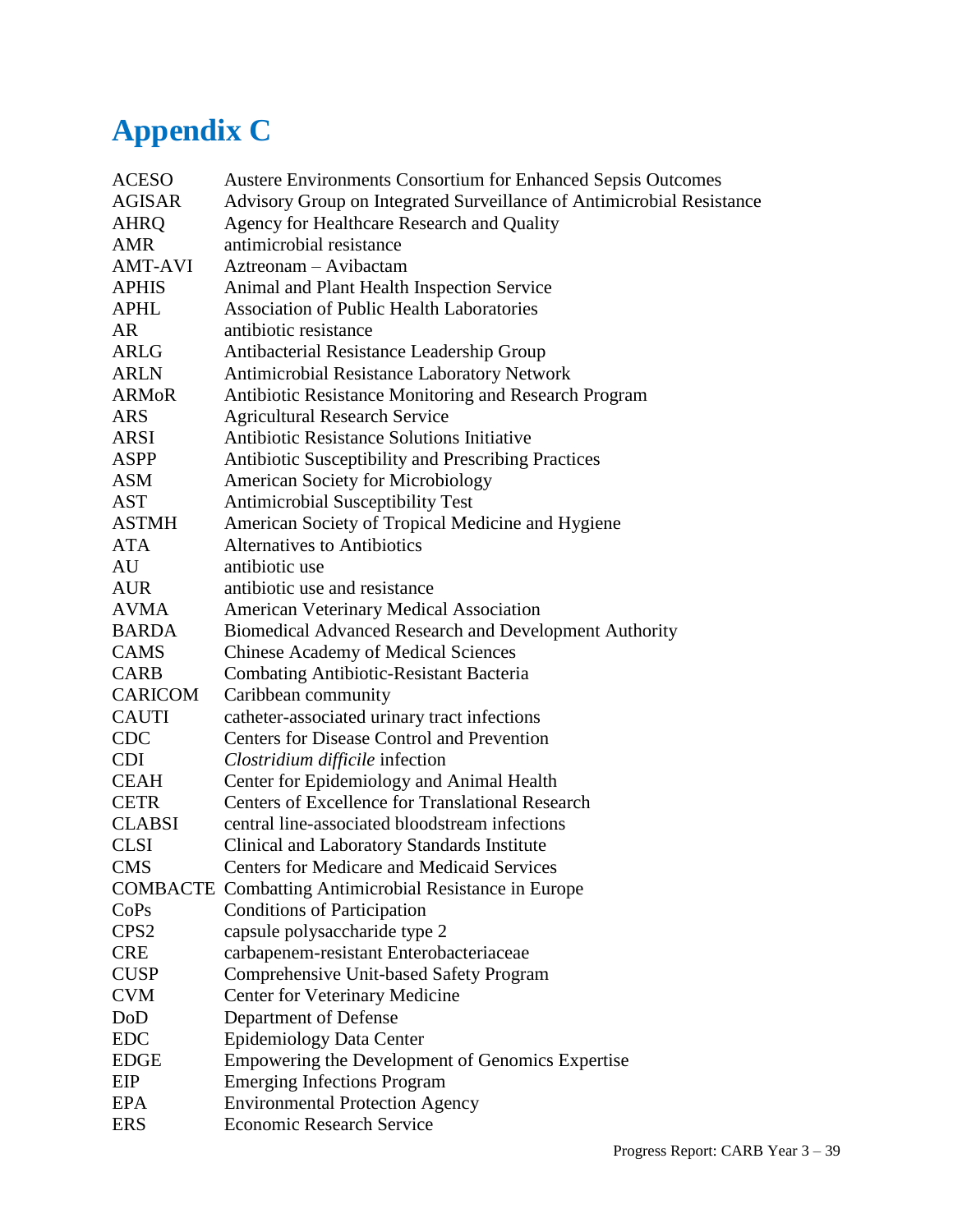| EU             | European Union                                                              |
|----------------|-----------------------------------------------------------------------------|
| EWG            | <b>Electronic Working Group</b>                                             |
| <b>FAO</b>     | Food and Agriculture Organization                                           |
| <b>FDA</b>     | Food and Drug Administration                                                |
| <b>FMT</b>     | fecal microbiota transplant                                                 |
| <b>FSIS</b>    | Food Safety and Inspection Service                                          |
| G7             | Group of Seven                                                              |
| GAP            | <b>Global Action Plan</b>                                                   |
| <b>GFI</b>     | Guidance For Industry                                                       |
| <b>GHSA</b>    | Global Health Security Agenda                                               |
| <b>GVIRF</b>   | Global Vaccine and Immunization Research Forum                              |
| <b>HAI</b>     | healthcare-associated infections                                            |
| <b>HCUP</b>    | Healthcare Cost and Utilization Project                                     |
| <b>HHS</b>     | Department of Health and Human Services                                     |
| <b>HIIN</b>    | Hospital Improvement Innovation Networks                                    |
| HL7            | Health Level 7                                                              |
| <b>HRSA</b>    | Health resources and Services Administration                                |
| <b>IDCRP</b>   | Infectious Disease Clinical Research Program                                |
| IG             | <b>Interpretive Guidance</b>                                                |
| <b>IHR-JEE</b> | International Health Regulations - Joint Extension Evaluation               |
| <b>IPT</b>     | <b>Integrated Product Team</b>                                              |
| <b>IQR</b>     | <b>Inpatient Quality Reporting</b>                                          |
| <b>KPC</b>     | Klebsiella pneumoniae carbapenemase                                         |
| <b>LPAD</b>    | limited population antibacterial drug                                       |
| <b>LTC</b>     | long-term care                                                              |
| <b>MCR</b>     | mobile colistin resistance                                                  |
| <b>MDR</b>     | multi-drug resistant                                                        |
| <b>MDRO</b>    | multi-drug resistant organism                                               |
|                | MInD-Healthcare Modelling Infectious Diseases in Healthcare                 |
| <b>MIPS</b>    | Merit-based Incentives Program                                              |
| <b>MRSA</b>    | methicillin-resistant Staphylococcus aureus                                 |
| <b>MRSN</b>    | Multidrug-resistant organism Repository and Surveillance Network            |
| <b>NAHMS</b>   | National Animal Health Monitoring System                                    |
| NAMRU-2        | Naval Medical Research Unit No. 2                                           |
| <b>NARMS</b>   | National Antimicrobial Resistance Monitoring System                         |
| <b>NCATS</b>   | <b>National Center for Advancing Translational Sciences</b>                 |
| NLM/NCBI       | National Center for Biotechnology Information, National Library of Medicine |
| <b>NHGRI</b>   | National Human Genome Research Institute                                    |
| <b>NHSN</b>    | <b>National Healthcare Safety Network</b>                                   |
| <b>NIAID</b>   | National Institute of Allergy and Infectious Diseases                       |
| <b>NIFA</b>    | National Institute of Food and Agriculture                                  |
| <b>NIH</b>     | National Institutes of Health                                               |
| <b>NQF</b>     | <b>National Quality Forum</b>                                               |
| <b>NMRC</b>    | <b>Naval Medical Research Center</b>                                        |
| <b>NVAP</b>    | National Veterinary Accreditation Program                                   |
| <b>NVSL</b>    | National Veterinary Services Laboratories                                   |
| <b>OGA</b>     | Office of Global Affairs                                                    |